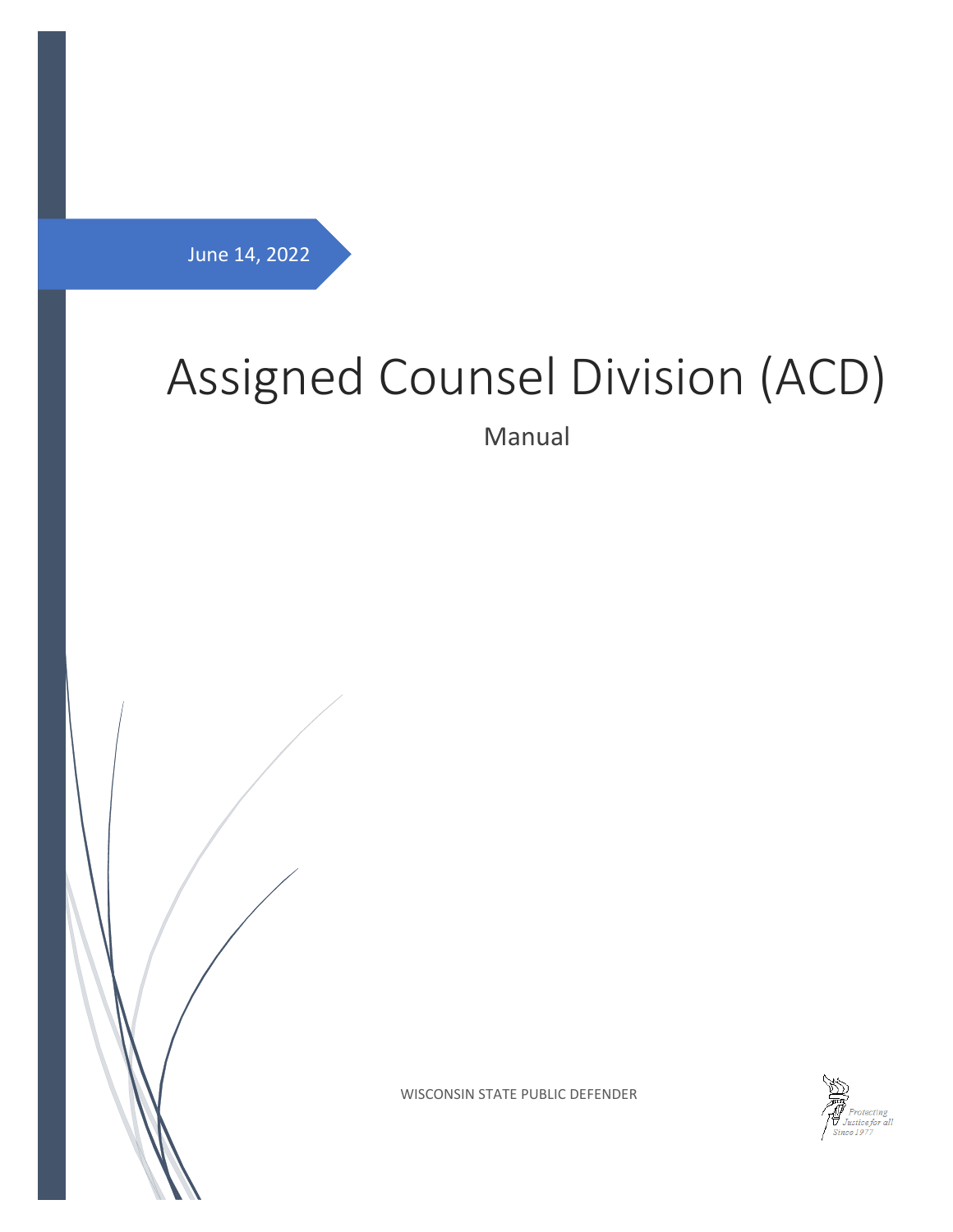# **Contents**

| II.<br><b>Expert, Investigator, Interpreter, and Transcript 18</b><br>IV.<br>6.<br>1. Experts.<br>3.<br>1. Adult Institutions and Juvenile Facilities (In custody/Treatment) 24<br>VI.<br>А.<br>1. | Ι. |  |
|----------------------------------------------------------------------------------------------------------------------------------------------------------------------------------------------------|----|--|
|                                                                                                                                                                                                    |    |  |
|                                                                                                                                                                                                    |    |  |
|                                                                                                                                                                                                    |    |  |
|                                                                                                                                                                                                    |    |  |
|                                                                                                                                                                                                    |    |  |
|                                                                                                                                                                                                    |    |  |
|                                                                                                                                                                                                    |    |  |
|                                                                                                                                                                                                    |    |  |
|                                                                                                                                                                                                    |    |  |
|                                                                                                                                                                                                    |    |  |
|                                                                                                                                                                                                    |    |  |
|                                                                                                                                                                                                    |    |  |
|                                                                                                                                                                                                    |    |  |
|                                                                                                                                                                                                    |    |  |
|                                                                                                                                                                                                    |    |  |
|                                                                                                                                                                                                    |    |  |
|                                                                                                                                                                                                    |    |  |
|                                                                                                                                                                                                    |    |  |
|                                                                                                                                                                                                    |    |  |
|                                                                                                                                                                                                    |    |  |
|                                                                                                                                                                                                    |    |  |
|                                                                                                                                                                                                    |    |  |
|                                                                                                                                                                                                    |    |  |
|                                                                                                                                                                                                    |    |  |
|                                                                                                                                                                                                    |    |  |
|                                                                                                                                                                                                    |    |  |
|                                                                                                                                                                                                    |    |  |
|                                                                                                                                                                                                    |    |  |
|                                                                                                                                                                                                    |    |  |
|                                                                                                                                                                                                    |    |  |
|                                                                                                                                                                                                    |    |  |
|                                                                                                                                                                                                    |    |  |
|                                                                                                                                                                                                    |    |  |
|                                                                                                                                                                                                    |    |  |
|                                                                                                                                                                                                    |    |  |
|                                                                                                                                                                                                    |    |  |
|                                                                                                                                                                                                    |    |  |
|                                                                                                                                                                                                    |    |  |
|                                                                                                                                                                                                    |    |  |
|                                                                                                                                                                                                    |    |  |
|                                                                                                                                                                                                    |    |  |
|                                                                                                                                                                                                    |    |  |
|                                                                                                                                                                                                    |    |  |
|                                                                                                                                                                                                    |    |  |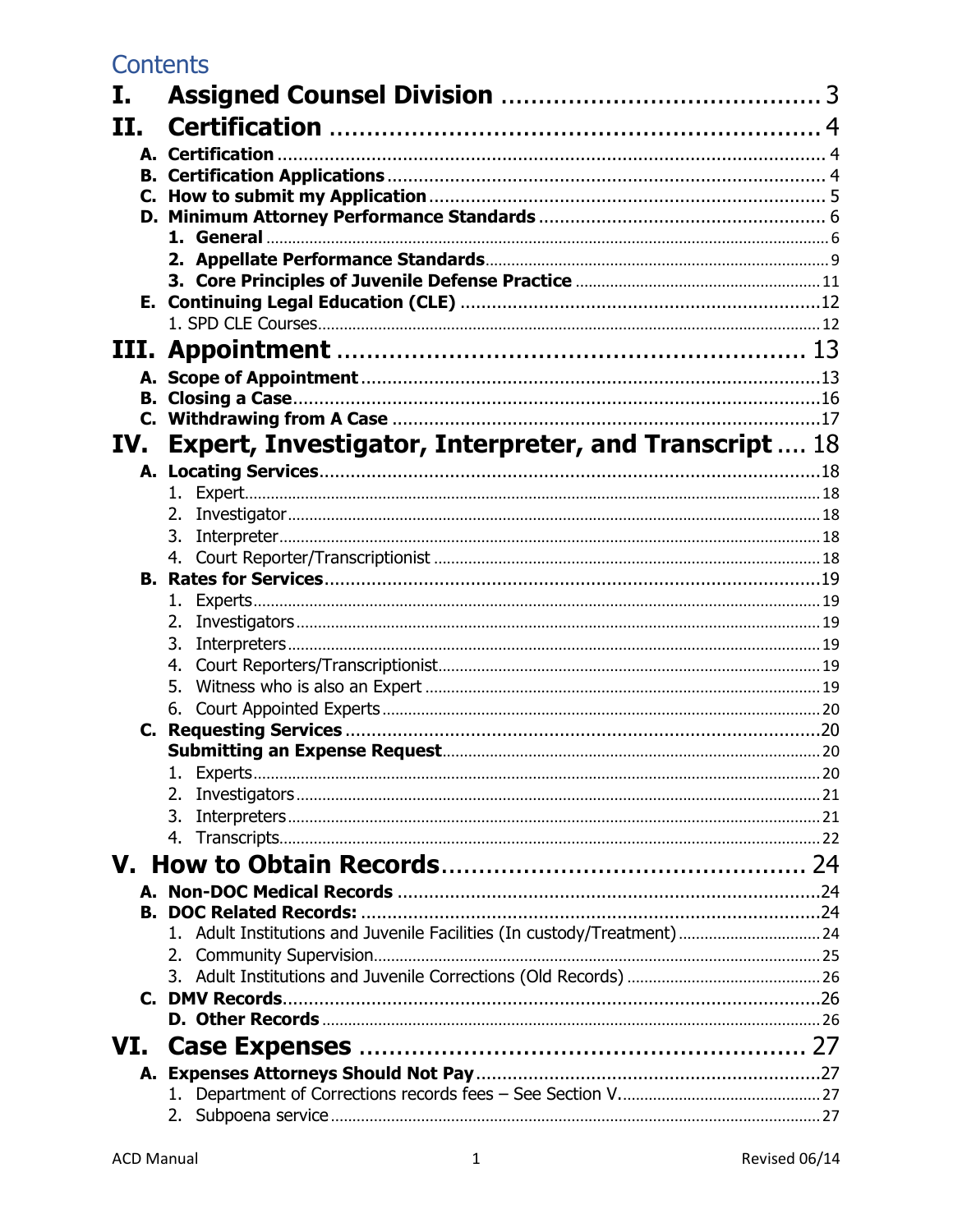| 3. |                                           |  |
|----|-------------------------------------------|--|
| 4. |                                           |  |
| 5. |                                           |  |
| 6. |                                           |  |
| 7. |                                           |  |
| 8. |                                           |  |
| 9. |                                           |  |
|    |                                           |  |
|    |                                           |  |
|    |                                           |  |
| 2. |                                           |  |
|    |                                           |  |
| 4. |                                           |  |
| 5. |                                           |  |
|    |                                           |  |
| 7. |                                           |  |
| 8. |                                           |  |
|    |                                           |  |
|    |                                           |  |
|    |                                           |  |
|    |                                           |  |
|    | VII. ACD Billing Terms and Conditions  36 |  |
|    |                                           |  |
|    |                                           |  |
|    |                                           |  |
|    |                                           |  |
|    |                                           |  |
|    |                                           |  |
|    |                                           |  |
|    |                                           |  |
|    |                                           |  |
|    |                                           |  |
|    |                                           |  |
| 1. |                                           |  |
|    |                                           |  |
|    |                                           |  |
| В. |                                           |  |
| C. |                                           |  |
| D. |                                           |  |
| Е. |                                           |  |
| F. |                                           |  |
| G. |                                           |  |
|    |                                           |  |
|    |                                           |  |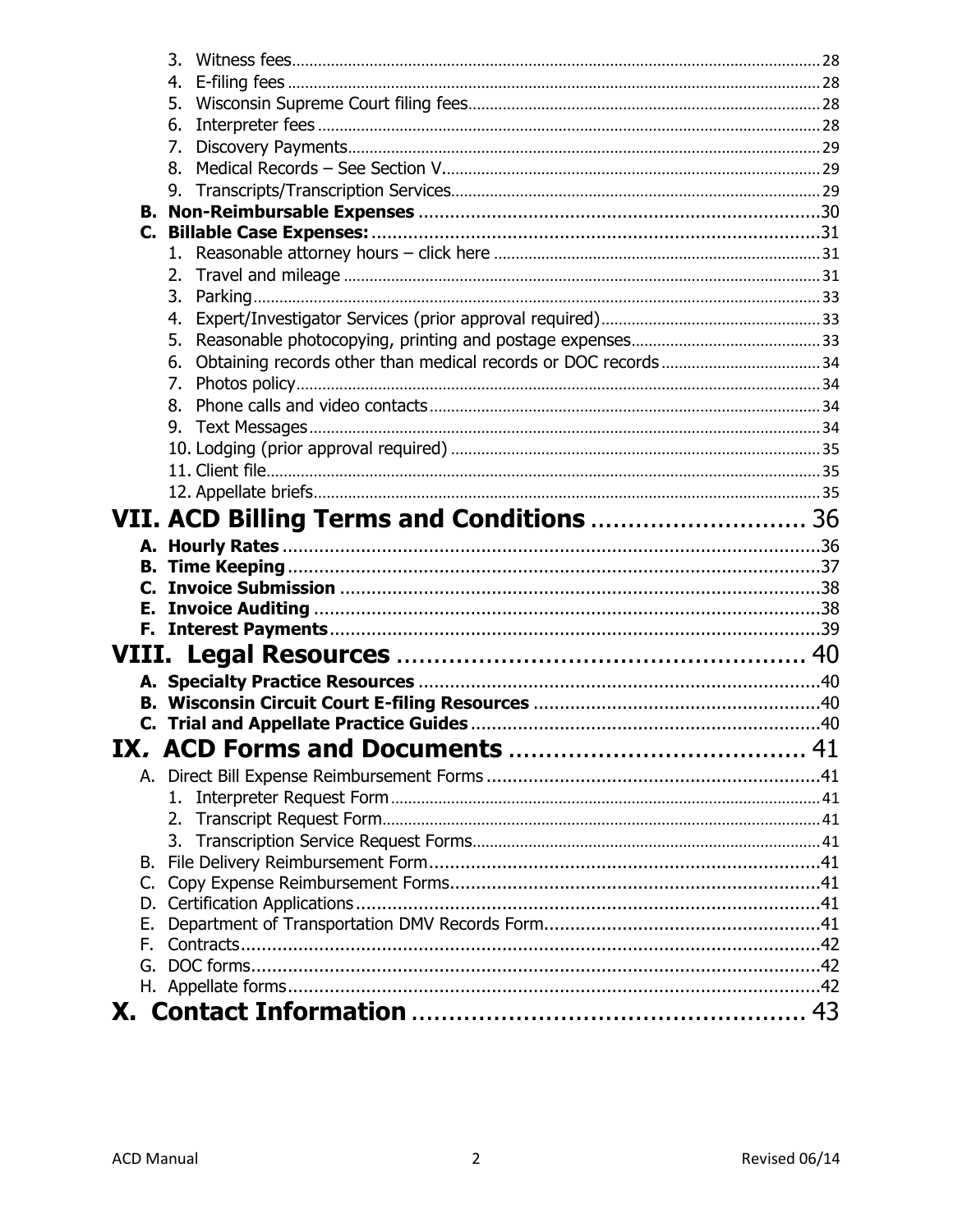

# <span id="page-3-0"></span>**I. Assigned Counsel Division**

The Assigned Counsel Division (ACD), located in the Madison administrative office of the Wisconsin State Public Defender (SPD), is responsible for contracting with outside counsel to represent indigent clients. The SPD is committed to the continuous improvement of our partnership with the private bar.

Attorneys wishing to be assigned public defender cases should review the rules for certification, billing terms and conditions, and the Attorney Performance Standards. Using your legal training to protect the rights of people who do not have the resources to protect themselves is very rewarding. In building and maintaining a practice, SPD cases take the lawyer into the courtroom more than any other type of case.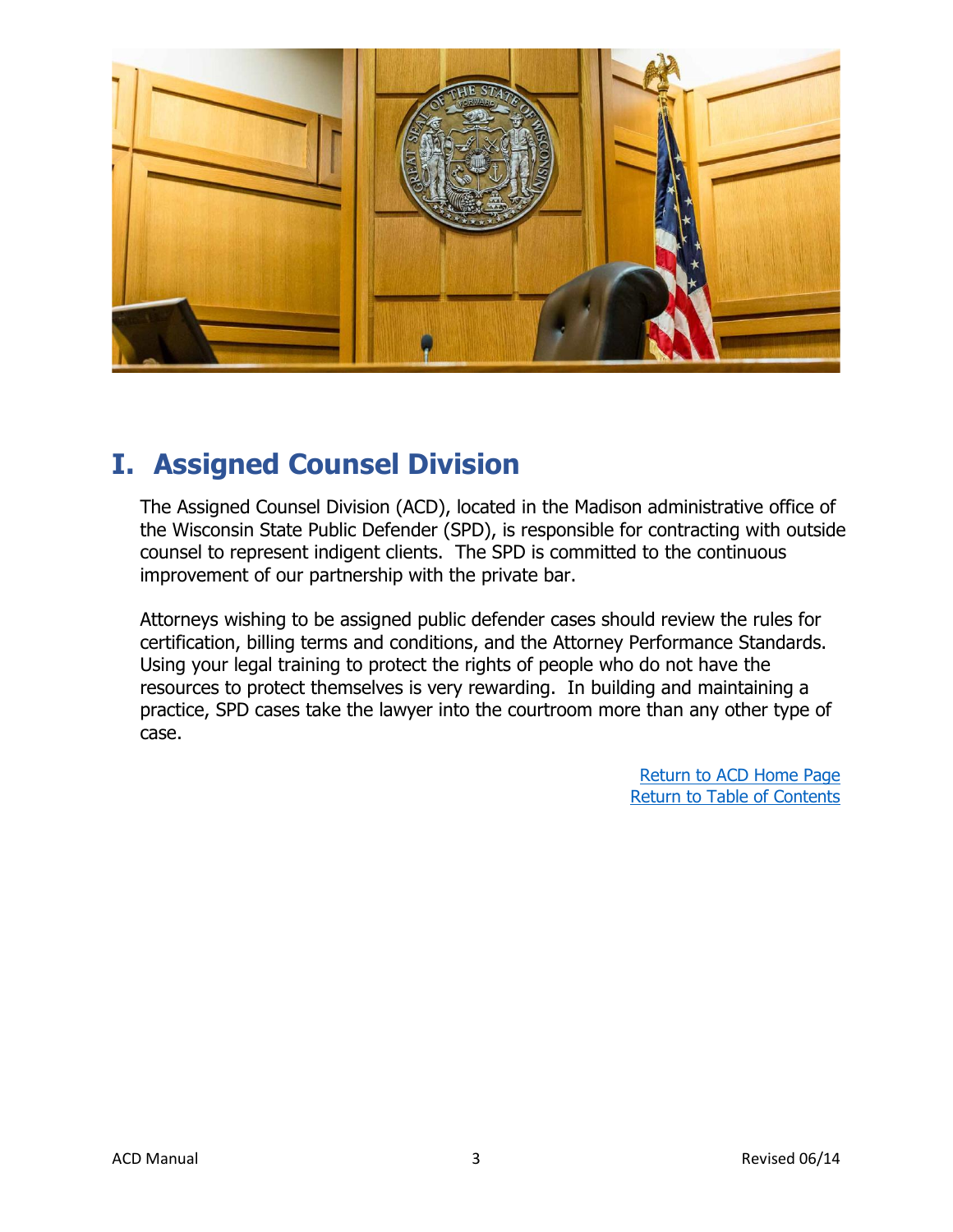

# <span id="page-4-0"></span>**II. Certification**

# <span id="page-4-1"></span>**A. Certification**

Attorneys must be certified by the Wisconsin State Public Defender (SPD) before they can receive case appointments. Pursuant to Wis. Admin. Code  $\S$  PD 1 there are several levels of trial and appellate certification. Certification levels are based on the case type and/or the need for specialized training. Attorneys who have not been previously certified will be provisionally certified for one year.

Attorneys may be certified only in those counties in which they reside or maintain their principal office per Wis. Admin. Code § PD  $1.035(3)(a)$ . However, in counties where there is a shortage of attorneys, attorneys residing or maintaining their principal office in an adjacent county may also be certified in the shortage county per Wis. Admin Code  $\S$ [PD 1.035\(3\)\(b\).](https://docs.legis.wisconsin.gov/code/admin_code/pd/1/035/3/b) An attorney who is certified in two or more counties under this section "travels outside the county" for purposes of reimbursement when traveling in a county outside the attorney's principal place of business.

Attorneys are expected to represent clients ethically and competently. Although an attorney may meet the criteria for a case type certification, he or she may not be competent to represent every client whose case falls within that case type. Attorneys should not accept cases unless they are confident they have the experience and ability to provide appropriate representation in the case. All attorneys receiving case appointments are expected to meet minimum performance standards.

You can apply for SPD certification by completing an [application.](https://www.wispd.gov/_files/ugd/ef2438_c63cec5c04144e2a90bb27ca0824d3e7.pdf) Certification levels vary by case type and experience. See [Wis. Admin. Code § PD 1](https://docs.legis.wisconsin.gov/code/admin_code/pd/1).

# <span id="page-4-2"></span>**B. Certification Applications**

[General Certification Application](https://www.wispd.gov/_files/ugd/ef2438_c63cec5c04144e2a90bb27ca0824d3e7.pdf) [Misdemeanor Certification Application](https://www.wispd.gov/_files/ugd/ef2438_35e3cb8afed244f894734b79623489fa.pdf) [Class B-I Felonies, Juvenile, Mental Health and Revocation Certification Application](https://www.wispd.gov/_files/ugd/ef2438_dbeb90df4842456f846c56f3e8cccb25.pdf) [Class A Felonies Certification Application](https://www.wispd.gov/_files/ugd/ef2438_98534dcb321f436c845338ff1e37c8bb.pdf) [Trial Litigation Experience and Training Requirements Form](https://www.wispd.gov/_files/ugd/ef2438_804068240c4c4f6b8a6c1b9b5362f336.pdf)

[Appellate Certification Application](https://84e28956-0578-4c79-a8c4-ccd0bb6f7172.filesusr.com/ugd/d7d26b_fb5520e396c742d4b59716305398eb8b.pdf) [Appellate Litigation/Training Form](https://www.wispd.gov/_files/ugd/d7d26b_c046cae4eba84795992ed439fb81107e.pdf)

The OSPD Assigned Counsel Division encourages attorneys to submit Certification Applications electronically. Below are instructions for e-signing and submitting your materials: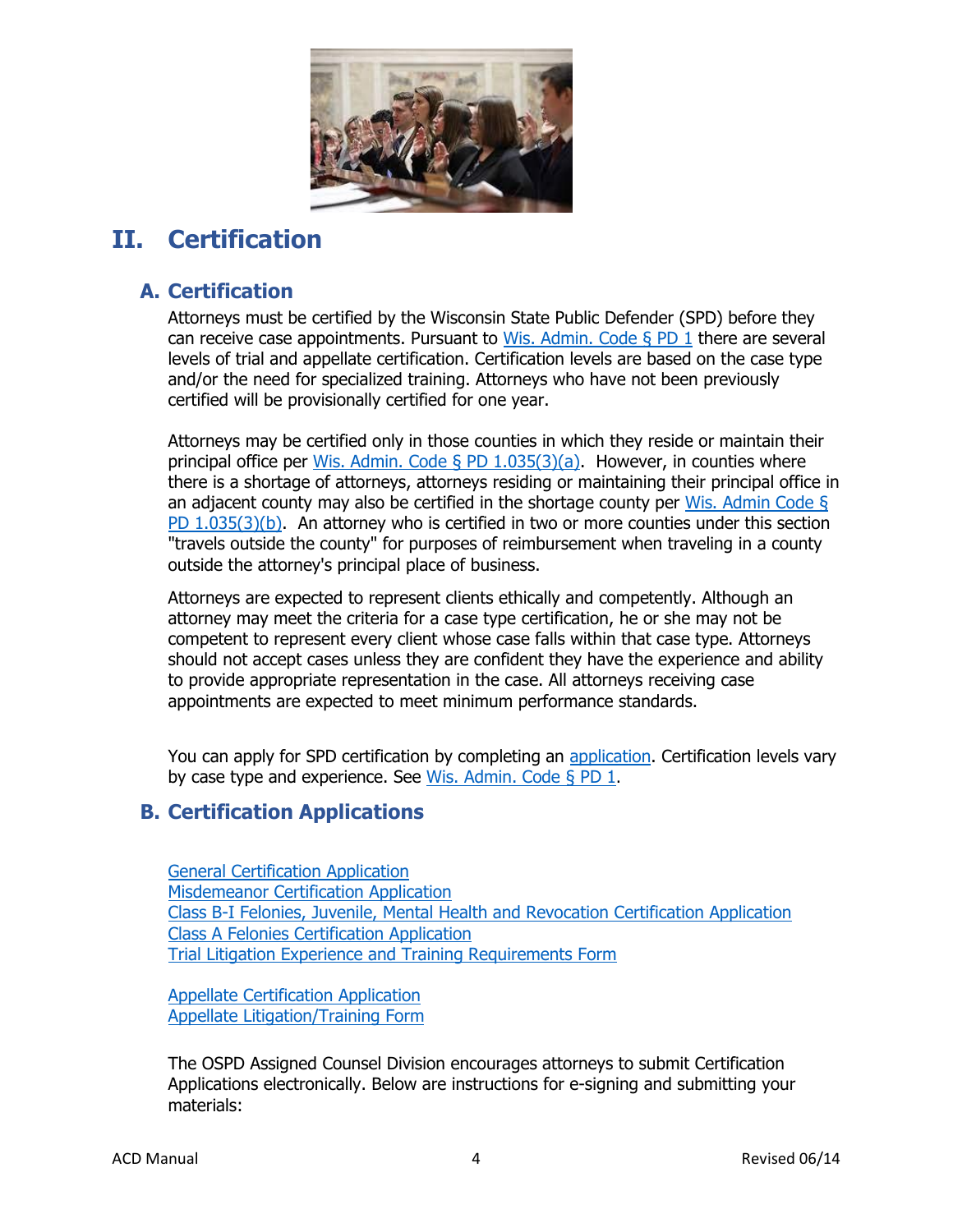# <span id="page-5-0"></span>**C. How to submit my Application**

### **1. Submit Application Electronically**

- a. Click on the applicable Certification Application link(s).
- b. Download the PDF and locate the file on your computer.
- c. Rename the file (Ex. LastNameFirstInitialGenCert, LastNameFirstInitialMisdCert, etc).
- d. Open the saved document in Adobe Acrobat Reader (default for most computers). (If you do not have Adobe Acrobat Reader, [install for free here.](https://get.adobe.com/reader/))
- e. Complete the document and e-sign. Save. (If you have not used the e-sign feature, Adobe Acrobat Reader will prompt you to create an e-signature)
- f. Attach the Certification Application form(s) and the required materials (SEE forms for required materials) and email to [ACD@opd.wi.gov.](mailto:ACD@opd.wi.gov)

[Return](file:///C:/Users/solemm/Desktop/Website%20Documents/ACD%20Landing%20Page.docx) to ACD Home Pag[e](http://wispd.org/images/Newsletter_for_April_2015.pdf) [Return to Table of Contents](file://///FIWMAD2P3076.opd/ADM-Public/ACD/Manual/ACD%20Manual%202022-04-26.docx%23_top)

### **2. Submit Application by Email**

- a. Click on the applicable Certification Application link(s).
- b. Print the document.
- c. Complete the form and sign.
- d. Scan the document and rename file (Ex. LastNameFirstInitialGenCert, LastNameFirstInitialMisdCert, etc).
- e. Attach the Certification Application form(s) and the required materials (SEE forms for required materials) and email to [ACD@opd.wi.gov.](mailto:ACD@opd.wi.gov)

[Return](file:///C:/Users/solemm/Desktop/Website%20Documents/ACD%20Landing%20Page.docx) to ACD Home Pag[e](http://wispd.org/images/Newsletter_for_April_2015.pdf) [Return to Table of Contents](file://///FIWMAD2P3076.opd/ADM-Public/ACD/Manual/ACD%20Manual%202022-04-26.docx%23_top)

# **Submit Application by Mail**

- a. Click on the applicable Certification Application link(s).
- b. Print the document. Complete the form and sign.
- c. Mail the Certification Application(s) and required materials (SEE Application Checklist) to:

Certifications Assigned Counsel Division Office of the State Public Defender 17 South Fairchild Street, Fifth Floor Madison, WI 53707-7923 For more information, contact the [Assigned Counsel Division.](https://www.wispd.gov/_files/ugd/ef2438_e62ac89246e544a79215fa00e5baf9a2.pdf#page=42)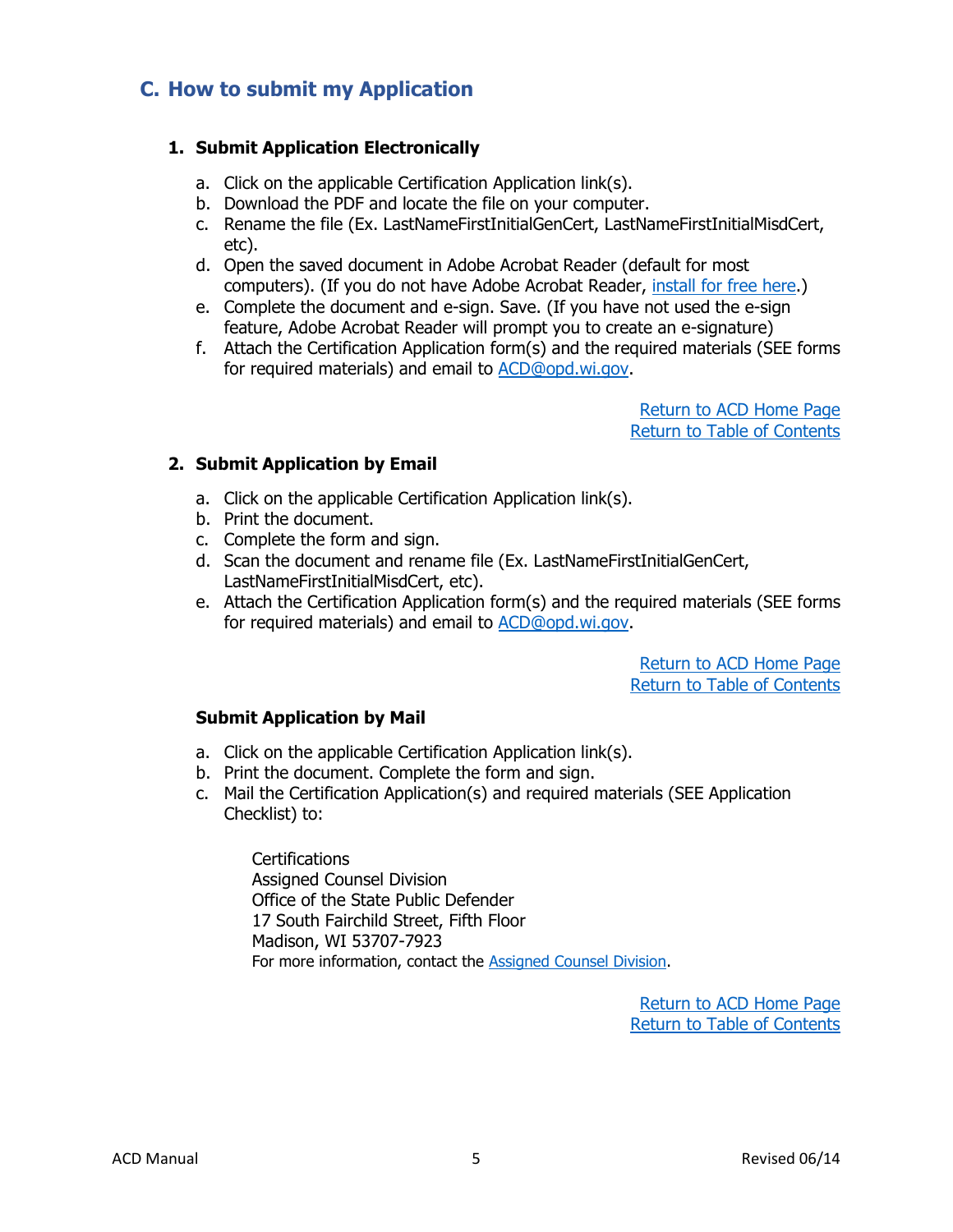# <span id="page-6-0"></span>**D. [Minimum Attorney Performance Standards](http://wispd.org/images/18_2_6_Final_Minimum_Attorney_Performace_Standards.pdf)**

The following are the minimum attorney performance standards for an SPD appointed attorney. These standards reflect the SPD mission to provide high quality legal service and require an attorney to do more than merely comply with Supreme Court Rules (SCR) and stay above the threshold for ineffective assistance of counsel. Except for those rules which reference issues directly related to the private bar, e.g. certification, these standards mirror the same expectation the SPD has for its staff attorneys.

"Appointed attorney" refers to an attorney in private practice who the SPD has certified and appointed to represent its clients.

### <span id="page-6-1"></span>**1. General**

- a) An appointed attorney shall comply with all SCR, including both the Rules of Professional Conduct in [Wis. SCR §](https://www.wicourts.gov/sc/rules/chap20b.pdf) 20 and the Standards of Courtesy and Decorum in [Wis. SCR §](https://www.wicourts.gov/sc/rules/chap62.pdf) 62.
- b) An appointed attorney shall comply with local court rules in the counties in which s/he practices.
- c) An appointed attorney shall comply with statutes, administrative code rules, and SPD policies and procedures related to public defender appointments, certification and billing.
- d) In all cases, including, but not limited to, those under [Wis. Stats. §](https://docs.legis.wisconsin.gov/statutes/statutes/48) 48, [51](https://docs.legis.wisconsin.gov/statutes/statutes/51/title) and [55,](https://docs.legis.wisconsin.gov/statutes/statutes/55) an appointed attorney shall function as adversary counsel.
- e) An appointed attorney shall maintain an up-to-date client file, detailing all action taken on the case and including copies of all relevant court filings and other materials. The file is the property of the client and must be tendered to the client upon request at the close of the case unless the file is being forwarded to successor counsel. An attorney should print the electronic court record for the client file or should maintain electronic records in a format that allows the attorney to print documents for the client file after the case is closed. Attorneys lose access to the e-filing system once a case is closed; therefore, attorneys should not rely on the court system for record management. For recordings and other relevant materials not susceptible to printing, the attorney should take reasonable steps to ensure that the materials are available and accessible in a format that can be delivered to the client or successor counsel.
- f) An appointed attorney shall retain all client files not turned over to the client or successor counsel for a minimum of six years and follow all SCR regarding the disposal of client files and property.
- g) An appointed attorney shall cooperate fully with successor counsel. This includes promptly delivering the client file and answering questions about the earlier representation, consistent with ethical obligations.
- h) An appointed attorney shall cooperate with inquiries from the SPD regarding: the status of appointed case(s); performance issue(s); or billing issue(s) for payment of legal services rendered.

### **Competence and Diligence**

- a) An appointed attorney shall accept only those cases for which s/he can provide competent representation. Certification by the SPD for a particular case type or category is not the same as competency to provide services in any individual case.
- b) An appointed attorney shall personally act as an advocate for the client and provide zealous, effective and high-quality representation to the client at all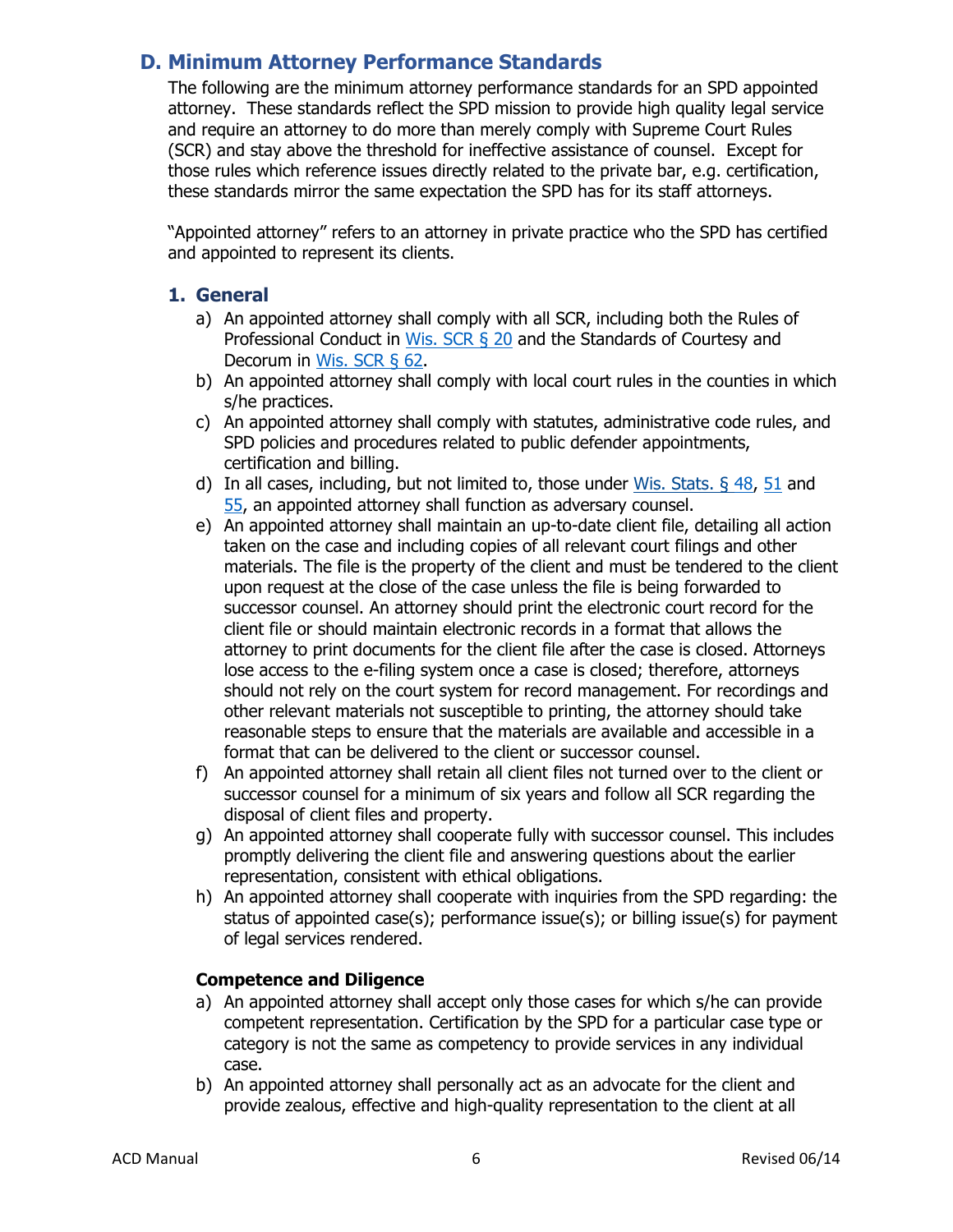stages of proceedings. An appointed attorney may arrange for another certified attorney to provide coverage of a routine appearance in the event a scheduling conflict that cannot be avoided.

- c) An appointed attorney shall know to a reasonably proficient standard all relevant Wisconsin substantive law and procedure and keep abreast of developments in substantive and procedural law.
- d) An appointed attorney shall meet all statutory and court-imposed deadlines.
- e) An appointed attorney shall meet promptly with the client, in person, whether in custody or not. Ordinarily, the first meeting with the client should take place as soon as practicable after appointment. In appellate matters, an in-person meeting may be delayed until the attorney has had a chance to review the file and transcripts.

# **Communication**

- a) An appointed attorney shall explain the role of attorney and attorney-client relationship, determine background information and solicit the defendant's version of the facts.
- b) An appointed attorney shall consult with the client as often as necessary to elicit the information necessary to build a defense.
- c) An appointed attorney shall keep the client reasonably informed about the status of his/her case, defense strategies, tactical choices, consequences of conviction, and explain the nature and purpose of court proceedings.
- d) An appointed attorney shall promptly respond to the client's reasonable requests for information, including providing a copy of any motion or brief filed in the client's case upon request of the client.
- e) An appointed attorney shall present and consult with the client about all plea negotiations and offers of settlement.
- f) An appointed attorney shall explain matters to the extent reasonably necessary to allow the client to make an informed decision regarding the case.

# **Practice Standards – Trial**

- a) An appointed attorney shall actively represent an in-custody client on the issue of release throughout the case.
- b) An appointed attorney shall review and examine the complaint and accompanying papers, information or other charging document and determine the sufficiency of the same.
- c) An appointed attorney shall obtain and review all discovery materials, including but not limited to police reports, all written or recorded statements of the defendant, names of witnesses to any written or recorded statements, a copy of the client's criminal record, if any, and statements of witnesses, a copy of the criminal record of prosecution witnesses; and examine physical evidence and/or reports of physical evidence.
- d) An appointed attorney shall arrange for the client to review discovery materials in so far as it is necessary for the client to make informed decisions about his/her case. An attorney should provide the discovery necessary to properly inform the client.
- e) An appointed attorney shall cause an investigation of the facts including attempting to interview appropriate defense or prosecution witnesses.
- f) An appointed attorney shall analyze all legal issues presented in the case. In consultation with the client, an attorney shall decide which issues have merit and make strategic decisions about issues to be pursued. An appointed attorney shall then file and argue appropriate motions.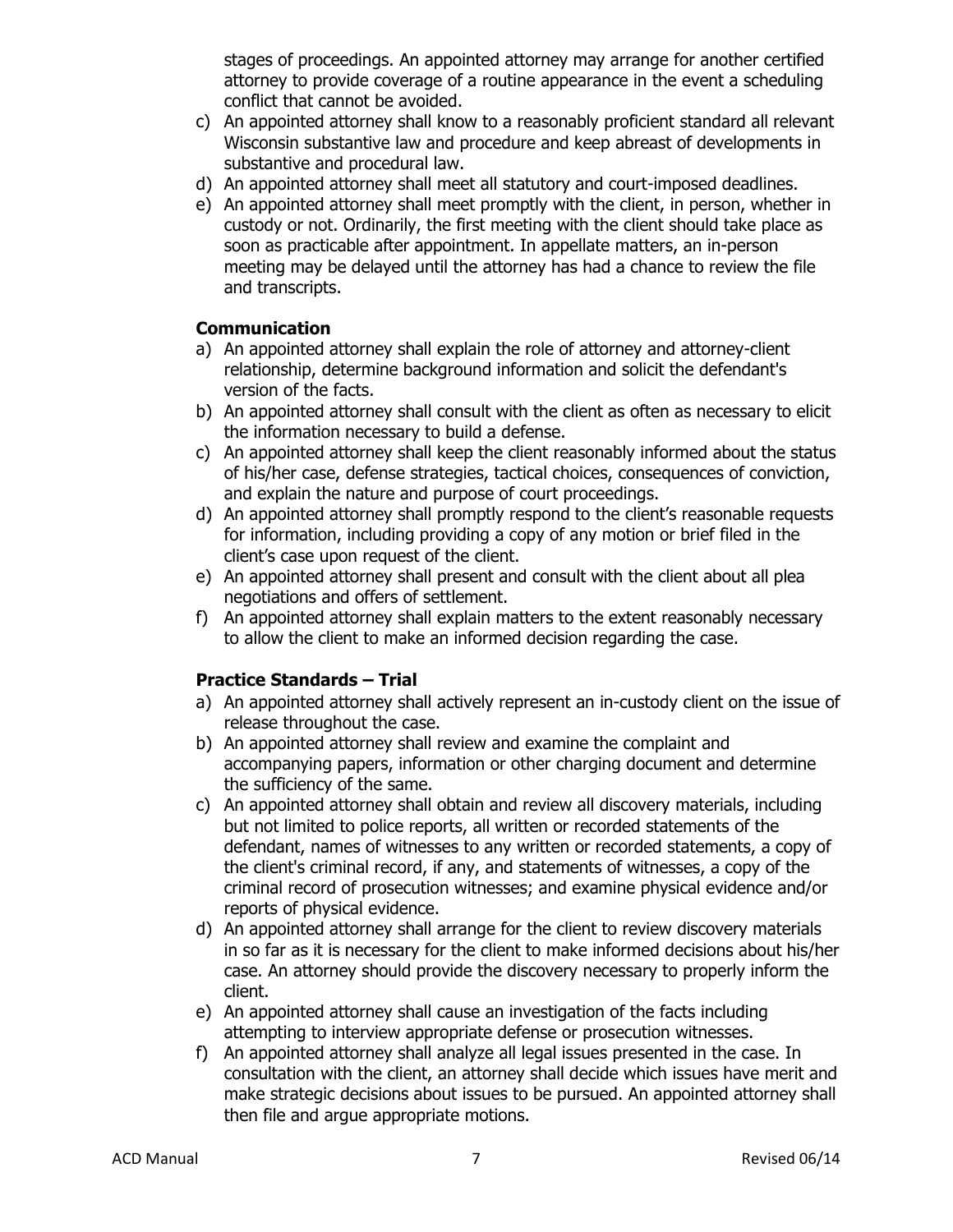- g) An appointed attorney shall utilize experts, investigators, interpreters and other professional support where appropriate.
- h) An appointed attorney shall consider all appropriate available diversion, treatment court, and other alternatives to prosecution.
- i) An appointed attorney shall prepare the case for trial or hearing, as appropriate, and advise the client of the procedures to be followed and his/her rights.
- j) An appointed attorney shall prepare a plan or argument for sentencing for the client if the client is convicted, and advise the client of the sentencing procedures.
- k) An appointed attorney shall inform the client of his/her right to appeal, file a notice of intent to pursue post-conviction relief if requested to do so by the client, and make a proper referral to the SPD appellate division.
- l) An appointed attorney shall notify the local SPD office as soon as the attorney moves to withdraw. If in writing, the attorney shall provide the local SPD office with a copy of the written motion prior to the hearing on the motion to withdraw.
- m) An appointed attorney assigned to handle cases involving the revocation of probation, extended supervision or parole, rescission of parole, and reconfinement shall do all of the following:
	- i. obtain and review all DOC documents relevant to the administrative or court hearing
	- ii. where appropriate, review material held by the DOC including but not limited to the client's file held by his/her agent
	- iii. review information regarding the offense(s) underlying the supervision
	- iv. coordinate representation with any attorney handling a new criminal matter for the same client
	- v. insure that issues regarding sentence structure and sentence credit are properly resolved
	- vi. represent the client through the administrative hearing
	- vii. file an administrative appeal unless, after consultation with the client, the client consents to foregoing the administrative appeal
	- viii. review the decision on the administrative appeal and determine if grounds exist for filing a Writ of Certiorari; advise the client whether viable grounds to file a Writ of Certiorari exist, and consult with the client regarding whether to pursue such a Writ if the attorney has determined there are viable grounds; pursue a Writ of Certiorari when appropriate.
	- ix. represent the client in the related re-confinement hearing or sentencing after revocation, unless successor counsel is appointed.

# **Professionalism and Ethics**

- a) An appointed attorney shall treat the client, the client's family, and other members of the public with courtesy and respect. An appointed attorney should be mindful of the rules related to confidentiality and loyalty to the client when speaking with family members and others.
- b) An appointed attorney shall maintain civility and respect towards the courts, courthouse staff, prosecutors, law enforcement, local public defender office staff, and members of the public.
- c) An appointed attorney shall maintain a system of conflict checks.
- d) An appointed attorney shall maintain his/her skills and keep up with changes in the law and the practice of law. An appointed attorney shall report his/her relevant Continuing Legal Education (CLE) credits directly to the SPD using the online billing system.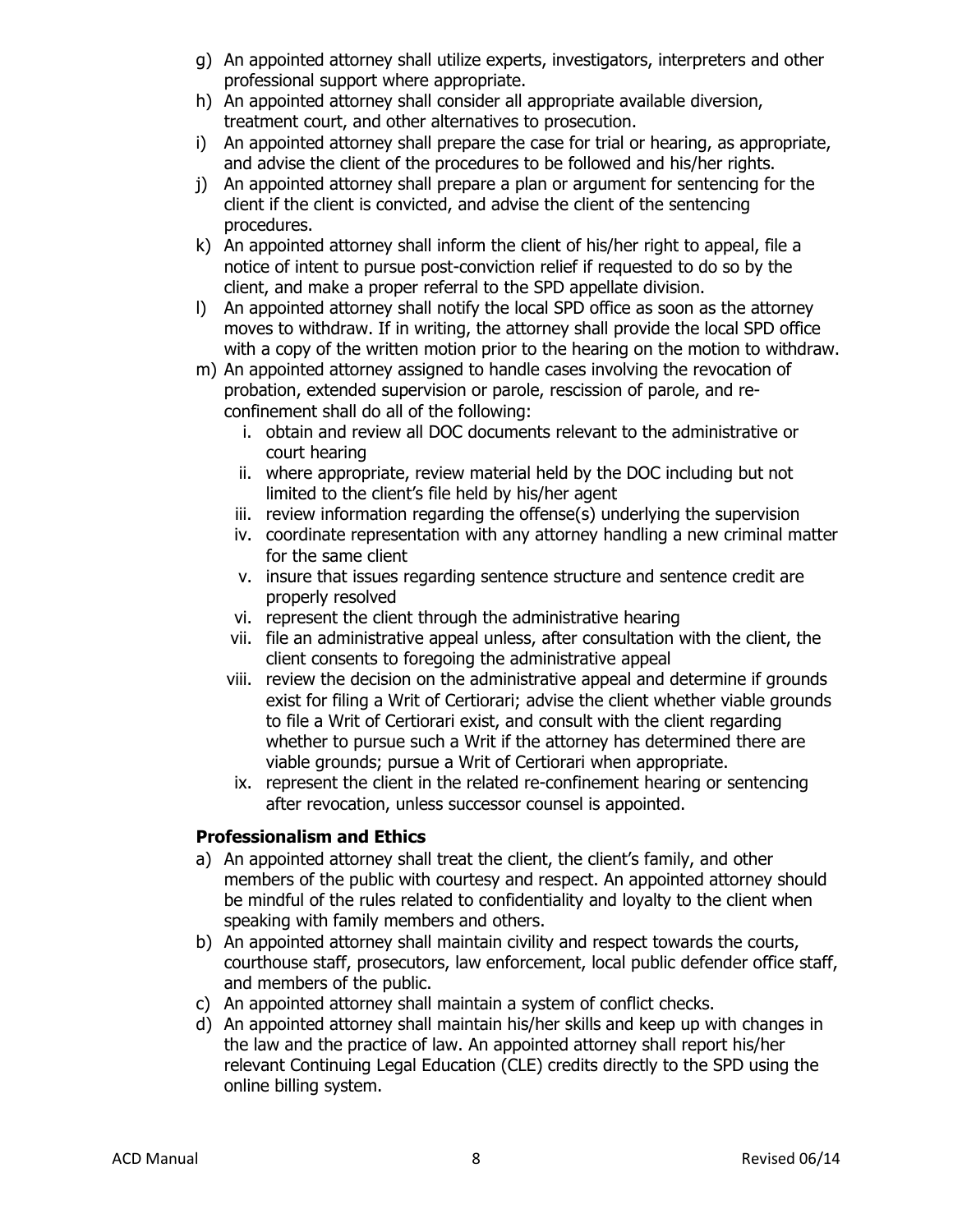- e) An appointed attorney shall not appear in the workplace, including, but not limited to a courthouse, jail or other correctional facility, treatment or other placement facility, nor meet with a client, the client's family, or a witness in a case while impaired by drugs or alcohol or with a noticeable odor of intoxicants.
- f) An appointed attorney shall not accept a case appointment for a client with whom s/he has had a personal or sexual relationship. An appointed attorney shall not accept a case appointment for a client for whom s/he is or was the guardian or protective payee.
- g) An appointed attorney shall promptly notify the ACD director if the attorney has been arrested or charged with a crime. This notification shall occur within 24 hours of arrest or charging.

[Return](https://www.wispd.gov/assigned-counsel-division) to ACD Home Pag[e](http://wispd.org/images/Newsletter_for_April_2015.pdf) [Return to Table of Contents](#page-0-0)

# <span id="page-9-0"></span>**2. Appellate Performance Standards**

Public Defender staff and appointed private bar attorneys are expected to meet the following minimum performance standards in postconviction and appellate cases.

The attorney shall:

- a) Provide zealous, effective and high-quality representation to the client at all stages of the appointed case.
- b) Know to a reasonably proficient standard all relevant Wisconsin substantive law and procedure, be familiar with federal law and procedure, and keep abreast of developments in substantive and procedural law.
- c) Comply with the Rules of Appellate Procedure; [Wis. Admin. Code § PD](https://docs.legis.wisconsin.gov/code/admin_code/pd) 1-8, the Rules of Professional Conduct for Attorneys and SPD Policies & Procedures and other rules, laws, and statutes relevant to the case.
- d) Interview the client to determine the client's position or goals in the appeal and to detect and explore issues or concerns not reflected in the record. The attorney is expected to speak personally with the client. The attorney shall be available for written and telephone consultation with the client.
- e) Provide the client with general information regarding the process and procedures which will be undertaken. Keep the client informed of all significant developments in the client's case. Provide the client with a copy of each substantive document filed in the case by all parties (prosecution, defense, guardian, amicus, etc.), except when not permitted by confidentiality or court rules.
- f) Address issues of bail (especially for the client with a short sentence) or release pending appeal (especially in Wis. Stats.  $\S$  48, [51,](https://docs.legis.wisconsin.gov/statutes/statutes/51) [55](https://docs.legis.wisconsin.gov/statutes/statutes/55) and  $938$  cases), jail credit and restitution, and refer such matters to the trial attorney when appropriate.
- g) Thoroughly review the complete circuit court record, all relevant transcripts and the presentence investigation report to identify issues of arguable merit. When warranted, counsel shall also thoroughly review the trial attorney's file, exhibits, discovery materials or other records; consult with the trial attorney; and investigate alleged facts or potential issues outside the record.
- h) Request and, if approved, utilize experts, investigators and interpreters when appropriate.
- i) Discuss with the client the merits and the strategy considerations which include both the potential risks and benefits - of pursuing all identified issues. While it is the client's decision to decide whether to appeal and what remedy to seek, it is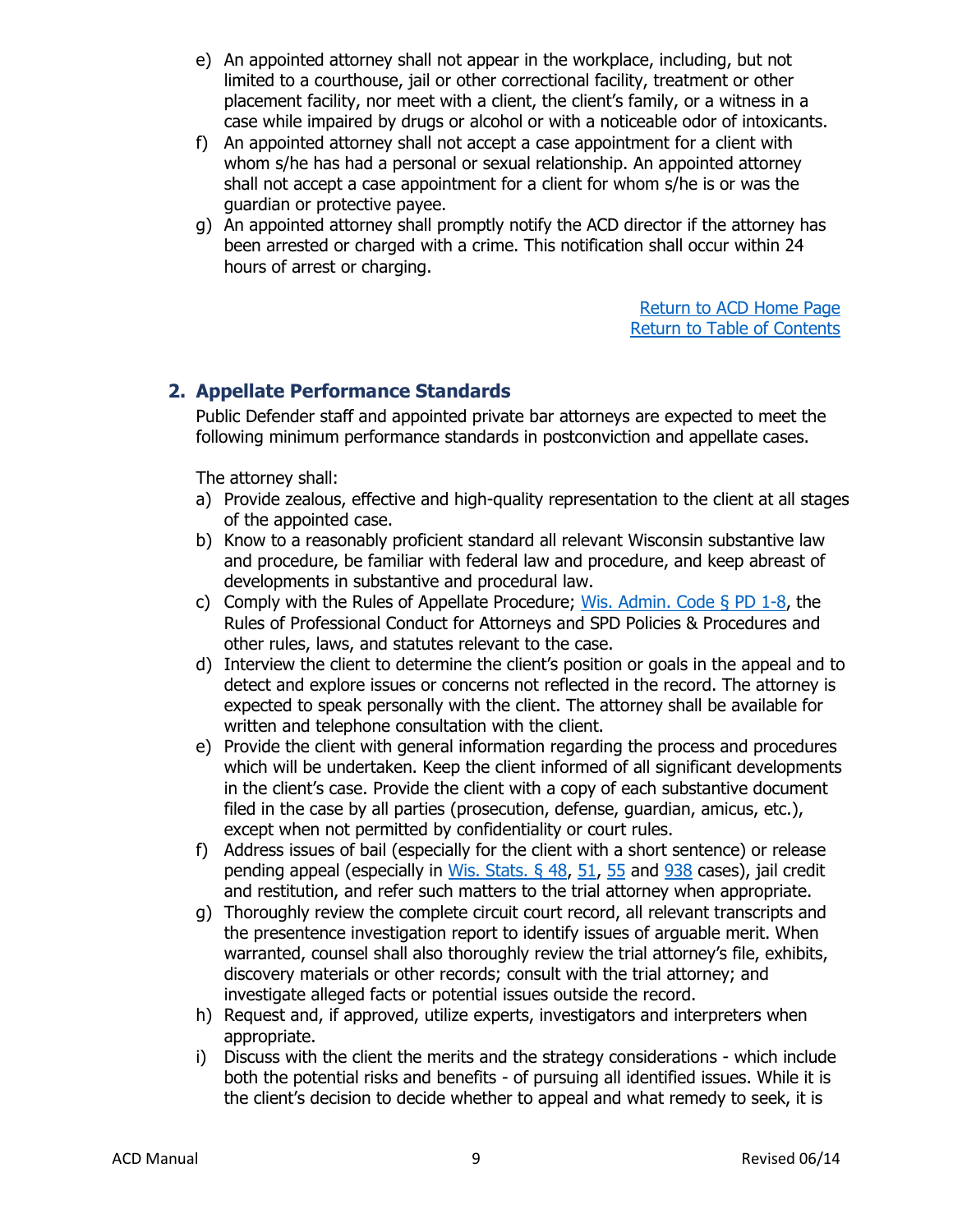counsel's obligation to determine which issues have merit and the manner in which they will be pursued. Counsel, consistent with [Jones v. Barnes, 463 U.S. 745](https://caselaw.findlaw.com/us-supreme-court/463/745.html)  [\(1983\),](https://caselaw.findlaw.com/us-supreme-court/463/745.html) need not raise every non-frivolous argument and may sift and winnow out weaker issues for strategic advocacy purposes. Counsel must also consider that counsel's failure to raise an issue on direct appeal may prevent the client from raising the issue in a subsequent Wis. Stat.  $\S 974.06$  $\S 974.06$  collateral review proceeding, absent sufficient reason, consistent with **State v. Escalona-Naranjo**, 185 Wis. 2d [168, 517 N.W.2d 157 \(1994\).](https://law.justia.com/cases/wisconsin/supreme-court/1994/92-0846-9.html) If the client insists on pursuing a meritless issue or one that the attorney has winnowed out consistent with Jones v. Barnes, the attorney shall fully inform the client of the options (to proceed as counsel recommends, pro se, or with privately retained counsel) and the consequences of each option.

- j) If the attorney is of the opinion that a case contains no issue of arguable merit, communicate that decision to the client before filing a no-merit notice of appeal or no-merit brief. The attorney must inform the client of any right to a no merit report under the statutes and laws of this state. The attorney must inform the client of the client's rights and attorney's obligations under Wis. Stats. § [809.107 \(5m\)](https://docs.legis.wisconsin.gov/statutes/statutes/809/ii/107/5m) or [809.32.](https://docs.legis.wisconsin.gov/statutes/statutes/809/iii/32) The attorney must inform the client, consistent with [State ex rel. Flores v.](https://www.leagle.com/decision/1994770183wis2d5871729)  [State, 183 Wis. 2d 587, 516 N.W.2d 362 \(1994\),](https://www.leagle.com/decision/1994770183wis2d5871729) of the client's options (to have counsel file the no-merit report, to discharge counsel and proceed pro se or with privately retained counsel, or to have counsel close the case with no court action) and the possible consequences of each option, including the disadvantages of proceeding without counsel. The attorney must document this exchange and send a letter to the client confirming the client's choice.
- k) When filing any motion, conform to the applicable local court rules and practice procedures. Postconviction or post-judgment motions should contain carefully drafted nonconclusory factual allegations and appropriate citations to the record and law warranting relief. It is the attorney's responsibility to seek extensions for the circuit court to decide motions where appropriate. The attorney shall ensure entry of a written order disposing of the motion.
- l) When filing a brief, conform to the applicable rules of the court in which the brief is being filed. All briefs shall have a professional, neat appearance free of typographical errors or misspellings. Briefs must adequately and accurately state the facts of the case and contain complete and accurate record citations. Briefs shall make appropriate use of legal authority referenced by a consistent method of citation that conforms to court rules or, where no rule exists, the Harvard Citator. Briefs shall utilize federal and foreign jurisdiction cases and non-case reference materials such as law reviews, treatises, and scientific works where appropriate.
- m) Inform the client of his or her rights and the attorney's obligations in regard to proceeding to the next appellate court level and take steps to ensure that such rights as fall within the scope of the attorney's appointment are not procedurally defaulted.
- n) Respond in a prompt and forthright manner to all inquiries and requests for information from the client, the parties, opposing counsel, the SPD, the court, the clerk of court, and any successor attorney.
- o) Maintain a complete up-to-date case file for every case. The file shall contain, at minimum, all correspondence, including a closing letter or memo; copies of all documents filed; proof of service for all transcripts, court records or other papers that trigger a time limit; copies of all court orders or decisions; notations in summary form as to all action taken, advice given, and telephone and in-person communications; a record of documents provided to the client; and a case activity log or voucher that documents the attorney's time spent on the case.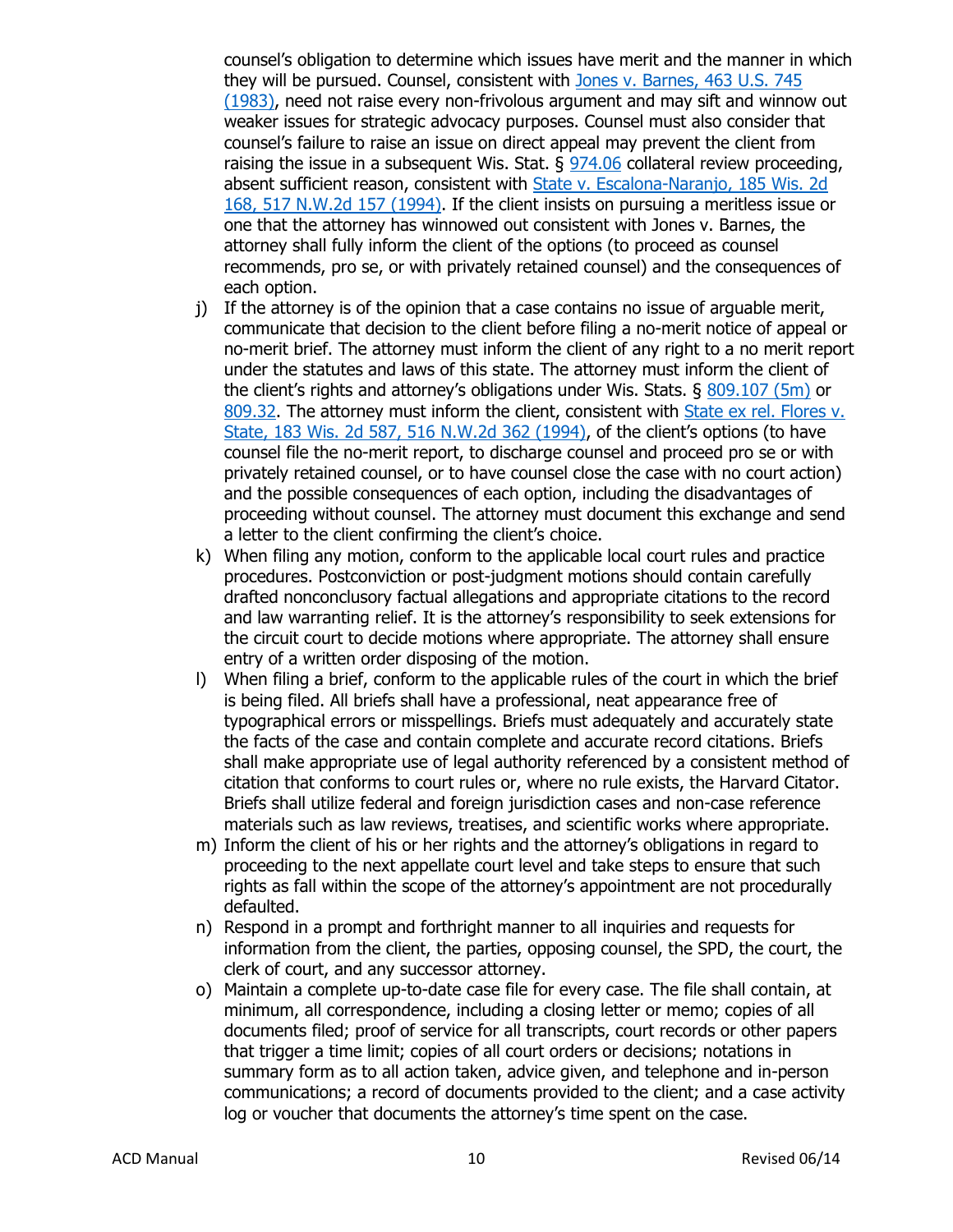- p) At the termination of representation, inform the client in writing of the reason for closing the file and any options for further action the client may have on direct appeal. If counsel cannot contact the client via mail, the closing information and the reason why the closing letter was not sent should be recorded in a memo to the file.
- q) When requested at the termination of representation, promptly deliver to the client or the client's successor attorney the full contents of the client's case file. Note that, pursuant to Wis. Stats.  $\S$  [972.15 \(4\)](https://docs.legis.wisconsin.gov/statutes/statutes/972/15/4) and [\(4m\)](https://docs.legis.wisconsin.gov/statutes/statutes/972/15/4m), the attorney may forward the attorney's copy of the presentence investigation report to a successor attorney, but may not forward it to the client without prior authorization from the circuit court.
- r) Promptly close the file upon completion of representation and submit case closing documents. Retain the client file consistent with the Rules of Professional Conduct for Attorneys and SPD Policy.
- s) Cooperate with any successor attorney in the case.

[Return](https://www.wispd.gov/assigned-counsel-division) to ACD Home Pag[e](http://wispd.org/images/Newsletter_for_April_2015.pdf) [Return to Table of Contents](#page-0-0)

# <span id="page-11-0"></span>**3. Core Principles of Juvenile Defense Practice**

- a) Juvenile defense is a specialized practice area in the law that requires working knowledge with the Wisconsin Juvenile Justice Code, principals of adolescent development, relevant case law, familiarity with local resources and rules and basic proficiency in criminal defense.
- b) The child is the client and a juvenile defense attorney is obligated to represent the client's expressed interest. A juvenile defense attorney never acts as guardian ad litem.
- c) Juvenile defense attorneys are expected to promptly interview clients in person and to identify client goals and objectives of the representation, to counsel juvenile clients about options and must keep them informed during the course of the representation. Interviewing children requires age appropriate communication methods and skills.
- d) If a client is in custody, a juvenile defense attorney must work promptly and persistently for release of the child to the least-restrictive community consistent with the client's expressed interest.
- e) Juvenile defense attorneys must consider the legal competency of all juvenile clients to proceed. A juvenile defense attorney must review all relevant records and obtain an evaluation of the juvenile when appropriate.
- f) Juvenile defense attorneys cannot skip the basics duties of effective criminal defense practice which include: Interview all prospective witnesses, investigate legal and factual defenses, litigate legal motions and issues before trial that are consistent with the theory of defense and prepare for contested trials and dispositions.
- g) Juvenile defense attorneys must consider all possible alternatives to a delinquency adjudication.
- h) Juvenile defense attorneys must recognize the seriousness of waiver to adult court and take reasonable steps to keep juvenile clients within the jurisdiction of the juvenile court. Attorneys must know the legal standards and procedure governing waiver as well as the legal circumstances that subject a juvenile to original adult court jurisdiction.
- i) Juvenile defense attorneys must be familiar with all dispositional options under the law and with the resources available in the jurisdiction handling the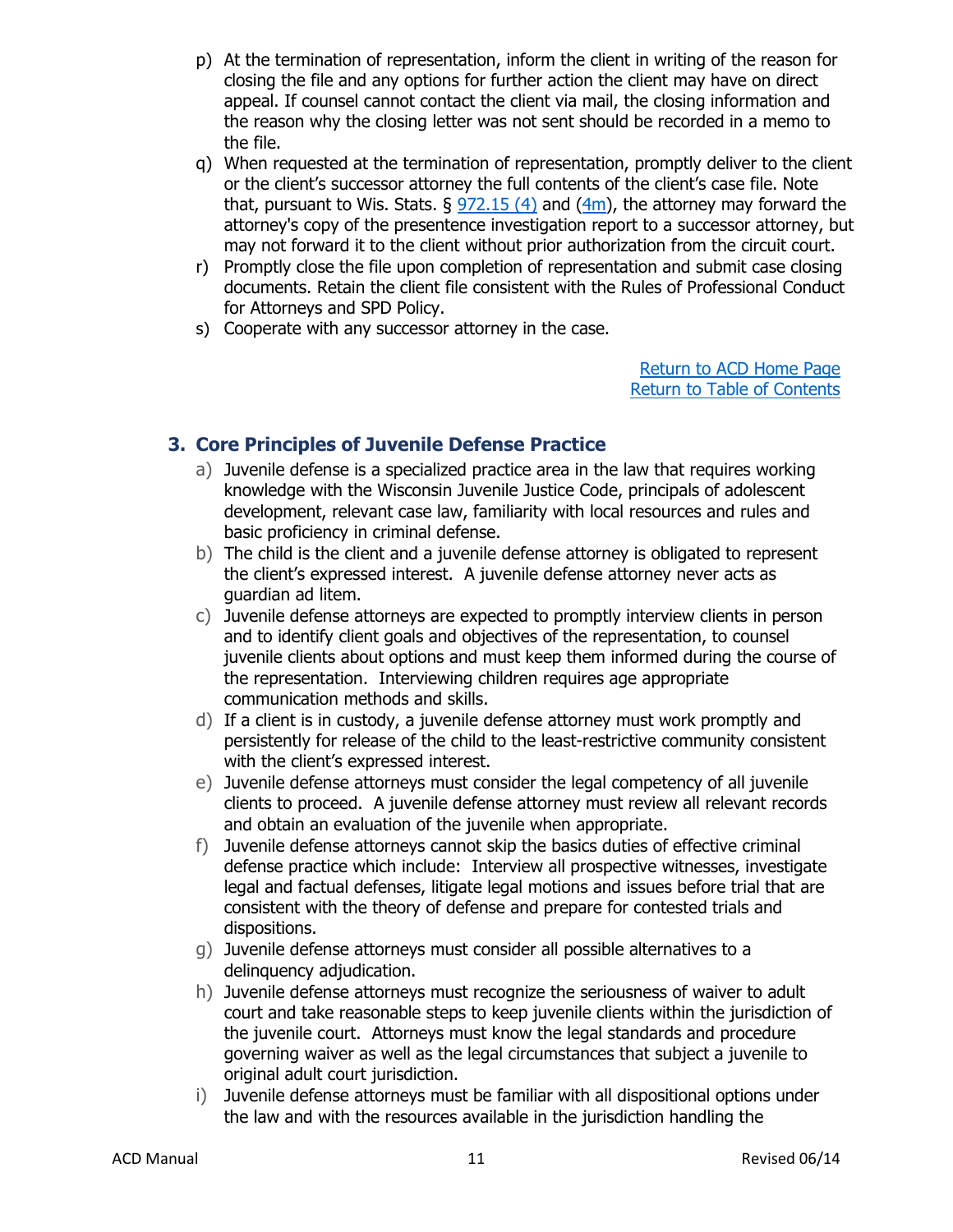case. Attorneys should seek the least-restrictive option available for each juvenile client, consistent with the client's expressed interest.

- j) Juvenile defense attorneys must understand the collateral consequences of adjudication for a delinquency, particularly sex offender registration. Advise clients of the potential consequences throughout the representation, especially before an admission is entered in a judicial proceeding.
- k) Juvenile defense attorneys must be prepared to represent juvenile clients in post-disposition proceedings for changes of placement, revisions, extensions, and sanctions.
- l) Juvenile defense attorneys must advise juvenile clients about post disposition relief and recommend appeal of any unfavorable outcome.

[Return](https://www.wispd.gov/assigned-counsel-division) to ACD Home Pag[e](http://wispd.org/images/Newsletter_for_April_2015.pdf) [Return to Table of Contents](#page-0-0)

# <span id="page-12-0"></span>**E. Continuing Legal Education (CLE)**

[Wis. Admin. Code § PD 1.035\(4\)](https://docs.legis.wisconsin.gov/code/admin_code/pd/1/035/4) requires that all attorneys certified by the SPD complete six credits of continuing legal education each calendar year to maintain certification. The credits must be pertinent to criminal defense practice areas. Credits must be reported to the SPD Assigned Counsel Division by December 31st of each calendar year. SPD will allow 6 credits to carry forward one calendar year. If an attorney does not have the required credits, s/he may be suspended from the appointment list. The ACD Director may allow an attorney who does not meet the requirement to submit a plan to become compliant**. CLE credits must be reported through the SPD [online billing s](https://pb.opd.wi.gov/pbaccess/login.aspx)ite in addition to reporting to the BBE.**

<span id="page-12-1"></span>1. SPD CLE Courses

The [SPD Training Division](https://www.wispd.gov/training) offers live and online courses that meet SPD CLE requirements.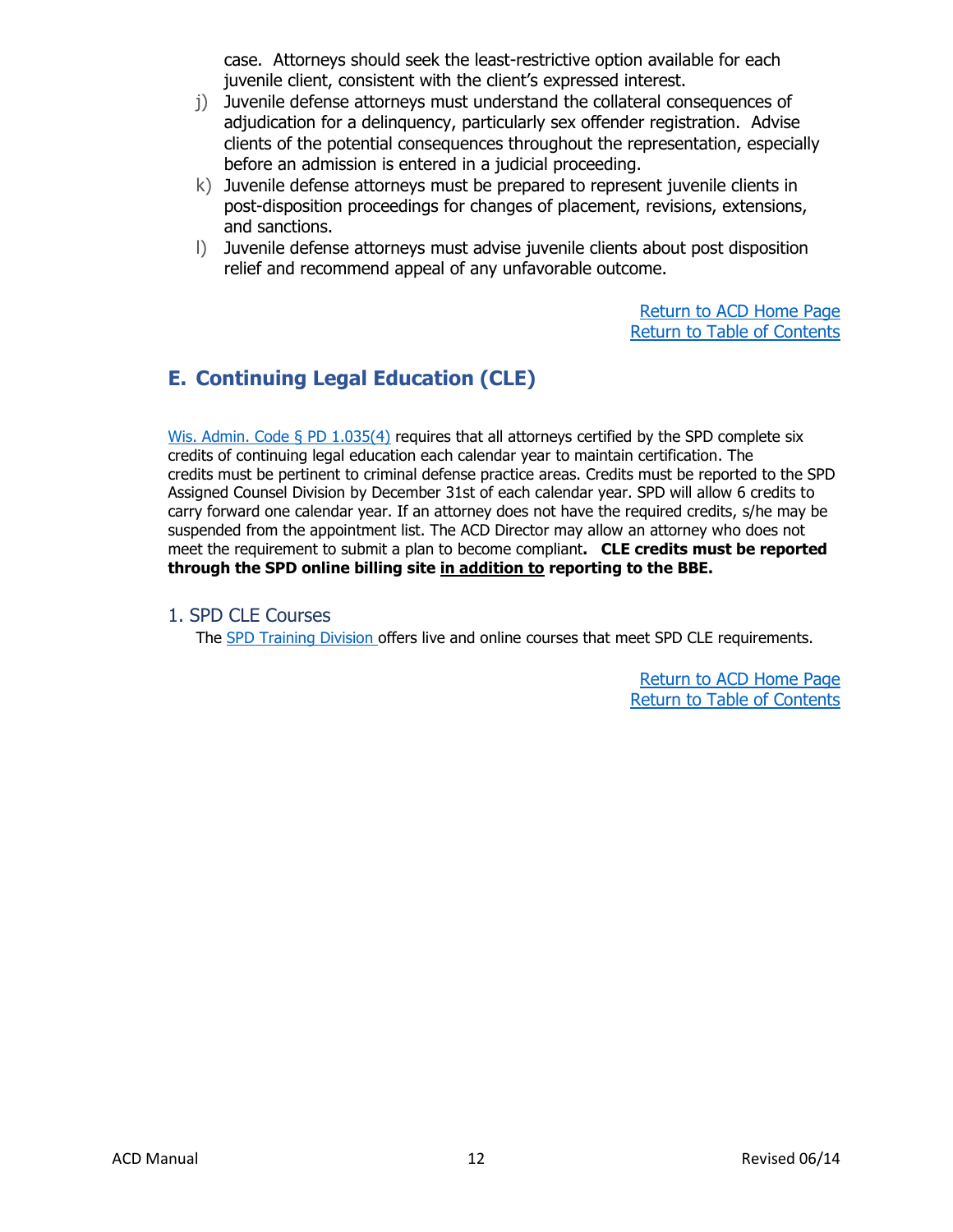

# <span id="page-13-0"></span>**III. Appointment**

Attorneys certified to take SPD appointments are contacted on a rotational basis per [Wis. Stat. §](https://docs.legis.wisconsin.gov/statutes/statutes/977/08/3)   $977.08(3)$ . Attorneys may accept or decline cases when they are contacted. There is no minimum number of cases that you must take. Case availability varies greatly by county. Attorneys should contact the [local SPD office](https://www.wispd.gov/office-locations) to discuss how many cases they might expect to be offered.

The local SPD office will use its normal notification procedure for informing an attorney that an appointment has been made and it will file the Order Appointing Counsel (OAC) with the Wisconsin Courts e-Filing system.

After the OAC is filed and accepted by the court, the appointed attorney has to "opt-in" to the case. Please note, the court will need time to accept the OAC through the e-Filing system, so opting-in to a case may not be immediately available.

# <span id="page-13-1"></span>**A. Scope of Appointment**

Trial appointments cover all proceedings at the trial court level through dismissal, sentencing, or other disposition. Appellate appointments cover post-conviction, post-commitment, or postdispositional representation.

An SPD certified attorney may, with the client's consent, substitute with an SPD certified attorney at a routine appearance (i.e. no evidence taken, no testimony, no significant legal argument, and no disposition, including plea bargaining).

Attorneys must receive prior approval before any ancillary representation or work which is not squarely within the scope of appointment. The SPD will not pay for work done outside the scope of appointment without prior approval.

# **Additional Cases**

An attorney is expected to accept an appointment for additional cases that the client becomes charged with in the future. If the attorney is not certified for those case types, the attorney should contact ACD. It is often in the best interest of the client and the agency to have the same attorney represent a client with multiple cases. Refusal to accept an appointment on additional cases may lead to adverse certification action. See Wis. Admin. Code  $\S$  PD 1.03(5).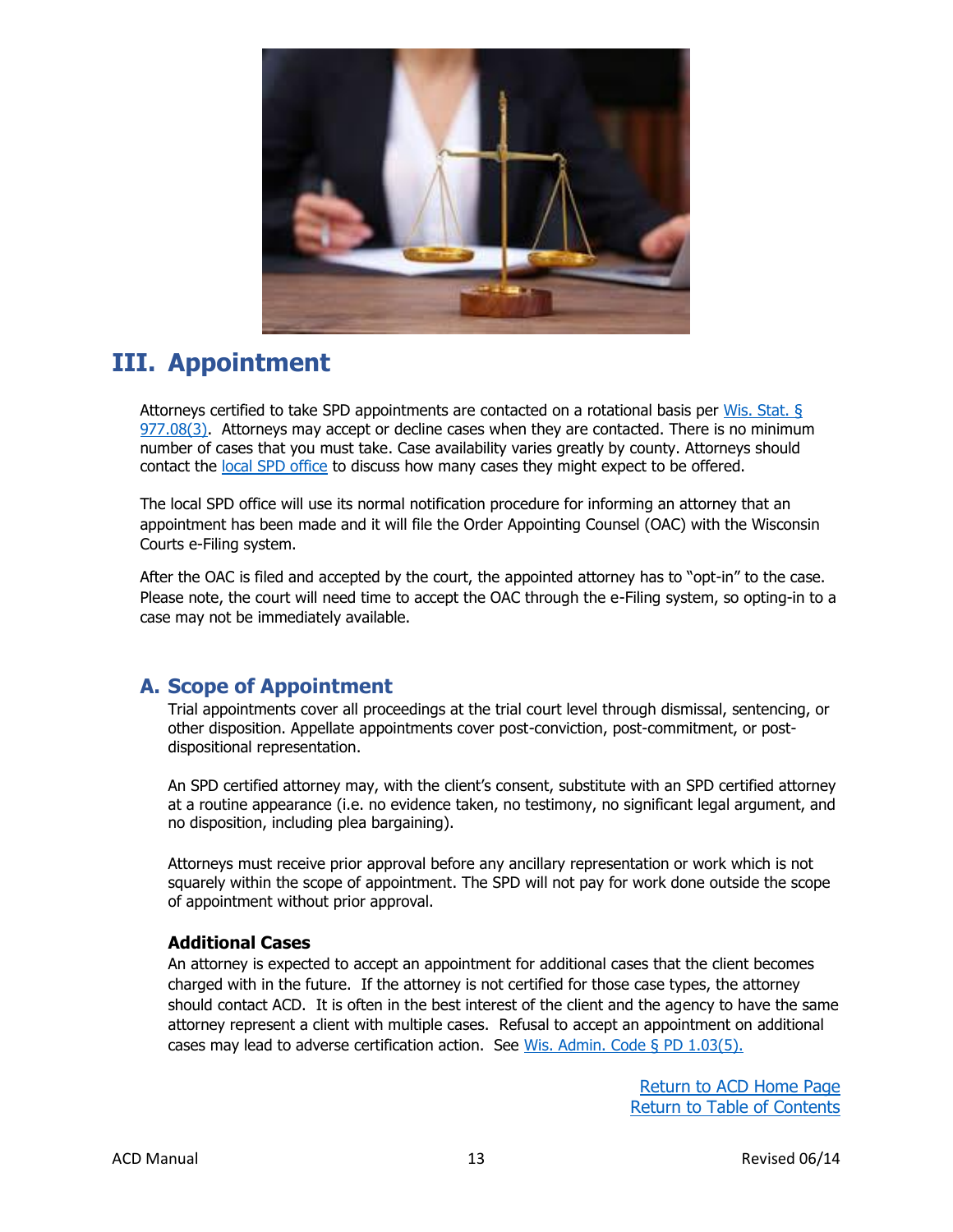### **Scope of Appointment Issues**

The following proceedings may be included in the scope of appointment.

### **Motion and hearing on return of a client's property**

This motion may be filed as part of the underlying criminal case as long as the attorney is bringing the motion prior to final adjudication or judgment. The best practice is for the attorney to identify before disposition whether there is any property belonging to the client that is being held by law enforcement. If there is such property, the attorney and the client may wish to make an informal request for return initially. If the agency declines to release the property and fails to respond promptly, the attorney and client should consider whether a motion is appropriate. Consideration should be given to the nature and value of the property, as well as any risk that additional examination or testing of the property could result in additional prosecution of the client.

> [Return](https://www.wispd.gov/assigned-counsel-division) to ACD Home Pag[e](http://wispd.org/images/Newsletter_for_April_2015.pdf) [Return to Table of Contents](#page-0-0)

#### **Restitution Hearing**

If the court orders restitution as part of sentencing, but does not determine the amount at the time, the attorney is ordinarily required to represent the client at the restitution hearing as part of the original case. However, if no restitution hearing is held or scheduled within one year after sentencing, the attorney may close the file. An attorney can submit an interim bill after sentencing, but before restitution is determined. Attorneys must request prior approval from ACD before submitting an interim bill.

> [Return](https://www.wispd.gov/assigned-counsel-division) to ACD Home Pag[e](http://wispd.org/images/Newsletter_for_April_2015.pdf) [Return to Table of Contents](#page-0-0)

### **Writ of certiorari in a revocation proceeding**

This writ is a means of challenging the revocation decision made by an administrative law judge. There is no constitutional right to counsel in seeking certiorari or for an appeal from the order of the circuit court denying certiorari and upholding the revocation.

There are limited grounds for challenging a revocation decision to the circuit court: Certiorari review of a revocation decision consists of four inquiries:

- 1. whether the division kept within its jurisdiction;
- 2. whether it acted according to law;
- 3. whether its actions were arbitrary, oppressive, or unreasonable; and
- 4. whether the evidence permitted the division to reasonably make the order or determination in question.

[State v. Horn, 226 Wis.2d 637, 652, 594 N.W.2d 772 \(1999\) \(citing State ex rel. Warren v.](https://caselaw.findlaw.com/wi-supreme-court/1313392.html)  [Schwarz, 211 Wis.2d 710, 717, 566 N.W.2d 173 \(1997\)\).](https://caselaw.findlaw.com/wi-supreme-court/1313392.html)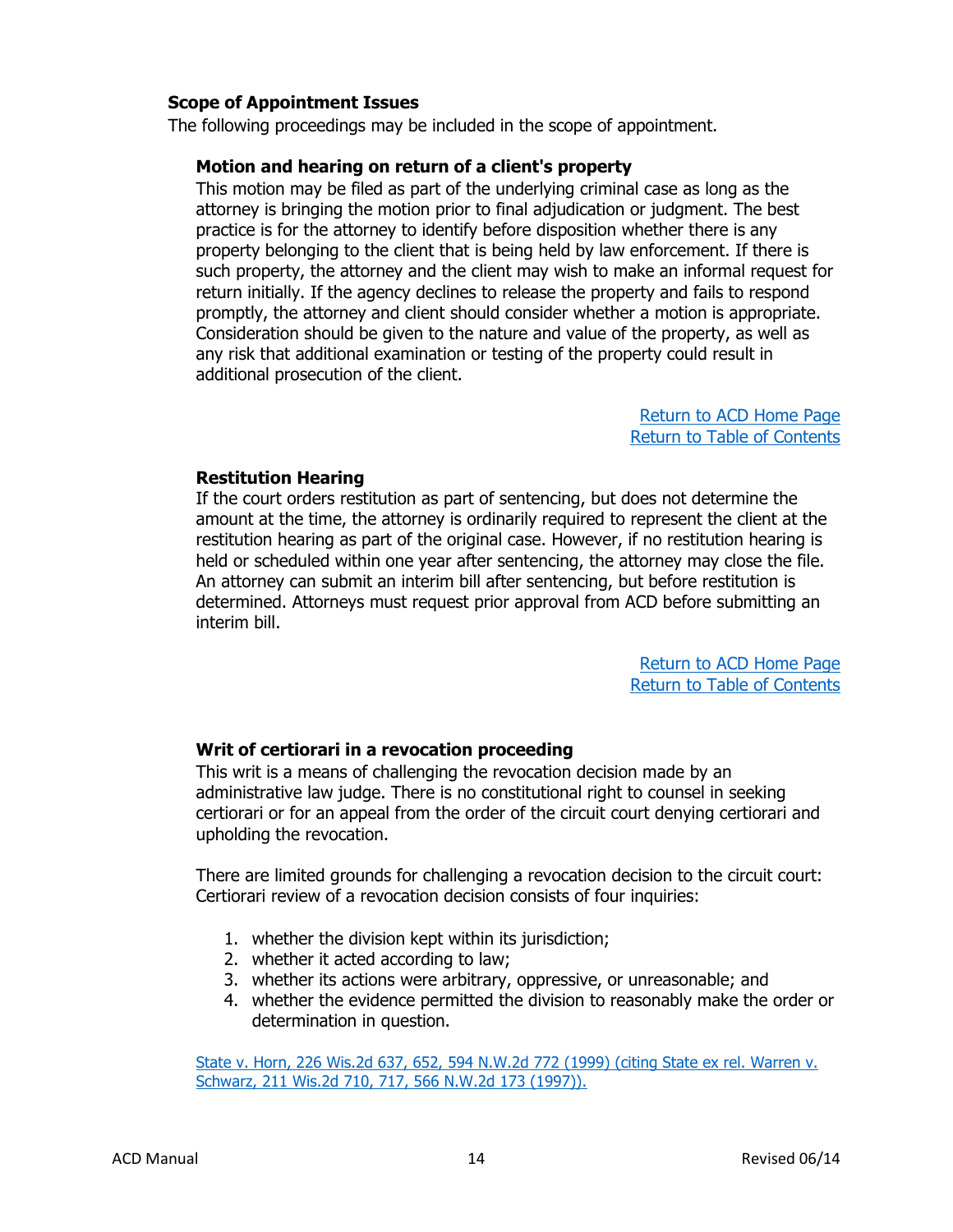If the appointed attorney is not convinced there is reasonable chance of success, the attorney should decline to file the writ, but should advise the client on the applicable process and time limit. Click [here](https://84e28956-0578-4c79-a8c4-ccd0bb6f7172.filesusr.com/ugd/d7d26b_7824991ba32f420ba2dd80ce67d76996.pdf) for a sample client letter.

The Frank J. Remington Center, a program of the University of WI-Law School, has compiled a pro se inmate guide to challenging revocation by certiorari: [http://law.wisc.edu/fjr/laip/prose\\_packets.html](http://law.wisc.edu/fjr/laip/prose_packets.html)

Attorneys should contact ACD if they have questions.

[Return](https://www.wispd.gov/assigned-counsel-division) to ACD Home Pag[e](http://wispd.org/images/Newsletter_for_April_2015.pdf) [Return to Table of Contents](#page-0-0)

# **Ancillary (related) matters:**

Ancillary representation in a separate proceeding is permitted solely for the purpose of representing the client in the primary case (a pending case in which the SPD has appointed an attorney). The following are examples of ancillary representation:

### **Civil property forfeitures**

The attorney may represent a client in a civil property forfeiture action only if it arises from another case in which the attorney has been appointed to represent the client. The attorney may not represent third parties (such as a relative or friend of the client), and the attorney may not litigate civil forfeitures after a final adjudication of the primary case, unless representation is necessary to safeguard the client's Fifth Amendment rights.

# **Administrative hearings about revocation of driving privileges**

The attorney may represent clients in such hearings only if the attorney is already representing the client on an underlying criminal charge and revocation of driving privileges is relevant to the charges for which the attorney is appointed.

### **"Fine-only" misdemeanors and forfeiture offenses**

If the only penalty for a misdemeanor charge is a fine, SPD representation is not affirmatively authorized. See Wis. Stat.  $\frac{5}{977.05(4)(i)(3)}$ . Similarly, the SPD lacks authority to represent on offenses punishable only by a monetary forfeiture. Ancillary representation may be appropriate, however, when a criminal case (with potential imprisonment) is joined with a "fine-only" misdemeanor or a forfeiture offense.

For example, it is appropriate to negotiate a resolution of a criminal case that includes disposition of related non-criminal citations. An attorney representing a person charged with a felony possession of a firearm and DNR forfeiture violations arising out of the same incident would be able to represent on all charges.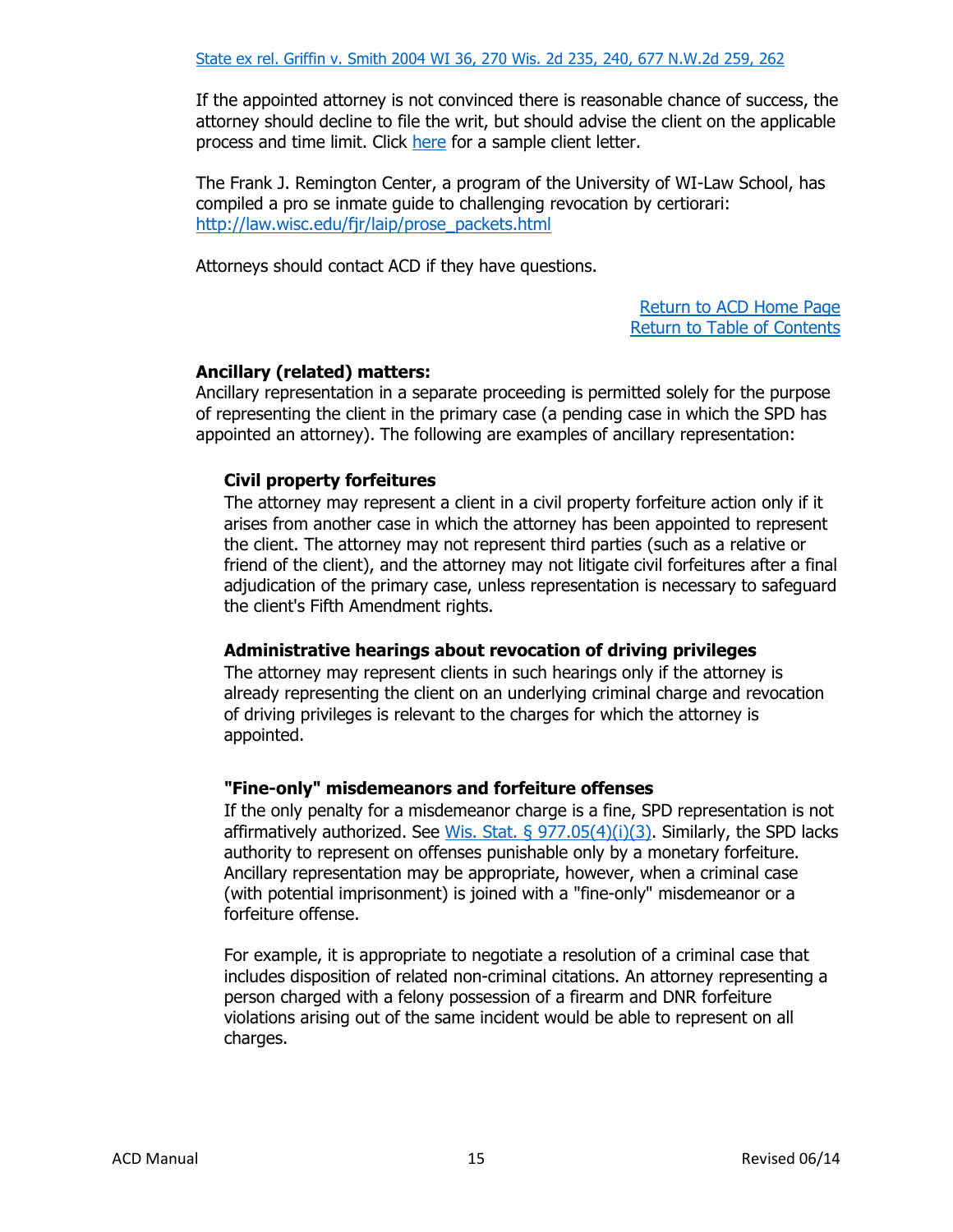### **Extraordinary writs:**

Prior approval from the ACD Director is required for an attorney to file the following writs.

- i. Habeas corpus to obtain the presence of a client or witness at a court proceeding or to obtain a client's release from custody.
- ii. Writ of Prohibition to obtain an order enjoining a court or party from taking specified action.
- iii. Mandamus to compel production of records or to compel other specified action.
- iv. Coram nobis to correct factual errors or omissions in the transcripts or other records of a proceeding.

If you question whether certain representation is allowable, please contact the [ACD Director](mailto:ACD@OPD.WI.GOV?subject=ACD%20Director) for clarification.

> [Return](https://www.wispd.gov/assigned-counsel-division) to ACD Home Pag[e](http://wispd.org/images/Newsletter_for_April_2015.pdf) [Return to Table of Contents](#page-0-0)

# <span id="page-16-0"></span>**B. Closing a Case**

An attorney is expected to represent an adult client from charging through sentencing, and a juvenile client from charging or detention through disposition. Sentencing or disposition includes the following:

- Notifying the client of Appellate rights
- [Filing the Notice of Intent to Pursue Post-Conviction/Disposition Relief](https://www.wispd.gov/_files/ugd/ef2438_f2affd2d62424c39b38fdd24d85d47b2.pdf)
- Obtaining credit for jail time served
- Representing the client at a review hearing scheduled within 60 days of the sentencing or disposition

If a review hearing, for which no right to SPD representation exists, is scheduled for more than 60 days from sentencing or disposition, the review hearing is not considered part of the underlying case for which the SPD appointed an attorney and the case should be closed by the attorney. The client will need to contact the local SPD office for re-evaluation to determine if the client still qualifies for SPD representation.

The court often adjourns proceedings pursuant to a settlement agreement or because of another occurrence that results in a delay of further proceedings. In all cases, an attorney must remain aware of ethical responsibilities to both the client and the court for hearing scheduled after cases are administratively closed.

The policies for keeping cases open in these situations are as follows:

- 1. **Mental disease or defect:** In cases in which the client is adjudicated not-guilty by reason of mental disease or defect, the attorney's responsibility ends with the entry of a commitment order under Wis. Stat.  $\S$  971.17(3) (and appropriate consultation about appellate rights), unless a review hearing is scheduled to take place within 1 year.
- 2. **Competency:** When a client's competency is in question, the attorney continues until the case is completed or until a court determines that the client is incompetent and unlikely to regain competency. The expectation is that the attorney will continue to represent the client at hearings set within one year of a finding of incompetency.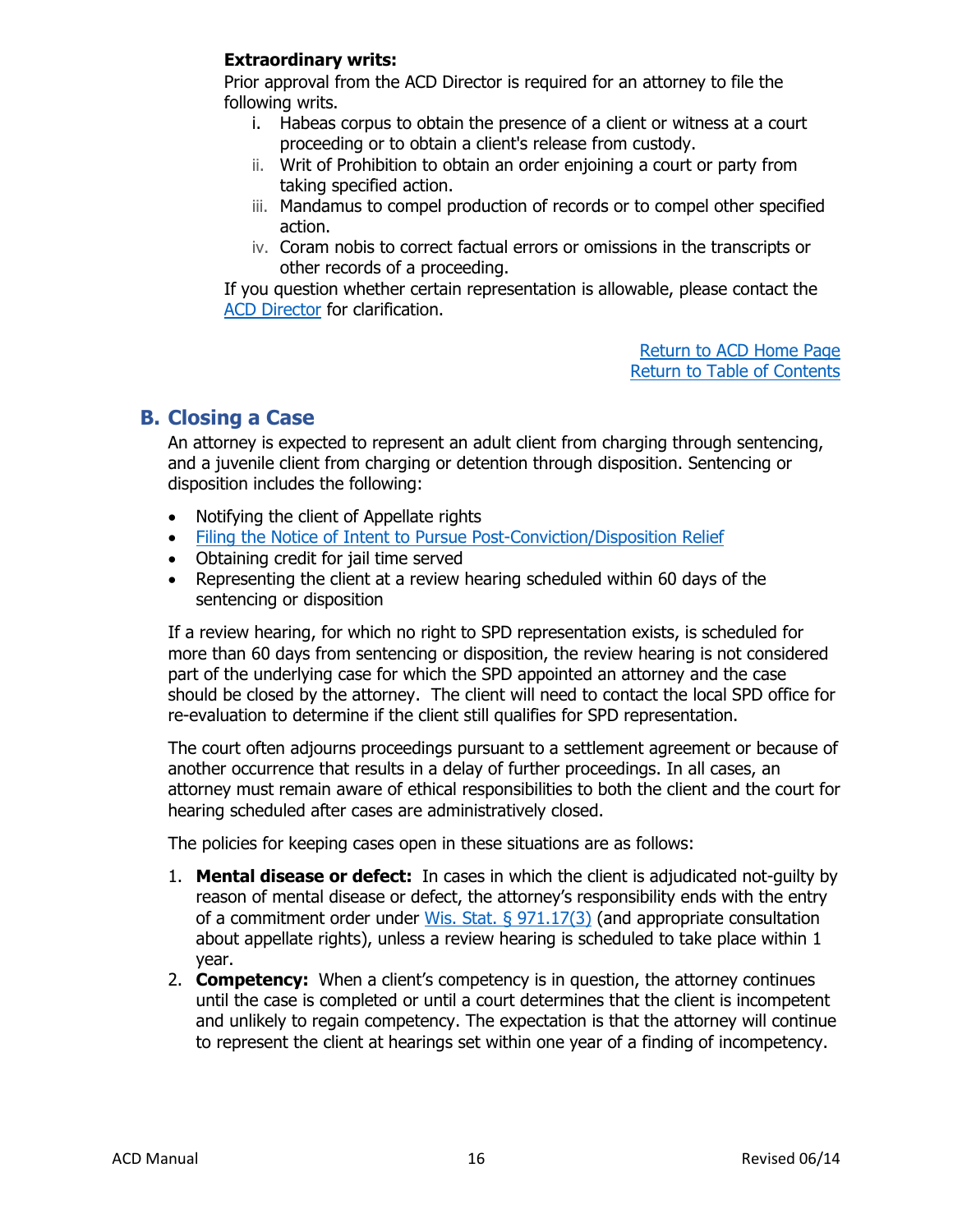- 3. **Juvenile:** A juvenile case remains open for 60 days after the court approves a consent decree. If the case is reopened after 60 days because of an alleged breach of the consent decree, the case is treated as a new case, with a new appointment of an attorney.
- 4. **Deferred Prosecution:** When a deferred prosecution agreement or deferred adjudication agreement is entered into, the case remains open for up to one year from the date of the agreement. The attorney can interim bill after the agreement is entered into. Attorneys should request prior approval from the program manager or ACD Director to submit an interim bill.
- 5. **Chapter 51/55:** If a civil commitment case is settled with a hold-open agreement, the case remains open for up to one year after the agreement is entered into (unless the case is finalized at an earlier date). If the case is reopened because of alleged noncompliance with the "hold open" agreement, a new case may be opened and new counsel appointed. The attorney can interim bill after the agreement is entered into. Attorneys should request prior approval from the program manager or ACD Director to submit an interim bill.
- 6. **Bench Warrant:** If a bench warrant or capias is issued for a client for failure to appear in court and the client has no further contact with the attorney within 60 days of the issuance of the bench warrant, the case may be closed. If the client later appears, a new case is opened and new counsel will be appointed.
- 7. **Restitution:** If the court orders restitution as part of sentencing, but does not determine the amount at the time, the attorney is ordinarily required to represent the client at the restitution hearing as part of the original case. However, if no restitution hearing is held or scheduled within one year after sentencing, the attorney may close the file. The attorney can interim bill after sentencing, but before restitution is determined. Attorneys should request prior approval from the program manager or ACD Director to submit an interim bill.
- 8. **P-CHIPS:** In a Parental CHIPS case, the case remains open, and the attorney provides representation, during periodic permanency plan review hearings. Attorneys should request prior approval from the program manager or ACD Director to submit an interim bill.

When closing a case, you must submit a **[Notice of Completion of Representation](https://84e28956-0578-4c79-a8c4-ccd0bb6f7172.filesusr.com/ugd/d7d26b_76286a57126a4b46b3502e8141027e68.pdf)** to the clerk of courts for each case you are closing.

> [Return](https://www.wispd.gov/assigned-counsel-division) to ACD Home Pag[e](http://wispd.org/images/Newsletter_for_April_2015.pdf) [Return to Table of Contents](#page-0-0)

# <span id="page-17-0"></span>**C. Withdrawing from A Case**

An attorney shall personally act as an advocate for the client and provide effective representation to the client at all stages of proceedings. In the event that an attorney must withdraw, they shall notify the local SPD office as soon as the attorney moves to withdraw. If the attorney does not notify the SPD of the withdrawal, the SPD will not be aware that new counsel needs to be appointed. (The courts do not notify the SPD when motions to withdraw are filed.)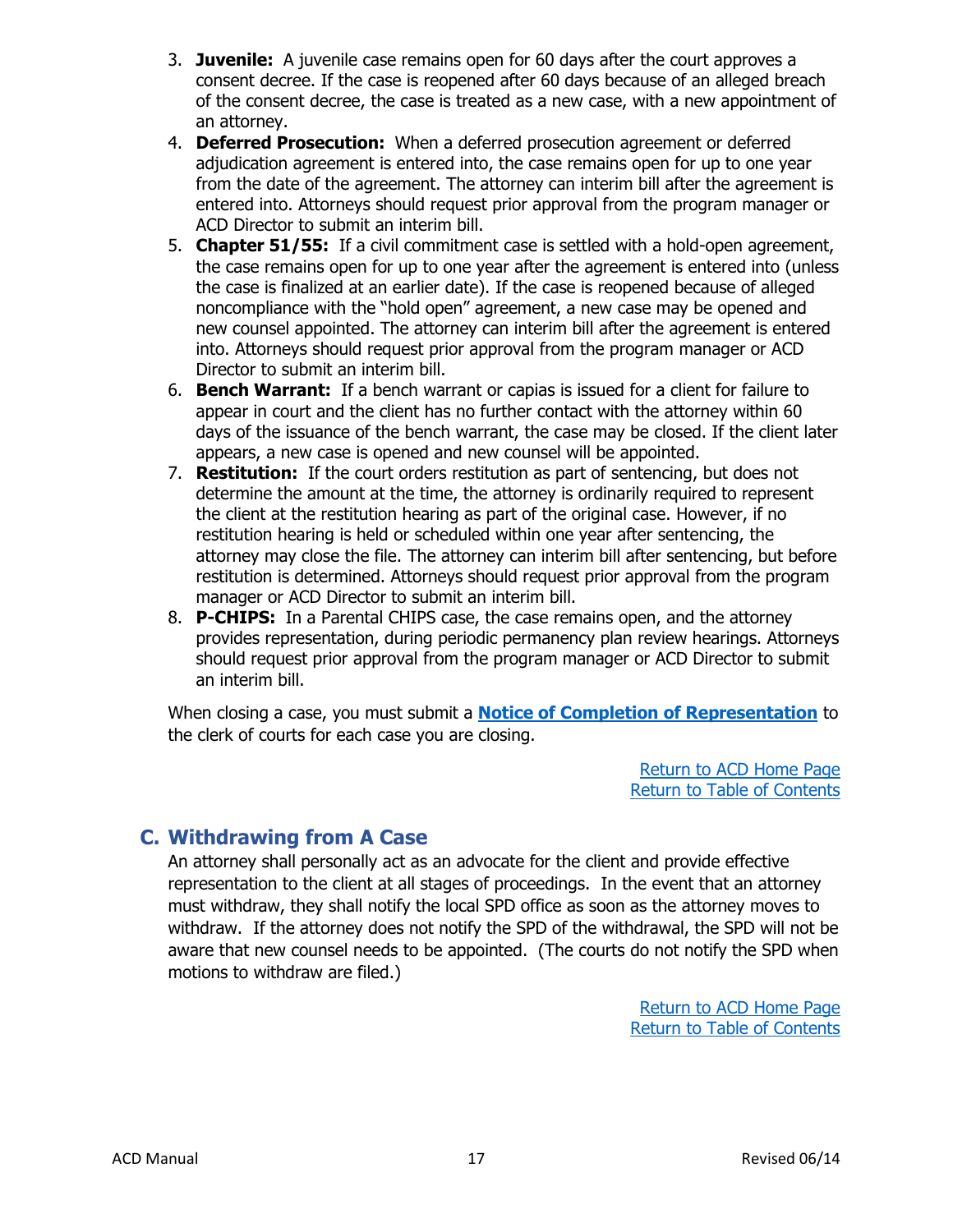

# <span id="page-18-0"></span>**IV. Expert, Investigator, Interpreter, and Transcript**

Criminal representation often includes the services of an investigator or an expert witness. The SPD reimburses attorneys for these expenses when they are necessary to provide an effective defense.

# <span id="page-18-1"></span>**A. Locating Services**

Many attorneys use Defendernet (the SPD listserv hosted by the State Bar) or [Wisconsin](https://www.wacdl.com/)  [Association of Criminal Defense Lawyers \(WACDL\)](https://www.wacdl.com/) for suggestions. Members of these listservs can provide the most current information about possible experts, investigators and interpreters. ACD is the administrator of Defendernet. If you wish to be added to the Defendernet listserv, contact [ACD.](mailto:ACD@OPD.WI.GOV?subject=Defendernet)

<span id="page-18-2"></span>1. Expert

Attorneys are encouraged to use all resources at their disposal prior to contacting the Assigned Counsel Division as we are not able to determine the quality of any expert. Your colleagues are the best resource for locating an expert.

<span id="page-18-3"></span>2. Investigator

**Professional Association of Wisconsin Licensed Investigators** <https://pawli.com/>

<span id="page-18-4"></span>3. Interpreter

Wisconsin Court System maintains a database of certified interpreters - [Wisconsin](https://www.wicourts.gov/services/interpreter/search.htm)  Court System - Court services - For interpreters - [Search \(wicourts.gov\)](https://www.wicourts.gov/services/interpreter/search.htm)

<span id="page-18-5"></span>4. Court Reporter/Transcriptionist

VendorNet lists transcription services that have contracted with the State of Wisconsin: [VendorNet Contract Information \(wi.gov\).](https://vendornet.wi.gov/Contract.aspx?Id=2784f864-580b-ec11-8134-0050568c7f0f) After clicking on the link, scroll down to and click on "Vendor Info". This will download a multi-tab spreadsheet. The "awards" tab will tell you which services are available in the county in question. Once you find the vendors in the county in which the case is being prosecuted, you can click on the Vendor Contact Info tab to find the contact information for those services. Attorneys are not required to use a service listed on Vendornet. If you choose a service not listed on Vendornet, you must negotiate a rate in line with the state approved Vendornet fees.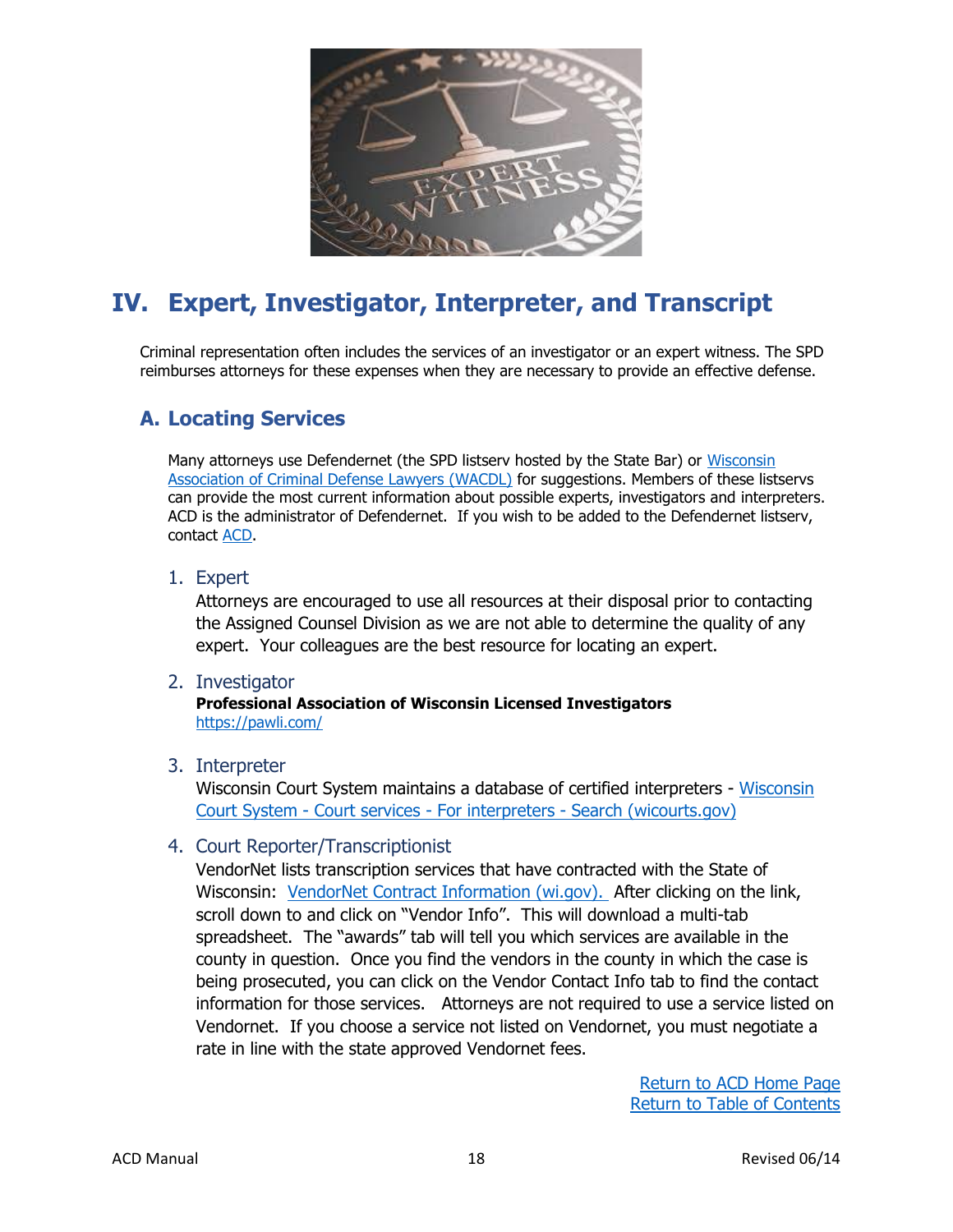# <span id="page-19-0"></span>**B. Rates for Services**

The SPD has limited resources to pay for experts, investigators and other third-party service providers. You should negotiate the best price for services. Many providers will work SPD cases at a discounted rate(s).

#### <span id="page-19-1"></span>1. Experts

The cost of an expert can vary greatly depending on the type of work and your locale. The SPD rarely approves experts at their private pay rates. ACD staff can assist you by providing information about the normal costs associated with various types of expert services.

> [Return](https://www.wispd.gov/assigned-counsel-division) to ACD Home Pag[e](http://wispd.org/images/Newsletter_for_April_2015.pdf) [Return to Table of Contents](#page-0-0)

### <span id="page-19-2"></span>2. Investigators

The SPD investigator reimbursement rate is \$25/hour plus mileage.

[Return](https://www.wispd.gov/assigned-counsel-division) to ACD Home Pag[e](http://wispd.org/images/Newsletter_for_April_2015.pdf) [Return to Table of Contents](#page-0-0)

### <span id="page-19-3"></span>3. Interpreters

The cost of an interpreter can vary between \$40/hour-\$100/hour depending on the language. ACD staff can assist you by providing information about the normal costs associated with various types of interpreter services.

> [Return](https://www.wispd.gov/assigned-counsel-division) to ACD Home Pag[e](http://wispd.org/images/Newsletter_for_April_2015.pdf) [Return to Table of Contents](#page-0-0)

# <span id="page-19-4"></span>4. Court Reporters/Transcriptionist

The fees that a court reporter can charge are controlled by  $W$ is. Stat. § 814. The cost of transcription service can vary greatly depending on the subject matter and turn-around time.

> [Return](https://www.wispd.gov/assigned-counsel-division) to ACD Home Pag[e](http://wispd.org/images/Newsletter_for_April_2015.pdf) [Return to Table of Contents](#page-0-0)

### <span id="page-19-5"></span>5. Witness who is also an Expert

Sometimes there will be a witness in a case who happens to be an "expert". Often this witness is the emergency room doctor, family physician, or counselor. If the testimony sought from such witnesses is for their expert opinions as well as their observations, they are entitled to expert fees. See In Re: the Imposition of Sanctions in Alt v. Cline, 224 Wis. 2d 72 [\(1999\)](https://casetext.com/case/burnett-v-alt) (In addition to demonstrating a compelling need for the expert's testimony, the party seeking the expert's testimony must present a plan of reasonable compensation.)

If you have such a witness in your case, you should speak with them and negotiate reasonable fees for their testimony. You must then get approval from ACD for those fees prior to incurring them.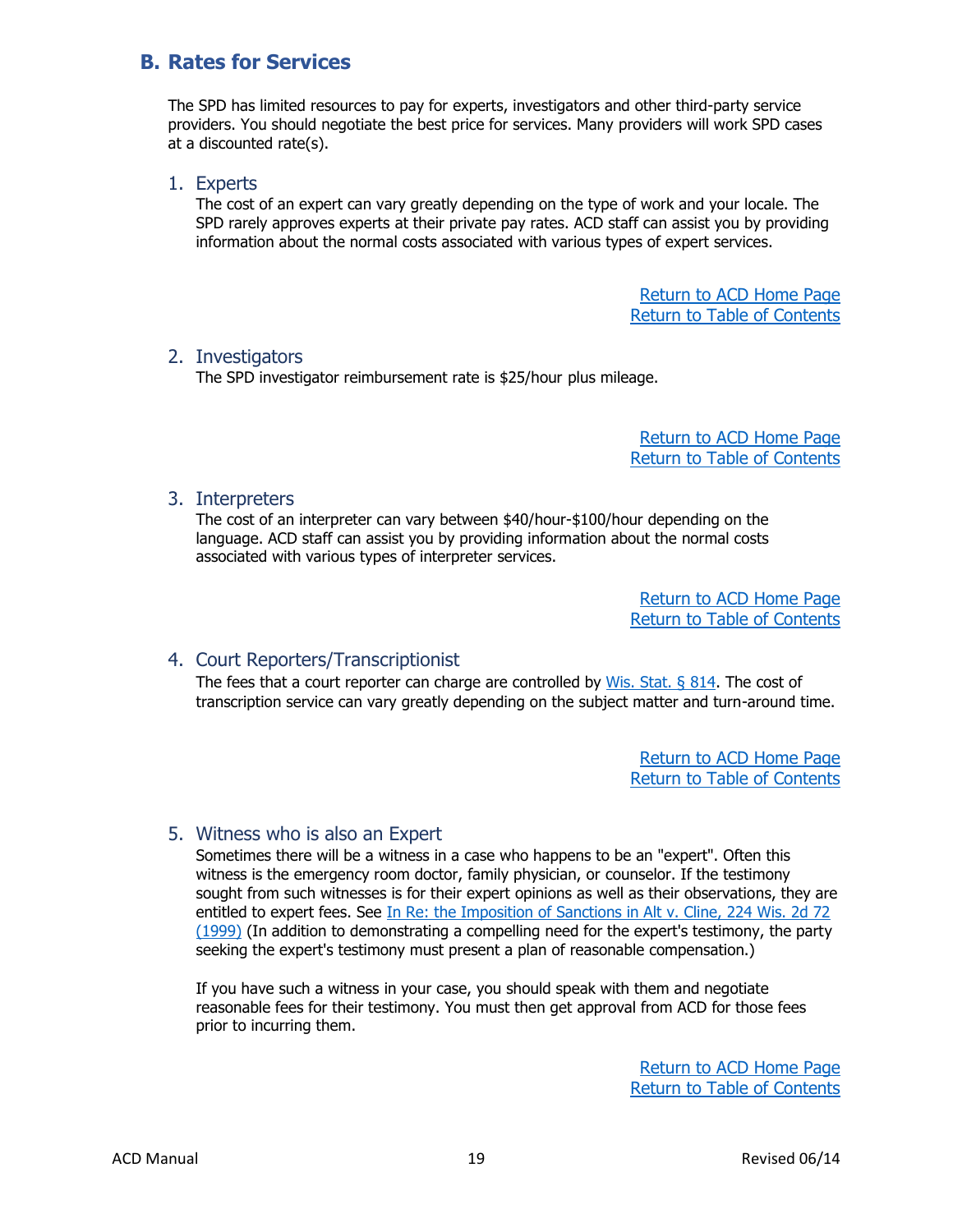#### <span id="page-20-0"></span>6. Court Appointed Experts

The SPD will not pay for any expert appointed by the court. When the court has appointed the expert, the county pays for that expert. Common examples are:

- Competency under Wis. Stat.  $\S 971.14$
- Certain NGI proceedings under [Wis. Stat. § 971.17](https://docs.legis.wisconsin.gov/statutes/statutes/971/17)
- Sexually Violent Person Commitments and petitions under [Wis. Stats §. 980.031\(3\),](https://docs.legis.wisconsin.gov/statutes/statutes/980/031/3) [980.07\(1\),](https://docs.legis.wisconsin.gov/statutes/statutes/980/07/1) [980.08\(3\),](https://docs.legis.wisconsin.gov/statutes/statutes/980/08/3) [980.09\(1m\)](https://docs.legis.wisconsin.gov/statutes/statutes/980/09/1m)
- Initial and follow-up involuntary commitment examinations under Wis. Stats.  $\S$ [51.20\(9\),](https://docs.legis.wisconsin.gov/statutes/statutes/51/20/9) [51.20\(16\)](https://docs.legis.wisconsin.gov/statutes/statutes/51/20/16)
- Initial and annual protective placement evaluations under Wis. Stats.  $\S 55.11(1)$ , [55.11\(2\),](https://docs.legis.wisconsin.gov/statutes/statutes/55/11/2) [55.18\(1\),](https://docs.legis.wisconsin.gov/statutes/statutes/55/18/1) [55.18\(3\)\(bm\)](https://docs.legis.wisconsin.gov/statutes/statutes/55/18/3/bm)

If the court has appointed an expert, you may request approval for funding for a different expert. Your request should explain why a second opinion is necessary.

> [Return](https://www.wispd.gov/assigned-counsel-division) to ACD Home Pag[e](http://wispd.org/images/Newsletter_for_April_2015.pdf) [Return to Table of Contents](#page-0-0)

# <span id="page-20-2"></span><span id="page-20-1"></span>**C. Requesting Services**

# **Submitting an Expense Request**

Prior approval is required before working with any expert, investigator, or transcription service. Prior approval is also required for certain interpreters and for any other expense expected to be over \$100.

- 1) Log into your [online billing account.](https://pb.opd.wi.gov/pbaccess/login.aspx)
- 2) Click on **Expense Authorization.**
- 3) Click on **Add New Request.**
- 4) Select the case for which you would like to submit the request from the **Select a Case** dropdown menu and click **submit.**
- 5) Complete the **Case Expense Request Edit** form.
- 6) The request should address the following questions:
	- a. Why is the expert needed? (what is the theory of defense and how does the expert help with the presentation of that defense)
	- b. What work will the expert perform? (record review, testing, evaluation, consultation, report writing, testimony, etc.)
	- c. Why is there a reasonable likelihood of a helpful opinion from the expert?
	- d. What impact will the expert have on the case and is the cost of the expert reasonable in light of that impact?
- 7) Click Submit Request when complete.

#### **ACD carefully reviews every expert request. Your request for funding may be denied if the justification is insufficient.**

[Return](https://www.wispd.gov/assigned-counsel-division) to ACD Home Pag[e](http://wispd.org/images/Newsletter_for_April_2015.pdf) [Return to Table of Contents](#page-0-0)

<span id="page-20-3"></span>1. Experts

Once ACD has approved your request, you should follow up with a letter to your expert. The letter should state clearly the amount approved and that the expert must contact the lawyer before exceeding that amount. The SPD is not responsible for paying more than the approved amount.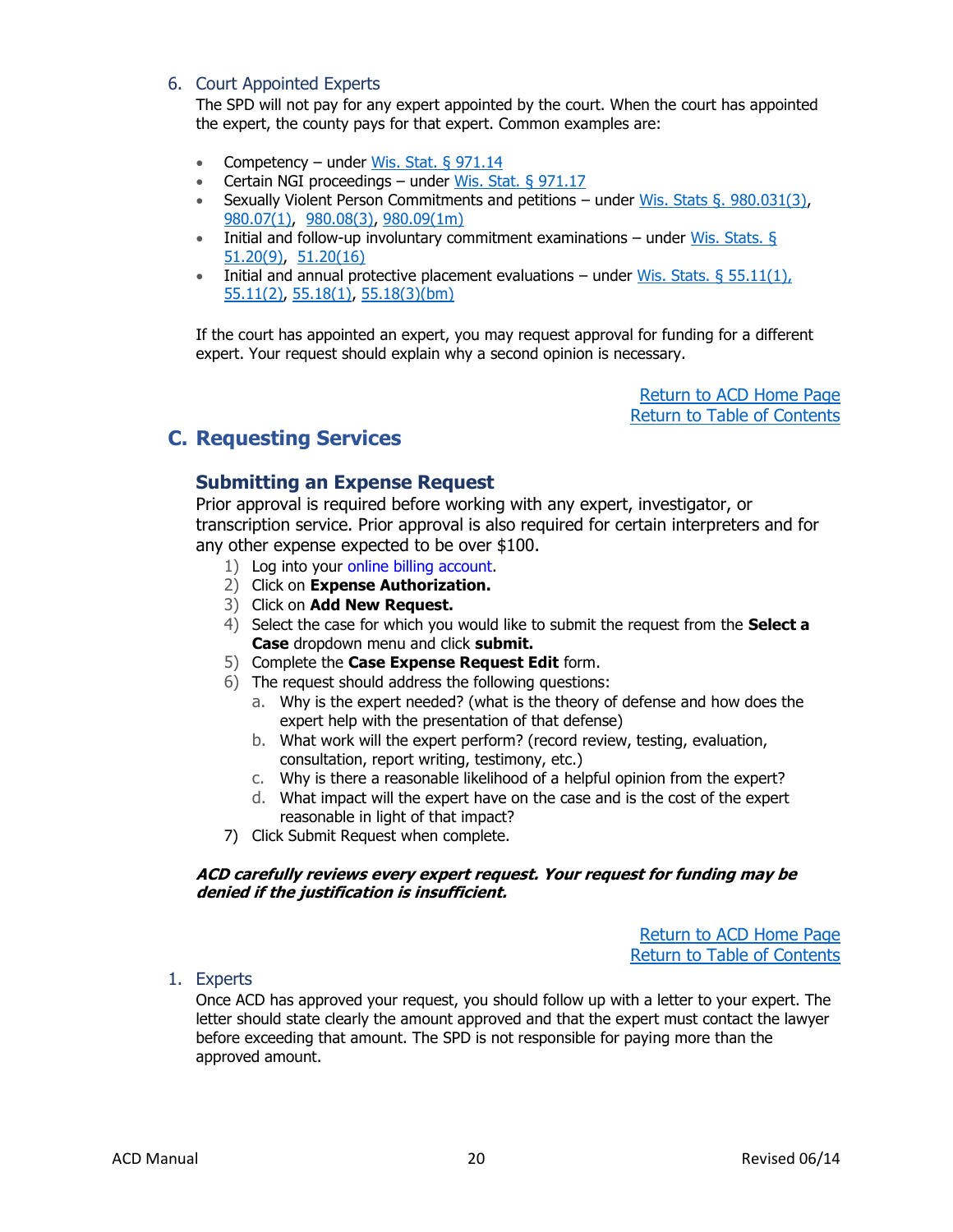The letter should also clearly describe the services that have been negotiated. Rather than say "psychological evaluation", the letter should list the work that goes into such an evaluation such as: review medical records, interview client, consult collateral sources, review police reports, or provide a written report to attorney. This will help avoid misunderstandings and overbilling.

You should hold your expert to his/her original estimate. If an expert tells you that s/he will need more time to complete the work, you will need to submit another expert request. Approval must be obtained before allowing the expert to proceed.

Since funding is limited, ACD prefers that attorneys work with in-state experts. Please contact ACD if you would like to work with an out of state expert.

Experts should provide the attorney with a detailed invoice of work performed which will then be submitted to [ACD@opd.wi.gov](mailto:ACD@opd.wi.gov?subject=Receipts%20for%20invoice%20-%20) when the attorney requests payment.

[How do I bill for the expert?](#page-33-1)

[Return](https://www.wispd.gov/assigned-counsel-division) to ACD Home Pag[e](http://wispd.org/images/Newsletter_for_April_2015.pdf) [Return to Table of Contents](#page-0-0)

#### <span id="page-21-0"></span>2. Investigators

Once ACD has approved your request, you should follow up with a letter to your investigator. The letter should state clearly the amount approved and that the investigator must contact the lawyer before exceeding that amount. The SPD is not responsible for paying more than the approved amount.

The letter should also clearly describe the services that have been negotiated. Rather than say "investigative work", the letter should list the specific types of work such as: review police reports, review and photograph scene, interview client, provide a written report to attorney, etc. This will help avoid misunderstandings and overbilling.

You should hold your investigator to the original estimate. If an investigator tells you that more time is needed to complete the work, you will need to submit another expense request. Approval must be obtained before allowing the investigator to proceed.

Investigators should provide the attorney with a detailed invoice of work performed which will then be submitted to [ACD@opd.wi.gov](mailto:ACD@opd.wi.gov?subject=Investigator%20Invoice%20for%20Invoice%20-%20) when the attorney requests payment.

[How do I bill for the investigator?](#page-33-1)

[Return](https://www.wispd.gov/assigned-counsel-division) to ACD Home Pag[e](http://wispd.org/images/Newsletter_for_April_2015.pdf) [Return to Table of Contents](#page-0-0)

<span id="page-21-1"></span>3. Interpreters

The attorney must complete the SPD Interpreter Request form for all interpreter service. Attorneys should complete their portion of the form and send it on to the service provider.

[How do I bill for the interpreter?](#page-28-3)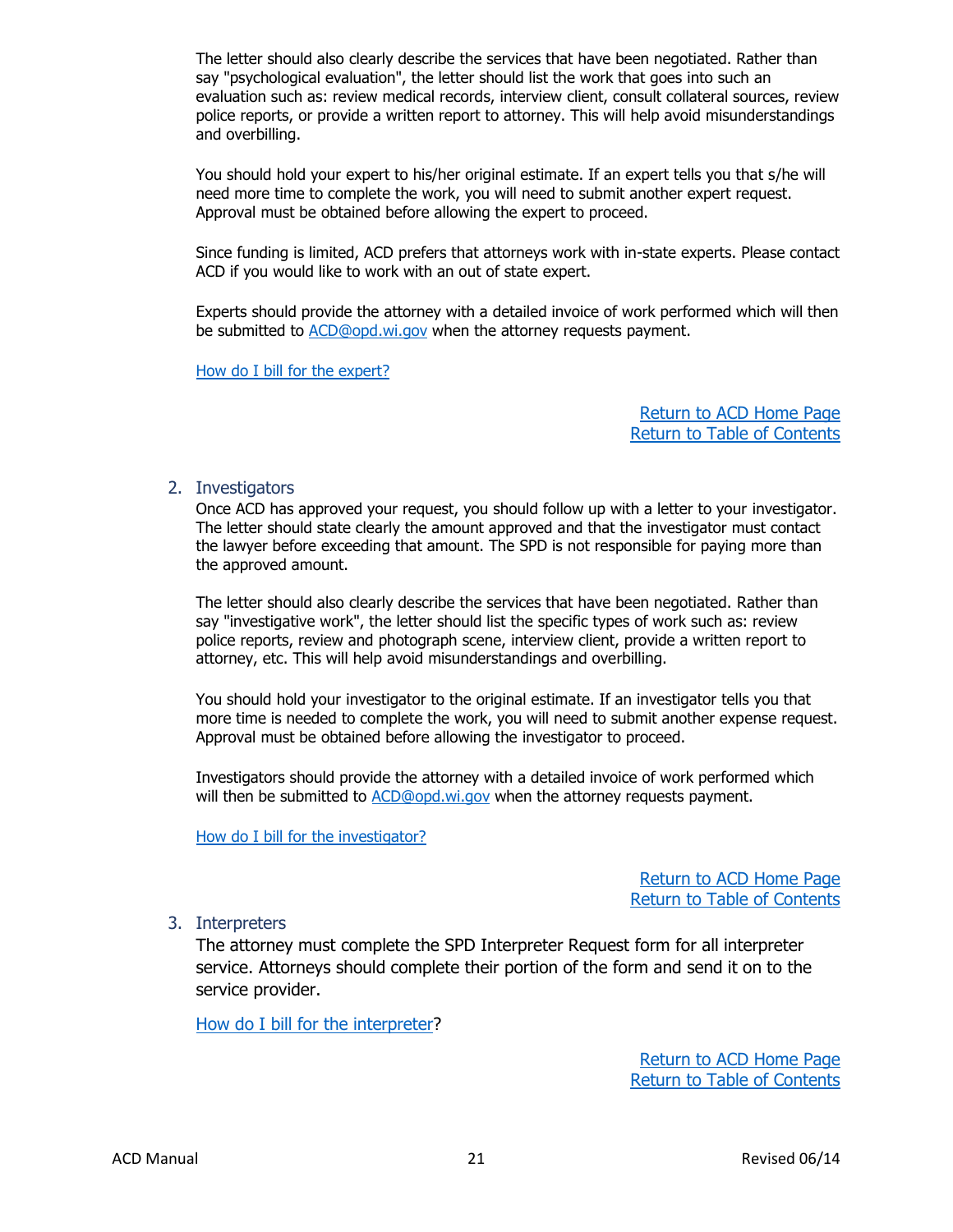#### <span id="page-22-0"></span>4. Transcripts

Prior approval is required for all transcript requests. If prior approval is not obtained, the obligation to pay the transcript expense falls upon the attorney who requested the service. Once the request has been approved an attorney must complete the appropriate SPD Transcript Request form.

#### **Trial Level Appointments**

- Attorneys are to use their best judgment when deciding what transcripts are needed. No attorney should have a policy of automatically ordering every transcript.
- Transcripts obtained during trial level representation belong to the client, but should be retained by counsel until the conclusion of representation. If a Notice of Intent to Pursue Post-Conviction Relief is filed, the transcripts must be forwarded to SPD Appellate intake along with the date stamped copy of the Notice of Intent and Appellate Questionnaire.

#### **Appellate Level Appointments**

- Transcripts needed for post-conviction review will be ordered by SPD Appellate staff.
- Transcripts obtained during appellate level representation belong to the client, but they are to be retained by counsel until the conclusion of representation.
- When you request copies of the court record under Wis. Stat.  $\S$  967.06, the Clerk of Court will bill the SPD directly.
- **If the provided trial proceedings transcripts are incomplete or if a transcript of a post-conviction hearing is needed, the attorney of record will need to order the transcript.**

#### **In Court Proceedings**

- 1) Submit an [expense authorization](https://pb.opd.wi.gov/pbaccess/login.aspx) through your online billing page.
- 2) If the expense is authorized, complete the SPD [In Court transcript request form](https://www.wispd.gov/_files/ugd/ef2438_bcc67445414a4d3ba08411126178f528.pdf) and submit it to the court reporter. If there is particular testimony that you need, limit the request to that portion.
- 3) When you receive the transcript, please provide the client name and number of transcript pages received to the [SPD appointment office](https://www.wispd.gov/office-locations) that appointed the case.

**[WI Circuit Court Directory](https://www.wicourts.gov/contact/directories.htm)** 

**Transcription services for Out-of-Court recordings** (Revocation Hearings, Other material i.e. interrogations, police video, etc.)

- 1) Submit an [expense authorization](https://pb.opd.wi.gov/pbaccess/login.aspx) through your online billing page.
- 2) If the expense is authorized, complete the SPD [Out of Court transcript request form](https://www.wispd.gov/_files/ugd/ef2438_37aeae1bdb71416b84c5f0535352b9fe.pdf) and submit it with the recording to the transcriber.
- 3) The SPD will not approve a request for a court reporter to be present at a revocation hearing.

To request revocation hearing recordings from the Division of Hearings and Appeals (DHA), please submit a written request to **[DHAmail@wisconsin.gov](mailto:DHAmail@wisconsin.gov).** Your request should include the client's name, DOC inmate#, date of hearing, a copy of the Order Appointing Counsel and your name and address.

State Approved Court Reporters/Transcription providers: [Vendornet](https://vendornet.wi.gov/Contract.aspx?Id=2784f864-580b-ec11-8134-0050568c7f0f)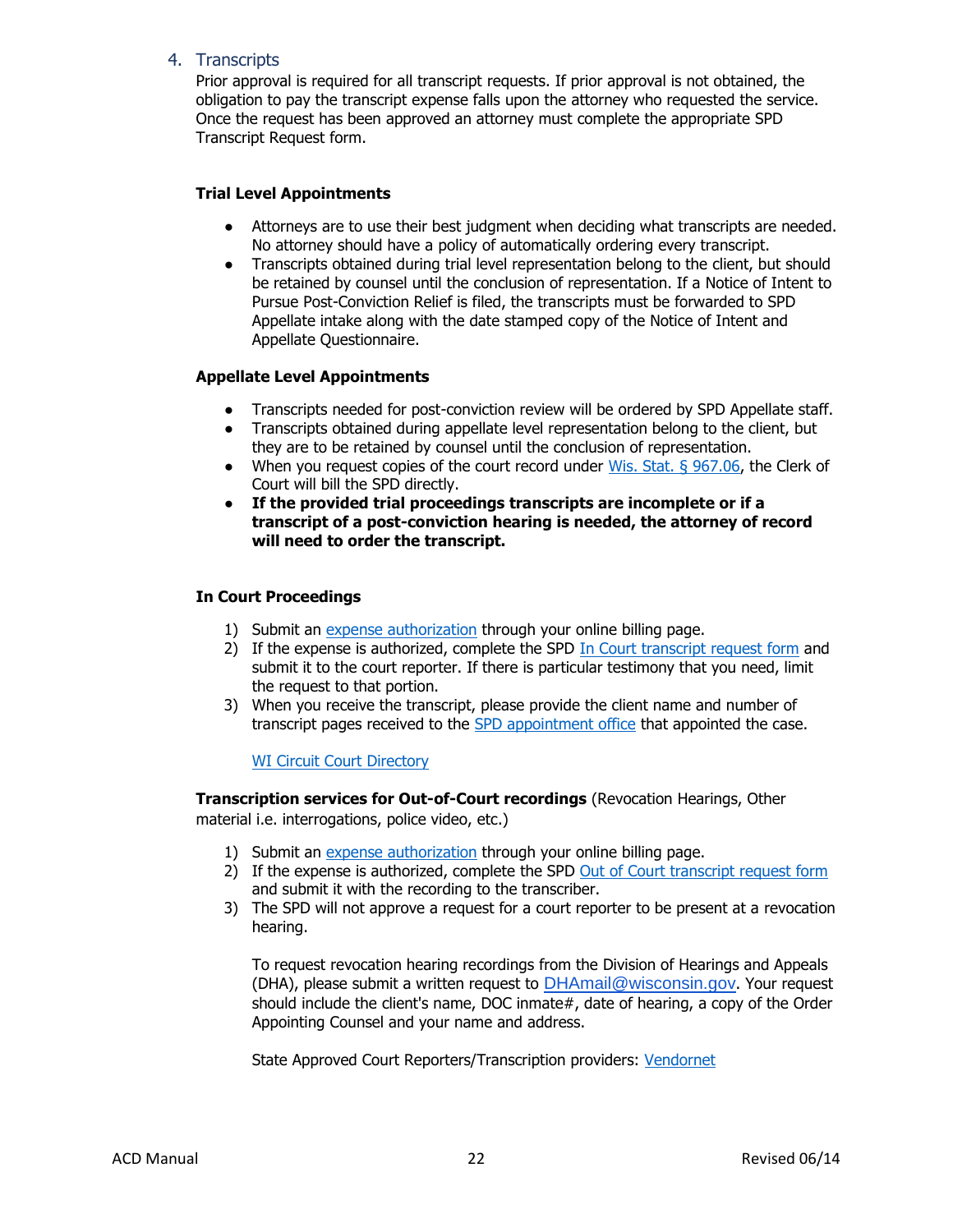#### **Depositions**

- 1) Submit an [expense authorization](https://pb.opd.wi.gov/pbaccess/login.aspx) through your online billing page.
- 2) If the expense is authorized, complete the SPD [Depositions form](https://www.wispd.gov/_files/ugd/ef2438_bb04ad72dca04983a497cfeaf59a10fe.pdf) and submit it to the transcriber.

State Approved Court Reporters/Transcription providers: [Vendornet](https://vendornet.wi.gov/Contract.aspx?Id=2784f864-580b-ec11-8134-0050568c7f0f)

[How do I bill for transcript/transcription service?](#page-29-2)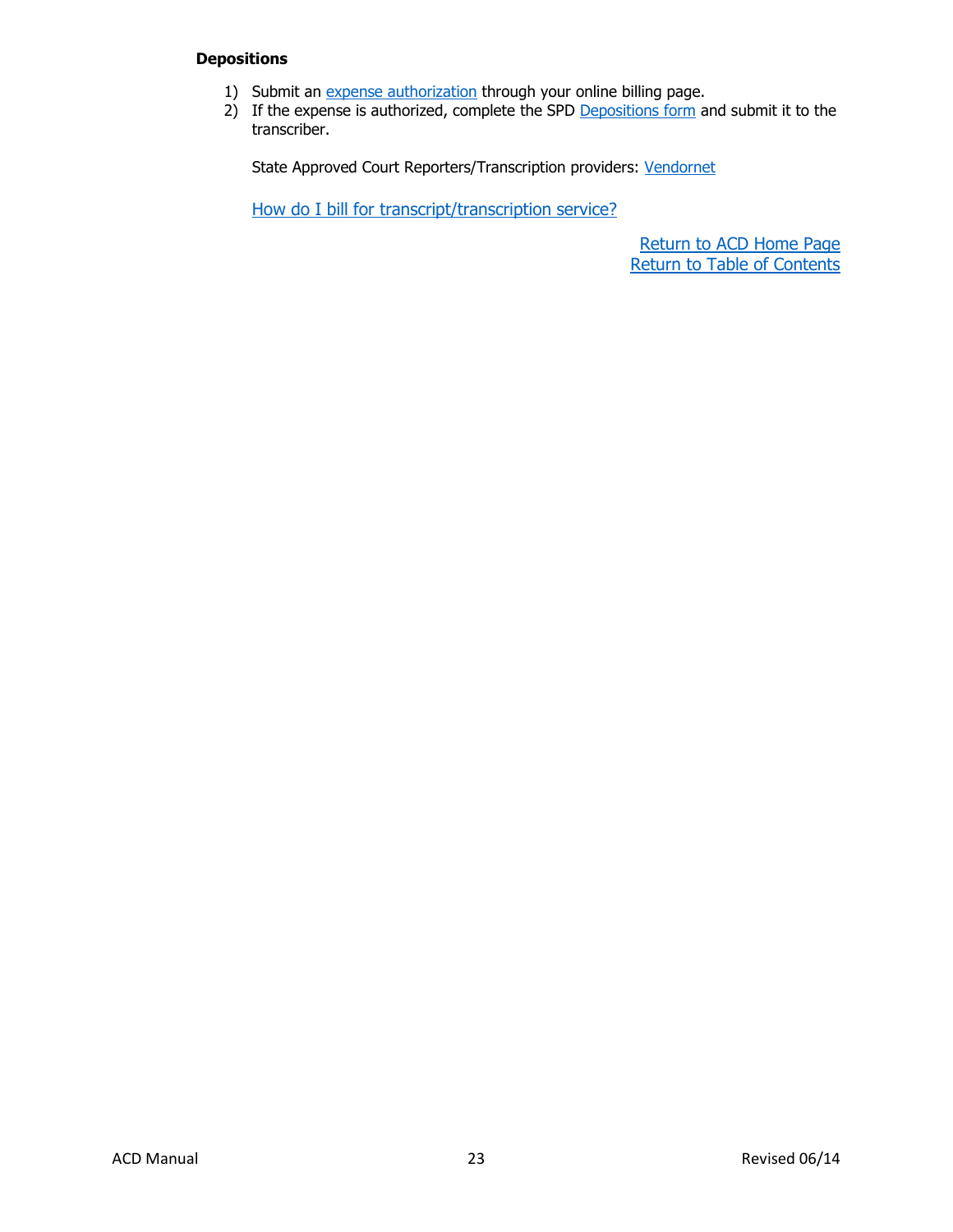

# <span id="page-24-0"></span>**V. How to Obtain Records**

# <span id="page-24-1"></span>**A. Non-DOC Medical Records**

- 1. You MUST get prior approval BEFORE requesting medical records.
- 2. **Do not pay** for medical records out of pocket. If you pay, you may be overcharged by the records provider. The SPD will only reimburse attorneys for the statutory amount. The rates for copies of medical records of SPD clients are set forth in [Wis. Stat. § 146.83\(3f\).](https://docs.legis.wisconsin.gov/document/statutes/146.83(3f))
- 3. Once ACD approves the expense
	- a) Per Wis. Stat.  $\S$  146.83(1b), an attorney provided by the State Public Defender is a "person authorized by the patient" to request medical records.
	- b) Complete SPD Health Records release form.
	- c) Complete service provider records release form.
	- d) Make a copy of the OAC to include with your request.
	- e) Send SPD health records release, service provider records release form, a copy of the OAC, and a copy of the Health Care Provider letter to the health care facility.
	- f) Notify service provider to submit billing to:

State Public Defender Attention: Fiscal Unit PO Box 7923 Madison, WI 53707-7923

[Health Care Provider Letter 2013 WI ACT 342](https://www.wispd.gov/_files/ugd/d7d26b_2a58344245be4d40ac23417de84dcda5.pdf) [Health Care Records Q and A Medical Records Rates](https://www.wispd.gov/_files/ugd/ef2438_bf2efc9c499a430aa0443590cb64245b.pdf) [SPD Health Records Release](https://www.wispd.gov/_files/ugd/ef2438_27dccdf62c264674aed10f26940d5064.pdf)

> [Return](https://www.wispd.gov/assigned-counsel-division) to ACD Hom[e](http://wispd.org/images/Newsletter_for_April_2015.pdf) Page [Return to Table of Contents](#page-0-0)

# <span id="page-24-2"></span>**B. DOC Related Records:**

There is no fee for SPD client records from the Department of Corrections (DOC).

- <span id="page-24-3"></span>1. [Adult Institutions and Juvenile Facilities](http://www.wispd.org/images/HowtoOrderDOCMedicalRecords_Adult_JUVENILE_INCUSTODY.pdf) (In custody/Treatment)
	- a) What records do I need? SPD has created a [checklist](https://www.wispd.gov/_files/ugd/d7d26b_5687b4aadd8f414c80d320a84a14c75a.pdf) for DOC health care records. The checklist is a tool to help make requests more specific. In most cases, you will NOT need to order an entire health care record.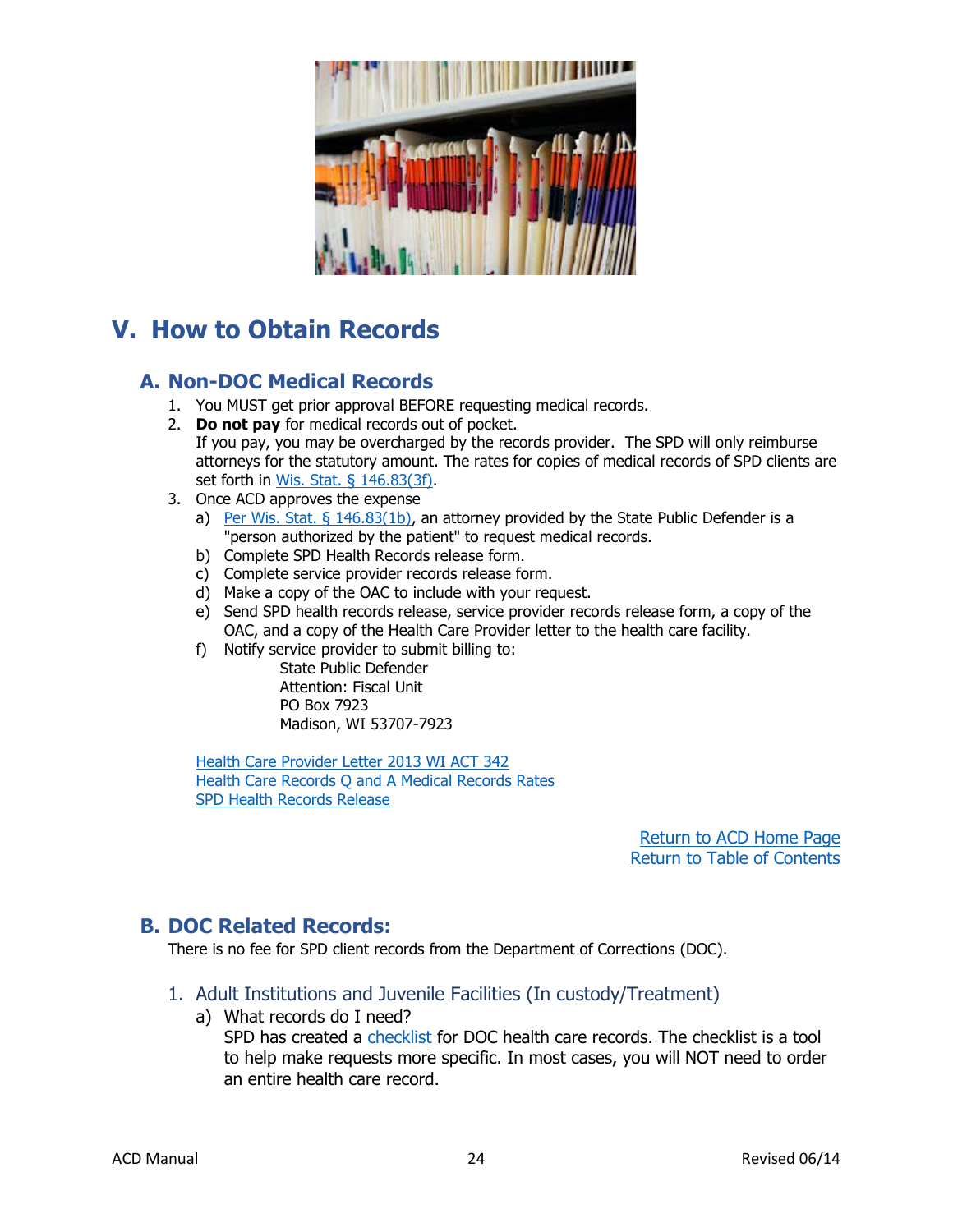**Note:** the SPD checklist is only for Division of Adult Institutions and Division of Juvenile Corrections health care records

b) Where are my client's records?

A client's entire health care record moves from institution to institution. DOC health care records do not follow a client to a DHS facility, except the Wisconsin Resource Center.

Beginning in 2018, inmates will have an electronic medical file. Some inmates may have both an electronic and a paper file. Ask for both formats when sending in your request to DOC.

Adult Institutions [\(In Custody/Treatment\) -](https://84e28956-0578-4c79-a8c4-ccd0bb6f7172.filesusr.com/ugd/d7d26b_0ad549d71ade4a279996e0a44cea1cdb.pdf) Health Care Records flowchart Juvenile Facilities - [Health Care Records flowchart](https://84e28956-0578-4c79-a8c4-ccd0bb6f7172.filesusr.com/ugd/d7d26b_f83d3e06da704903b0a488a66dd78c6e.pdf)

c) How do I request records?

Complete the SPD checklist and form [DOC 1163A](https://doc.wi.gov/Pages/OpioidProgramToolkit/Images/DOC-1163A-Form.pdf) (note: form DOC 1163A authorizes disclosure only, the SPD checklist serves as your records request). Below is a link to contact information for all DOC facilities. Contact DOC to confirm where you should send the checklist, form DOC 1163A, and a copy of your SPD Order Appointing Counsel.

[Adult Facilities](https://doc.wi.gov/Pages/OffenderInformation/AdultInstitutions/AdultFacilities.aspx) [Juvenile Facilities](https://doc.wi.gov/Pages/OffenderInformation/JuvenileCorrections/JuvenileFacilities.aspx)

d) Do I pay for DOC records? No. DOC provides the records of SPD clients to SPD appointed attorneys at no cost.

> [Return](https://www.wispd.gov/assigned-counsel-division) to ACD Home Pag[e](http://wispd.org/images/Newsletter_for_April_2015.pdf) [Return to Table of Contents](#page-0-0)

- <span id="page-25-0"></span>2. [Community Supervision](http://www.wispd.org/images/HowtoOrderDOCMedicalRecords_CommunitySupervision.pdf)
	- a) What records do I need?

If you need health care records from your client's former incarceration, SPD has created a [checklist.](https://www.wispd.gov/_files/ugd/d7d26b_5687b4aadd8f414c80d320a84a14c75a.pdf) The checklist is a tool to help make requests more specific. In most cases, you will NOT need to order an entire health care record.

- b) Where are my client's records? Division of Community Corrections Health Care Records [Flowchart](https://www.wispd.gov/acd-manual)
- c) How do I request records?

Complete the SPD [checklist](https://www.wispd.gov/_files/ugd/d7d26b_5687b4aadd8f414c80d320a84a14c75a.pdf) and form [DOC 1163A.](https://doc.wi.gov/Pages/OpioidProgramToolkit/Images/DOC-1163A-Form.pdf) (note: form DOC 1163A authorizes disclosure only, the SPD checklist serves as your records request). Below is a link to the DOC homepage, which includes Quick Links to contact information for all DOC facilities. Contact DOC to confirm where you should send the checklist, form DOC 1163A, and a copy of your SPD Order Appointing Counsel.

#### [Community Corrections](https://doc.wi.gov/Pages/AboutDOC/CommunityCorrections/ProbationParoleOfficesList.aspx)

d) Who is my client's probation/parole officer? [DOC-Division of Community Corrections](https://doc.wi.gov/Pages/AboutDOC/CommunityCorrections/ProbationParoleOfficesList.aspx)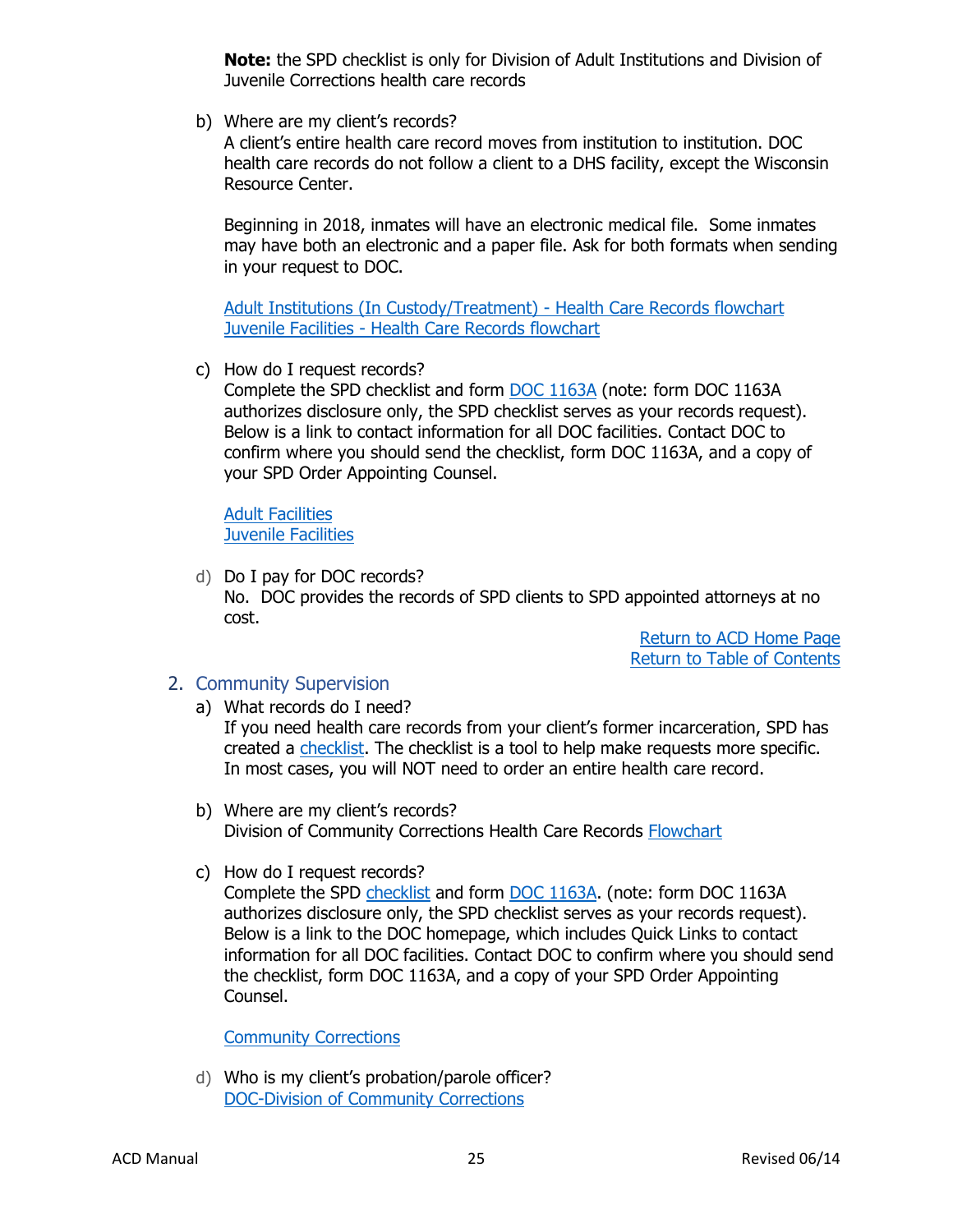e) Do I pay for DOC records?

No. DOC provides the records of SPD clients to SPD appointed attorneys at no cost.

> [Return](https://www.wispd.gov/assigned-counsel-division) to ACD Home Pag[e](http://wispd.org/images/Newsletter_for_April_2015.pdf) [Return to Table of Contents](#page-0-0)

# <span id="page-26-0"></span>3. [Adult Institutions and Juvenile Corrections \(Old Records\)](http://www.wispd.org/images/HowToorderDOChealthcarerecords_Inactive.pdf)

a) What records do I need?

SPD has created a [checklist](https://www.wispd.gov/_files/ugd/d7d26b_5687b4aadd8f414c80d320a84a14c75a.pdf) for DOC health care records. The checklist is a tool to help make requests more specific. In most cases, you will NOT need to order an entire health care record.

- b) Where are my client's records? Health care records for males who are no longer in custody or under supervision are stored at [Dodge Correctional Central Health Care Records.](mailto:DOCDAIDCICentralMedicalRecords@wisconsin.gov?subject=Record%20Request) Health care records for females who are no longer in custody or under supervision are stored at [Taycheedah Correctional Inactive Women's Medical Records](mailto:DOCWWCSTCIInactiveWomensMedicalRecords@wisconsin.gov?subject=Record%20Request).
- c) How do I request records?

Complete the SPD checklist and form [DOC 1163A](https://doc.wi.gov/Pages/OpioidProgramToolkit/Images/DOC-1163A-Form.pdf) (note: form DOC 1163A authorizes disclosure only, the SPD checklist serves as your records request). Below is a link to the DOC homepage, which includes Quick Links to contact information for all DOC facilities. Contact DOC to confirm where you should send the checklist, form DOC 1163A, and a copy of your SPD Order Appointing Counsel.

[Adult Facilities](https://doc.wi.gov/Pages/OffenderInformation/AdultInstitutions/AdultFacilities.aspx) **Adult Facilities** [Juvenile Facilities](https://doc.wi.gov/Pages/OffenderInformation/JuvenileCorrections/JuvenileFacilities.aspx) **[Community Corrections](https://doc.wi.gov/Pages/AboutDOC/CommunityCorrections/ProbationParoleOfficesList.aspx)** 

d) Do I pay for DOC records? No. DOC provides records of SPD clients to SPD appointed attorneys at no cost.

> [Return](https://www.wispd.gov/assigned-counsel-division) to ACD Home Pag[e](http://wispd.org/images/Newsletter_for_April_2015.pdf) [Return to Table of Contents](#page-0-0)

# <span id="page-26-1"></span>**C. DMV Records**

[Click here](https://wisconsindot.gov/Pages/online-srvcs/other-servs/request-record.aspx) to be redirected to the Department of Motor Vehicles website to request a copy of a Wisconsin driver record abstract.

> [Return](https://www.wispd.gov/assigned-counsel-division) to ACD Home Pag[e](http://wispd.org/images/Newsletter_for_April_2015.pdf) [Return to Table of Contents](#page-0-0)

# <span id="page-26-2"></span>**D. Other Records**

Requests for school records, public records, and other records should be directed to the records custodian. A case expense request and prior approval is required if the expense is expected to be over \$100.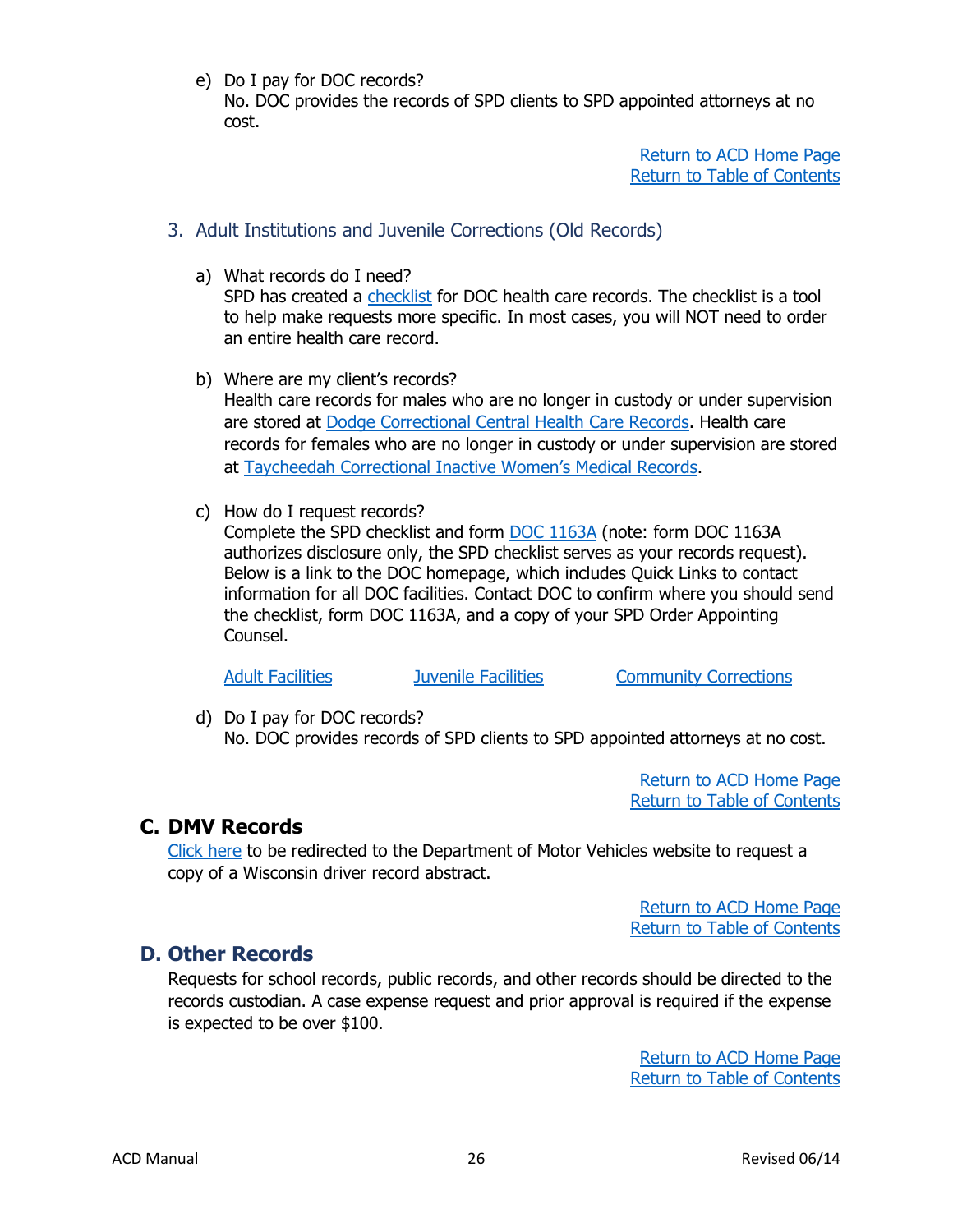

# <span id="page-27-0"></span>**VI. Case Expenses**

The SPD provides funding for reasonable expenses. Expense rules also apply to expenses incurred by experts and investigators. Questions about expenses should be directed to [ACD](mailto:ACD@opd.wi.gov) prior to incurring the expense.

### **Prior approval is required for:**

- Any expense expected to be \$100 or more
- All expenses for transcripts and medical records
- Legal research expenses more than \$20
- All expenses for expert and investigator services

Prior approval is obtained by submitting a case expense authorization request through the [ACD online billing page.](https://pb.opd.wi.gov/pbaccess/login.aspx)

At the time of billing, receipts are not required for most expenses totalling less than \$50. **However, you must retain receipts for all expenses to support your billing (including receipts less than \$50). The SPD may request receipts at any time for auditing purposes.**

> [Return](https://www.wispd.gov/assigned-counsel-division) to ACD Home Pag[e](http://wispd.org/images/Newsletter_for_April_2015.pdf) [Return to Table of Contents](#page-0-0)

# <span id="page-27-1"></span>**A. Expenses Attorneys Should Not Pay**

The SPD is exempt from paying for the following expenses and will not reimburse private bar attorneys:

- <span id="page-27-2"></span>1. [Department of Corrections records fees](https://www.wispd.gov/_files/ugd/d7d26b_d03517c253ff470f9ccfef3670951b71.pdf) – See Section V.
- <span id="page-27-3"></span>2. Subpoena service [per Wis. Stat. §](https://docs.legis.wisconsin.gov/statutes/statutes/814/i/29/1/d/2) 814.29(1)(d)2.

**Note:** An attorney has no authority to subpoena a person to appear at the attorney's office to "meet" with the attorney, nor does an attorney have the authority to subpoena a person to provide documents directly to the attorney. A subpoena may direct a person to provide documents at a court proceeding.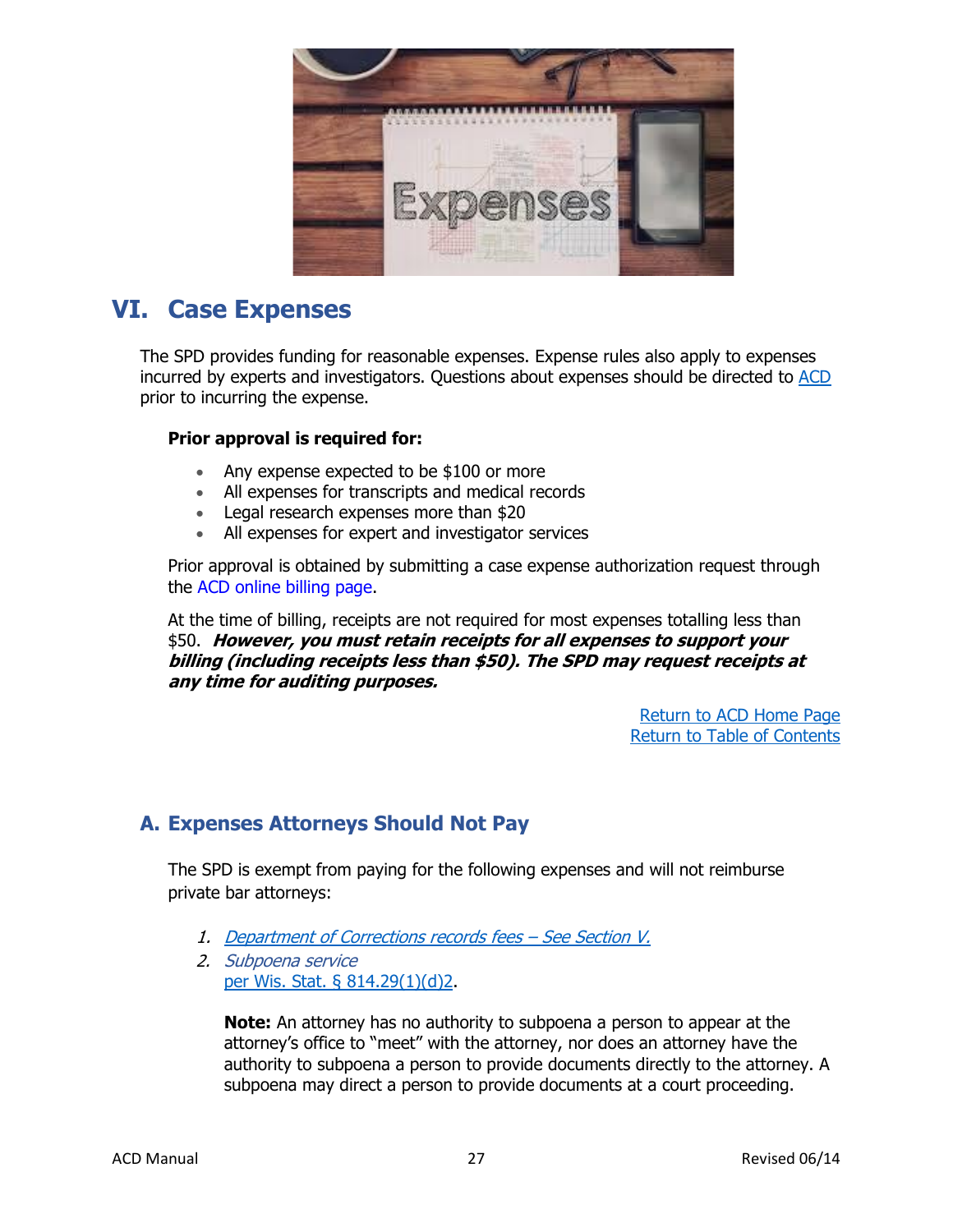A subpoena is a Supreme Court Form (GF-126A). This form is available on the Wisconsin Court System website or by [clicking here.](https://www.wicourts.gov/forms1/circuit/ccform.jsp?FormName=&FormNumber=&beg_date=&end_date=&StatuteCite=&Category=16)

A criminal defense attorney cannot issue a subpoena in a criminal case. Contact the local clerk of court's office or local SPD office regarding the procedure for obtaining a subpoena form signed by a clerk of court or judge. See [Wis. Stat. §](https://docs.legis.wisconsin.gov/statutes/statutes/885/i/01)  [885.01.](https://docs.legis.wisconsin.gov/statutes/statutes/885/i/01)

Once an attorney has a properly signed subpoena, the subpoena(s) should be tendered to the county sheriff's department. Attorneys should include a copy of the order of appointing counsel with the subpoenas when submitted to the county sheriff's office. You need to be sure the county sheriff's department is aware the subpoena is associated with a public defender case otherwise the sheriff's department will charge a fee to the attorney.

The SPD does NOT pay the sheriff's department to serve subpoenas. Indigents are not required to pay a service fee and the SPD does not reimburse the expense per [Wis. Stat.](https://docs.legis.wisconsin.gov/statutes/statutes/814/i/29) § 814.29.

In certain instances, fees and costs can be assessed to an SPD client. Per Wis. [Stat. § 973.06](https://docs.legis.wisconsin.gov/statutes/statutes/973/06) service fees may be assessed against the client at sentencing.

<span id="page-28-0"></span>3. [Witness](https://docs.legis.wisconsin.gov/statutes/statutes/885/I/10) fees

Attorneys that handle SPD cases should not pay witness fees. Witness fees are paid by the county in which the action or proceeding is had. See Wis. Stats.  $\S$ [885.08](https://docs.legis.wisconsin.gov/statutes/statutes/885/i/08) and [885.10](https://docs.legis.wisconsin.gov/statutes/statutes/885/i/10)

<span id="page-28-1"></span>4. [E-filing fees](https://docs.legis.wisconsin.gov/statutes/statutes/801/18/7/c)

The electronic filing fee shall not be charged to Wisconsin state and local government units. See [Wis. Stat. § 801.18\(7\)\(c\)](https://docs.legis.wisconsin.gov/document/statutes/801.18(7)(c))

[Click here](https://www.wicourts.gov/ecourts/efilecircuit/index.jsp) to be redirected to the Wisconsin Courts website for more detailed information and instructions.

<span id="page-28-2"></span>5. Wisconsin Supreme Court filing fees Exempt per [Wis. Stat. §](https://docs.legis.wisconsin.gov/statutes/statutes/814/I/29) 814.29

### <span id="page-28-3"></span>**The following expenses should be billed directly to the SPD by the service provider:**

6. Interpreter fees

A private bar attorney may retain the services of an interpreter when necessary without prior approval if:

- a) the hourly rate is \$50/hour or less, and;
- b) the total amount of billable time (professional service  $+$  travel) does not exceed 10 hours. Interpreters may charge \$25.00/hr. for travel if providing the service involves travel to a destination more than 30 miles, one way, from the interpreter's principal office.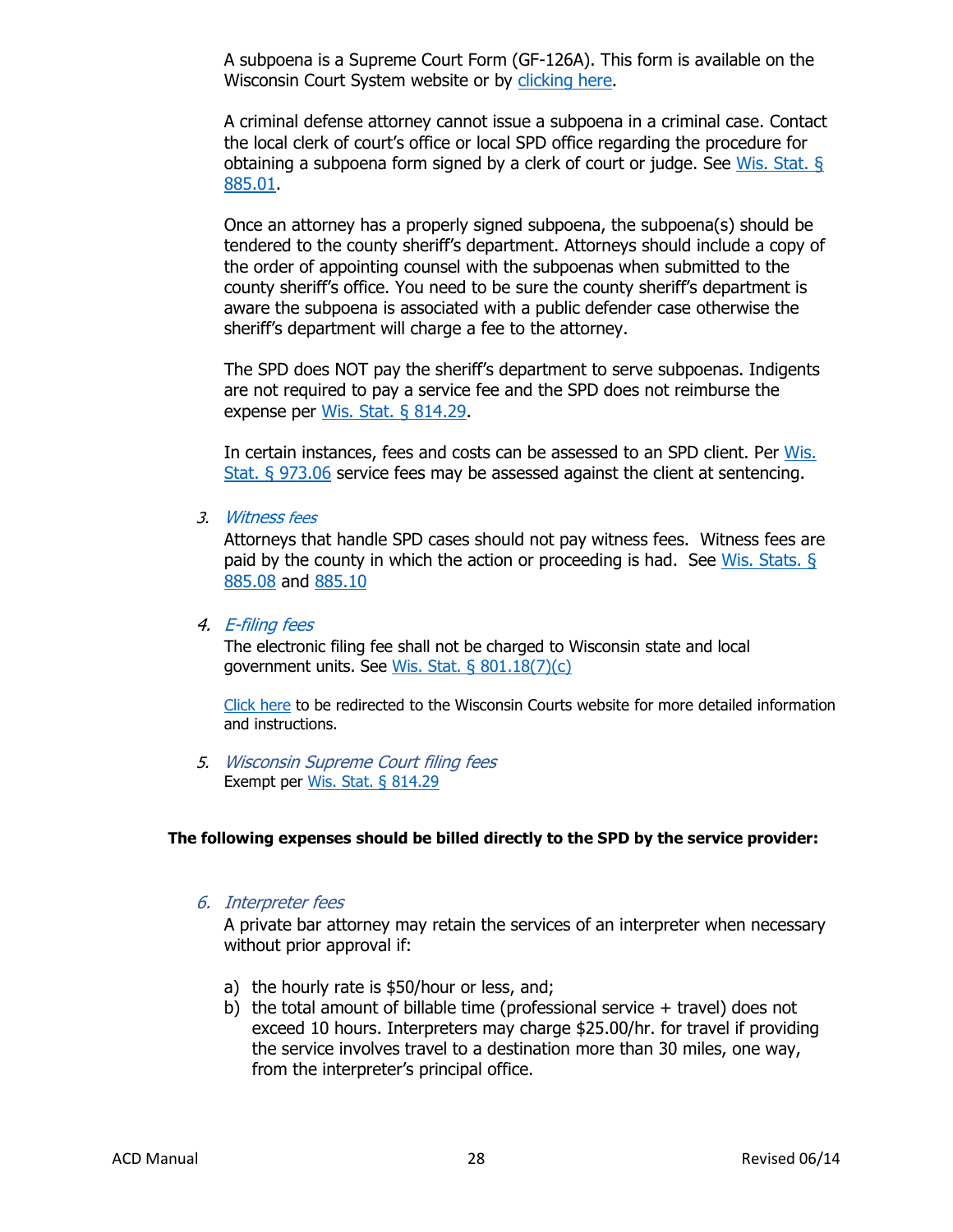The interpreter's bill must list the dates of service and time spent performing interpreter duties. Travel time must also be itemized by date and indicate the destination city or location. Interpreters may also charge for mileage at the state rate in effect at the time the service is provided.

The interpreter must submit the completed [Interpreter Request form](https://84e28956-0578-4c79-a8c4-ccd0bb6f7172.filesusr.com/ugd/d7d26b_8e789536f7864b14bd3188119a7e3915.pdf) to the SPD Fiscal Unit along with the invoice.

Providers of interpreter services should send their bills to:

Wisconsin State Public Defender Attention: Fiscal Unit PO Box 7923 Madison, WI 53707-7923 spdfiscalunit@opd.wi.gov

> [Return](https://www.wispd.gov/assigned-counsel-division) to ACD Home Page [Return to Requesting Services](#page-21-1) [Return to Table of Contents](#page-0-0)

<span id="page-29-0"></span>7. Discovery Payments

Discovery is the material and information that a prosecuting attorney is required to disclose by [Wis. Stats. §](https://docs.legis.wisconsin.gov/statutes/statutes/971/23) 971.23 and [980.036](https://docs.legis.wisconsin.gov/statutes/statutes/980/036) or by the constitution and laws of Wisconsin or the United States. Rates of reimbursement are mandated by [Wis.](https://docs.legis.wisconsin.gov/code/admin_code/pd/8)  [Admin. Code §](https://docs.legis.wisconsin.gov/code/admin_code/pd/8) PD 8. Attorneys cannot bill discovery on the invoice that is submitted for their service.

Providers of discovery should send their bills to: Wisconsin State Public Defender

Attention: Fiscal Unit PO Box 7923 Madison, WI 53707-7923 spdfiscalunit@opd.wi.gov

> [Return](https://www.wispd.gov/assigned-counsel-division) to ACD Home Pag[e](http://wispd.org/images/Newsletter_for_April_2015.pdf) [Return to Table of Contents](#page-0-0)

<span id="page-29-1"></span>8. Medical Records – See Section V.

[Return](https://www.wispd.gov/assigned-counsel-division) to ACD Home Pag[e](http://wispd.org/images/Newsletter_for_April_2015.pdf) [Return to Table of Contents](#page-0-0)

### <span id="page-29-2"></span>9. Transcripts/Transcription Services

In Court Proceedings:

The court reporter must submit the completed [request form.](https://www.wispd.gov/_files/ugd/ef2438_bcc67445414a4d3ba08411126178f528.pdf) Out-of-Court Recordings:

The transcription provider must submit the completed [request form.](https://www.wispd.gov/_files/ugd/ef2438_37aeae1bdb71416b84c5f0535352b9fe.pdf) Depositions:

The transcription provider must submit the completed [request form.](https://www.wispd.gov/_files/ugd/ef2438_bb04ad72dca04983a497cfeaf59a10fe.pdf)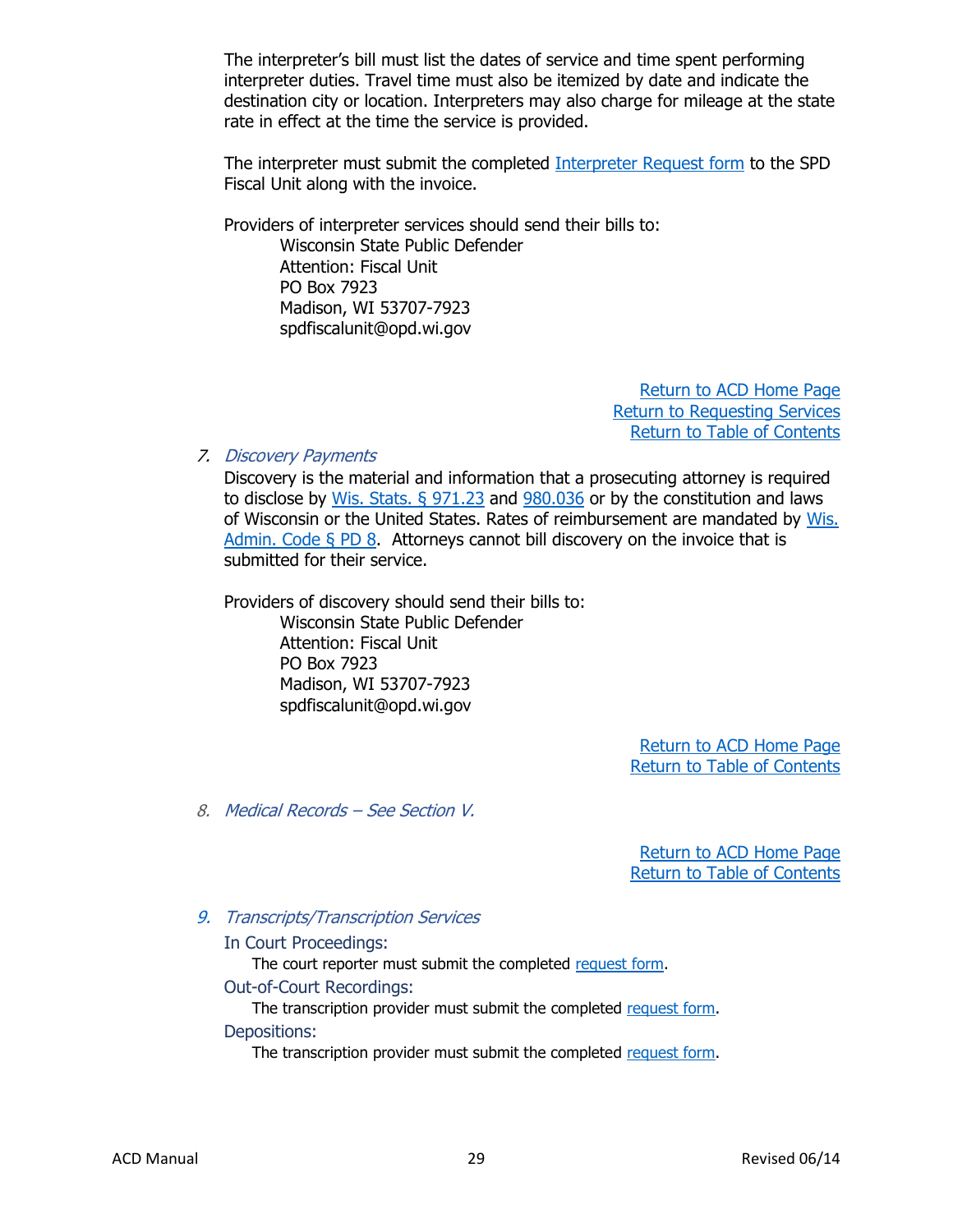# <span id="page-30-0"></span>**B. Non-Reimbursable Expenses**

The SPD will not reimburse for certain expenses.

## **1. Attorney Time**

- a) Contact with the SPD on case appointment and other administrative issues
- b) Work done prior to the date of appointment
- c) Work done which is primarily administrative in nature **such as**:
	- Copying/Printing/Scanning/Faxing/Mailing
	- Opening/Closing File
	- Reviewing OAC
	- Receiving Documents
	- Notice of Appearance/Retainer (OAC tells the court who the attorney is)
- d) Completion of all SPD forms (including all billing forms, expense requests, etc.)
- e) Work done by an attorney other than the appointed attorney. \*Except that an SPD certified attorney may, with the client's consent, substitute at a routine appearance (i.e., no evidence taken, no testimony, no significant legal argument, and no disposition, including plea bargaining). In order to be reimbursed for the substitute attorney time, the time slip entry for the routine appearance must include the name of the attorney appearing as a substitute.
- f) Uncompleted phone calls
- g) Time spent appealing payment decisions
- h) Time spent responding to a claim of ineffective assistance of counsel

[Return](https://www.wispd.gov/assigned-counsel-division) to ACD Home Pag[e](http://wispd.org/images/Newsletter_for_April_2015.pdf) [Return to Table of Contents](#page-0-0)

### **2. Expenses**

- a) Office Overhead, such as:
	- In-office photocopying (except as noted in section C (5) below)
	- Administrative and paralegal time
	- Basic phone service
	- Faxing
	- Duplication of the case file
	- Bar dues
	- Malpractice insurance
	- Legal Research/Subscriptions
	- Jury Instructions Free online [click here](https://wilawlibrary.gov/jury/criminal/)
	- CLE fees
- b) Transcript preparation fees which are payable by the state or county (e.g. state appeals)
- c) Process service fees without prior approval
- d) Client transportation and costs to purchase clothing for clients
- e) Costs associated with an appeal of our payment decisions
- f) Costs associated with ineffective assistance of counsel claims against the attorney
- g) Costs associated with late payment to an expert or investigator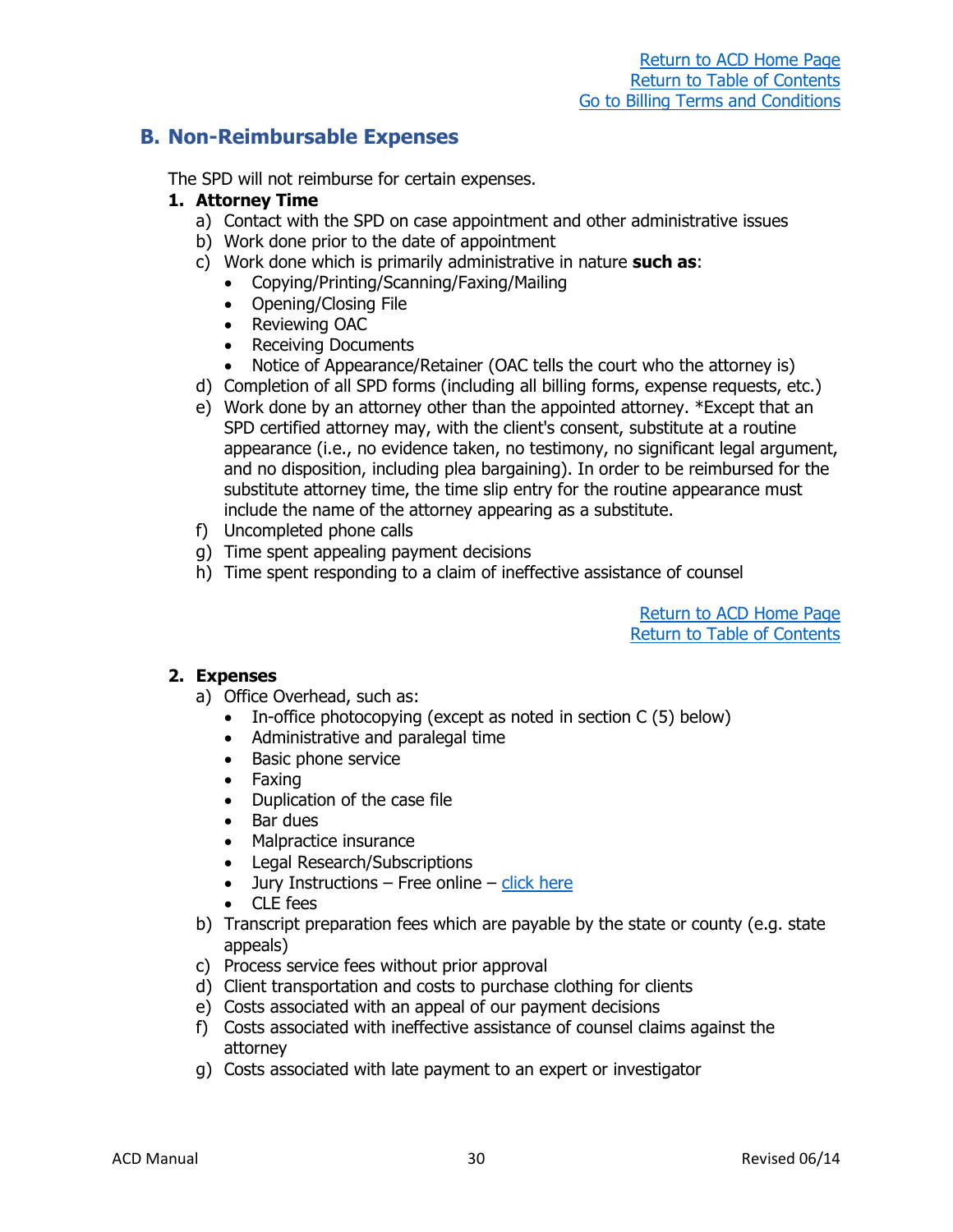# <span id="page-31-1"></span><span id="page-31-0"></span>**C. Billable Case Expenses:**

- 1. Reasonable attorney hours [click here](#page-36-0)
- <span id="page-31-2"></span>2. Travel and mileage
	- Travel time is reimbursed if any portion of the trip is outside the county in which the attorney's principal office is located or if the trip requires traveling a distance of more than 30 miles, one way, from the attorney's principal office.
	- Mileage (in-county & out-of-county) is paid at the rate set by the State of Wisconsin at the time the case was appointed provided the total miles for each trip claimed are itemized within the time slip (examples below).
	- SPD only pays for travel time relative to SPD clients.

### **Time slips that do not include itemized mileage and time of travel will not be reimbursed for mileage claims.**

| <b>Attorney Case Expenses</b> |                                  |                             |  |  |
|-------------------------------|----------------------------------|-----------------------------|--|--|
|                               | <b>Attorney</b>                  |                             |  |  |
| Name:                         | State Bar ID:                    | <b>Status: Inactive</b>     |  |  |
|                               | <b>Bill/Case Info</b>            |                             |  |  |
| SPD ID:                       | SPD File #:                      | <b>Client: Client, Fake</b> |  |  |
| 120<br>Wiles:                 | <b>Mileage</b><br> 0.51<br>Rate: |                             |  |  |
|                               | <b>Expenses</b>                  |                             |  |  |

Report mileage on the time slip line related to the travel.

● **IN-COUNTY MILEAGE** should be entered on the time slip with the event for which it was incurred, indicating office to location and mileage.

**Example:** Mileage from Milwaukee Office to Milwaukee County Courthouse

| <b>Time Slip Detail</b> |                                   |                                                |              |  |
|-------------------------|-----------------------------------|------------------------------------------------|--------------|--|
| Date                    | Detail Type                       | Detail                                         | <b>Hours</b> |  |
| 05/24/19                | Non-Evidentiary<br><b>Hearing</b> | 8:30 Return on Warrant-Office to Court; RT 4mi |              |  |

# • **OUT OF COUNTY TRAVEL AND MILEAGE**

- $\triangleright$  Single Stop Trip (Point A to Point B to Point A) The following information must be included in the time slip entry:
	- 1. Departure/Court Time
	- 2. Departure City
	- 3. Destination City
	- 4. One-way (OW)/Round Trip (RT)
	- 5. Miles

**Example:** Madison Office to Waupun to visit client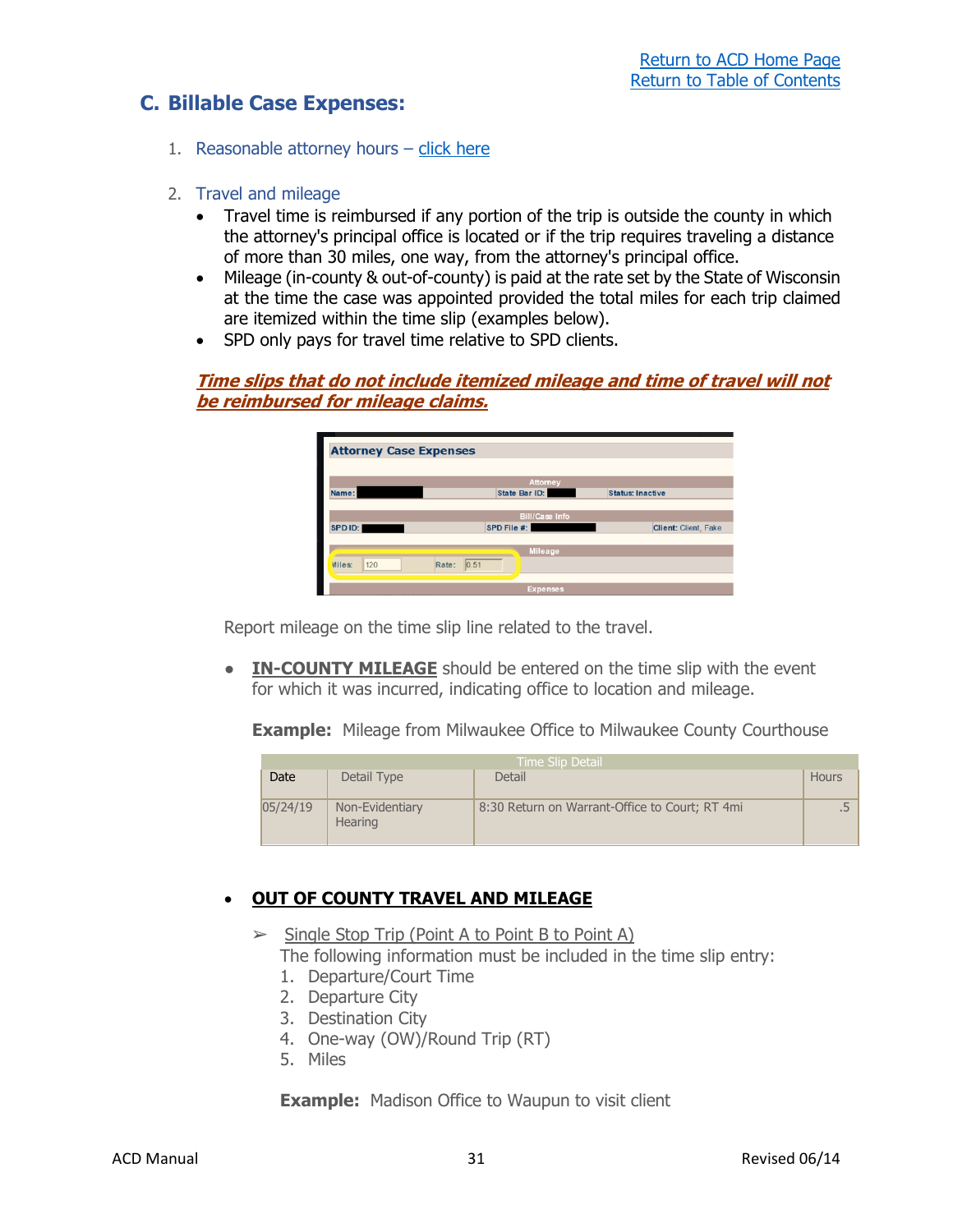| l Time Slip Detail ' |                        |                                   |       |  |
|----------------------|------------------------|-----------------------------------|-------|--|
| Date                 | Detail Type            | Detail                            | Hours |  |
|                      |                        |                                   |       |  |
| 1/10/19              | Travel To/From-Explain | 9am Madison Office/Waupun; RT 116 | 2.25  |  |

# $\triangleright$  Multi-Stop Trip (Point A to Point B to Point C to Point A)

The following information must be included in the time slip entry:

- 1. Departure/Court Time (first leg only)
- 2. Departure City (each leg)
- 3. Destination City (each leg)
- 4. Client Name (each leg)
- 5. Total Miles

**Example:** Round-Trip from Madison Office to Waupun to see Client A then to Redgranite to see Client B then to Madison office

|            | Time Slip Detail       |                                                                                                 |       |  |  |  |
|------------|------------------------|-------------------------------------------------------------------------------------------------|-------|--|--|--|
| Date       | Detail Type            | Detail                                                                                          | Hours |  |  |  |
| 05/31/2019 | Travel To/From-Explain | 10am Madison/Waupun/Client Name;<br>Waupun/Redgranite/Client Name;<br>Redgranite/Madison; 206mi |       |  |  |  |

# • **ALTERNATE START POINT:**

If the attorney begins the trip at some point other than their principal office, the attorney must provide the reason for leaving from the alternate point so as to justify the expense.

**Example:** Office in Madison - live in Cambridge - client in Jail in Jefferson County - 8:30 Court in Jefferson County

| ' Time Slip Detail |                        |                                                                                      |              |
|--------------------|------------------------|--------------------------------------------------------------------------------------|--------------|
| Date               | Detail Type            | Detail                                                                               | <b>Hours</b> |
| 1/11/19            | Travel To/From-Explain | 7am Cambridge Home/Jefferson Jail/Jefferson<br>Court 8:30 am/Madison Office; RT44 mi | $1.5 -$      |

When reporting time to conduct business with multiple clients in the same location, enter all mileage and out-of-county travel time on one invoice (attorneys can choose which invoice.) **Do not split the travel between clients or** (if a client has more than one case) **between cases** for one client.

**Example:** Out-of-County - Madison Office to Waupun to see three SPD clients

| Time Slip Detail |                            |                                                               |       |  |  |
|------------------|----------------------------|---------------------------------------------------------------|-------|--|--|
| Date             | Detail Type                | Detail                                                        | Hours |  |  |
| 06/04/2019       | Travel To/From-<br>Explain | 9am Madison/Waupun; Client A, Client B and<br>Client C 125 mi | 2.25  |  |  |

**Example:** Out-of-County - Office to Court/Jail to see three SPD clients

Time Slip Detail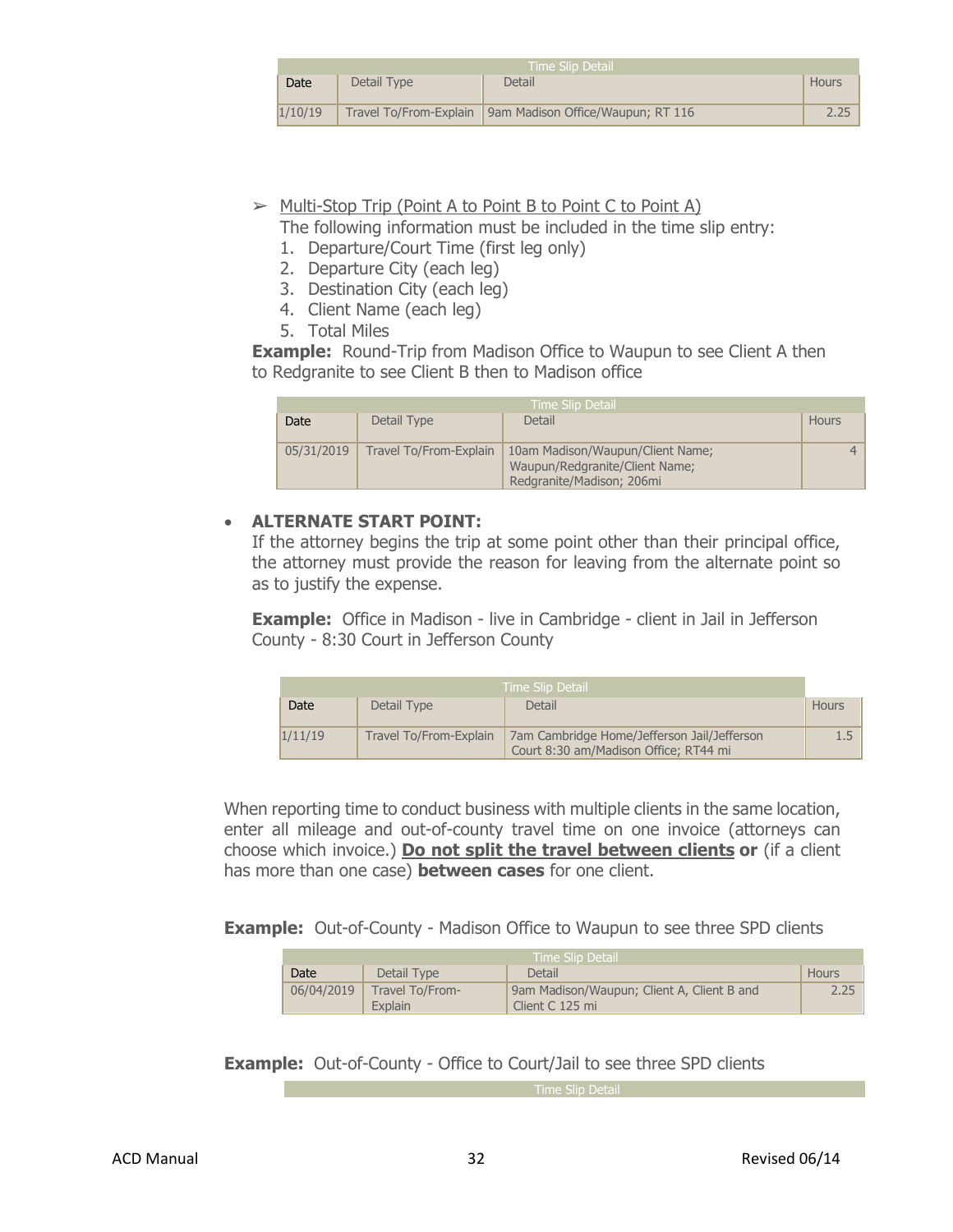| Date       | Detail Type                | Detail                                                                                            | Hours |
|------------|----------------------------|---------------------------------------------------------------------------------------------------|-------|
| 06/25/2019 | Travel To/From-<br>Explain | 10am Madison Office to Jefferson for Court for<br>Client A. Client B and Jail for Client C: 77 mi | 1.75  |

Auditors use Google maps to verify reported mileage and reasonable travel time. If a trip takes longer than expected (bad weather, construction, etc.) the attorney should indicate the reason on the time slip.

**Example:** Madison Office to Waupun during a weather event

|            | Time Slip Detail !         |                                                        |       |  |
|------------|----------------------------|--------------------------------------------------------|-------|--|
| Date       | Detail Type                | Detail                                                 | Hours |  |
| 12/01/2019 | Travel To/From-<br>Explain | 9am Madison/Waupun; RT 116 mi (icy road<br>conditions) | 3.5   |  |

[Return](https://www.wispd.gov/assigned-counsel-division) to ACD Home Pag[e](http://wispd.org/images/Newsletter_for_April_2015.pdf) [Return to Table of Contents](#page-0-0)

- <span id="page-33-0"></span>3. Parking
	- Parking is reimbursed. Receipts must be produced upon request.

[Return](https://www.wispd.gov/assigned-counsel-division) to ACD Home Pag[e](http://wispd.org/images/Newsletter_for_April_2015.pdf) [Return to Table of Contents](#page-0-0)

# <span id="page-33-1"></span>4. Expert/Investigator Services (prior approval required)

- When you submit your invoice to the SPD, you must include the expert/investigator bill as an expense. You must also submit the expert's itemized invoice. The expert/investigator invoice must include the dates of any and all services provided. SPD payments to attorneys include payment for expert/investigator invoices. Attorneys are required to promptly pay experts/investigators. See Wi. SCR § [20:1.15\(d\)](https://www.wicourts.gov/services/attorney/docs/scr20safekeeping.pdf)
- In some cases, an expert bill may be processed before the case is concluded. You may contact ACD to request approval to submit an interim bill for your expert's costs. Generally, interim bills for experts are approved if the case will not close for at least 60 days and the expert's work is completed.
- The SPD cannot pay a retainer for expert services. If necessary, ACD will provide a letter to the expert documenting approval and the amount the Agency has agreed to pay. If you would like to discuss an expedited payment for an expert, [contact](mailto:acd@opd.wi.gov) ACD.

[Return](https://www.wispd.gov/assigned-counsel-division) to ACD Home Page [Return to Requesting](#page-20-3) an Exper[t](http://wispd.org/images/Newsletter_for_April_2015.pdf) [Return to Table of Contents](#page-0-0)

- <span id="page-33-2"></span>5. Reasonable photocopying, printing and postage expenses
	- a. While a case is pending it may be helpful for a client to have access to information in the client file. A client who is incarcerated may not be able to access electronic material, and an attorney may print and provide the client those documents helpful for the client to review.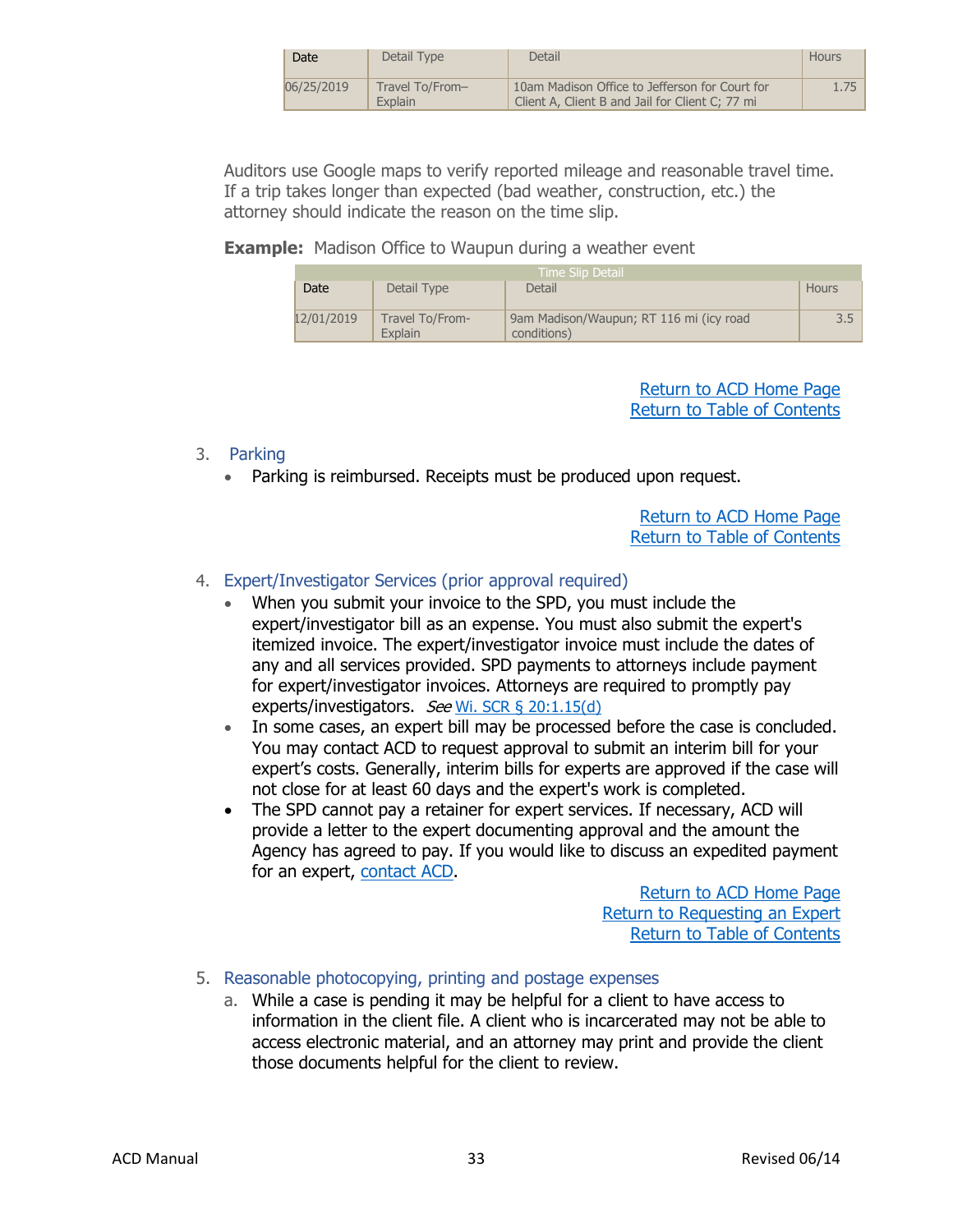- i. **In house copying:** The attorney must submit a [Trial Level Photocopying](https://www.wispd.gov/_files/ugd/ef2438_207f82e56fdc43709e28179133d8b16f.pdf)  [& Printing Expense Reimbursement Form](https://www.wispd.gov/_files/ugd/ef2438_207f82e56fdc43709e28179133d8b16f.pdf) and, if the expense is expected to exceed \$50, the attorney must first submit a case expense request.
- ii. **Copy Service:** The SPD will reimburse for reasonable duplication expenses for out-of-office copying (excluding duplication of the case file). A receipt from the copying service indicating the number of pages and price per page is required.
- b. The SPD will reimburse for reasonable duplication expenses related to serving and filing appellate documents (motions, briefs, petitions for review, no-merit reports) that are reasonably required to discharge counsel's duties or obligations.
- c. The reimbursement rates are \$.10 per page for in-office copying. Rates for out-of-office copying are \$.10 per page or less plus fees for producing, compiling, or stapling. A receipt is required for reimbursement if the expense totals \$50 or more. [Copy Expense form](https://www.wispd.gov/_files/ugd/ef2438_a3f632ca08ac4d4bbd7053bdcfdfed07.pdf)
- d. Printing documents from electronic format the maximum reimbursement rate for printing electronic documents, such as discovery or e-file information, is \$0.10/page.
	- i. In office printing expense: The attorney must provide a [printing expense](https://www.wispd.gov/_files/ugd/ef2438_207f82e56fdc43709e28179133d8b16f.pdf) [form](https://www.wispd.gov/_files/ugd/ef2438_207f82e56fdc43709e28179133d8b16f.pdf) stating the number of pages printed.
	- ii. Out-of-office printing expense: A receipt is required for printing expenses \$50 or more.
	- iii. E. Any requests to reimburse postage should include the date and description of item mailed within the time slip detail.

[Return](https://www.wispd.gov/assigned-counsel-division) to ACD Home Pag[e](http://wispd.org/images/Newsletter_for_April_2015.pdf) [Return to Table of Contents](#page-0-0)

- <span id="page-34-0"></span>6. Obtaining records other than medical records or DOC records
	- If you obtain any other records, you must provide the receipt if over \$50 and request authorization if over \$100.

[Return](https://www.wispd.gov/assigned-counsel-division) to ACD Home Pag[e](http://wispd.org/images/Newsletter_for_April_2015.pdf) [Return to Table of Contents](#page-0-0)

<span id="page-34-1"></span>7. Photos policy

Photos are generally provided as part of electronic discovery. The SPD will not pay for color copies of photos to be made from electronic images. If an attorney would like photographs for court exhibits, the attorney should submit a case expense authorization prior to incurring the expense.

> [Return](https://www.wispd.gov/assigned-counsel-division) to ACD Home Pag[e](http://wispd.org/images/Newsletter_for_April_2015.pdf) [Return to Table of Contents](#page-0-0)

### <span id="page-34-2"></span>8. Phone calls and video contacts

The SPD will reimburse collect calls from the client. Long distance calls and video client contacts will be reimbursed only if they result in a separate and additional charge to the standard bill for maintaining communication service.

> [Return](https://www.wispd.gov/assigned-counsel-division) to ACD Home Pag[e](http://wispd.org/images/Newsletter_for_April_2015.pdf) [Return to Table of Contents](#page-0-0)

### <span id="page-34-3"></span>9. Text Messages

ACD will reimburse attorneys .01 hour (36 seconds) per text message. If an attorney is claiming more than .01 hour per text message, the attorney should identify the professional legal services being conducted via text messaging.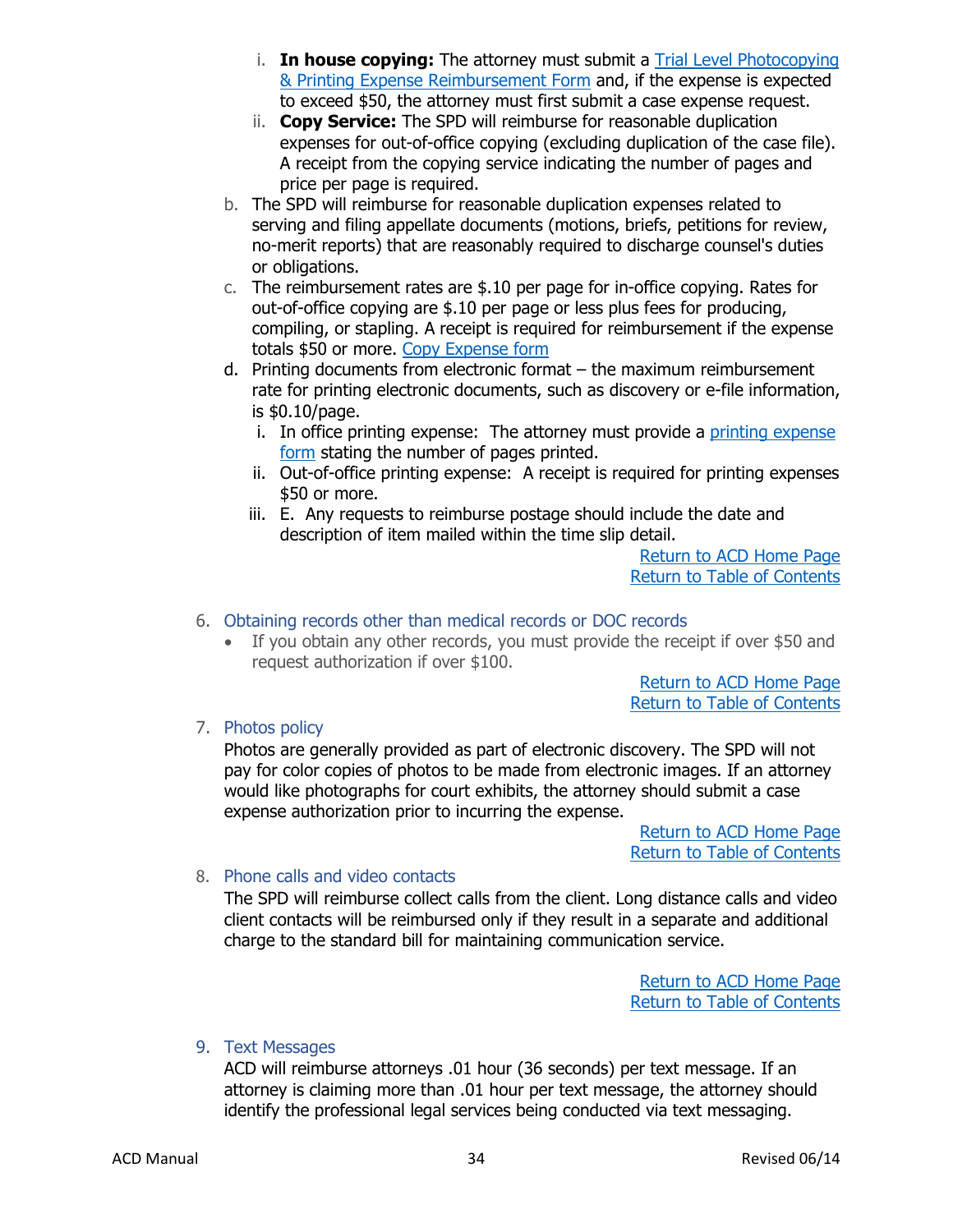Attorneys should itemize the number of text messages for which they are requesting reimbursement. ACD may also request copies of the text messages for auditing purposes.

> [Return](https://www.wispd.gov/assigned-counsel-division) to ACD Home Pag[e](http://wispd.org/images/Newsletter_for_April_2015.pdf) [Return to Table of Contents](#page-0-0)

#### <span id="page-35-0"></span>10. Lodging (prior approval required)

Lodging and meals – Lodging 60+ miles from home may be reimbursable. A hotel's standard rate may be higher than the state rate, but some hotels honor the state rate when informed that the stay relates to official state business and when shown a copy of the Order Appointing Counsel.

Meals are reimbursed only when associated with an approved overnight stay. When a meal is included in the cost of lodging, such as a continental breakfast, an expense related to dining out for that meal is not reimbursable. **Prior expense approval and receipts are always required**.

> [Return](https://www.wispd.gov/assigned-counsel-division) to ACD Home Pag[e](http://wispd.org/images/Newsletter_for_April_2015.pdf) [Return to Table of Contents](#page-0-0)

#### <span id="page-35-1"></span>11. Client file

The file is property of the client. The SPD does not pay for a duplicate copy of the file. Attorneys may copy documents for their files at the attorney's expense. If the attorney must provide the client file to the client or to successor counsel, the attorney should bill the delivery cost directly to the SPD Fiscal Unit. The attorney must complete a Client File Delivery Expense [Reimbursement form](https://84e28956-0578-4c79-a8c4-ccd0bb6f7172.filesusr.com/ugd/d7d26b_566da17580e346fab2c9bfa135d7a771.pdf) and submit it along with the required receipts and verification.

> [Return](https://www.wispd.gov/assigned-counsel-division) to ACD Home Pag[e](http://wispd.org/images/Newsletter_for_April_2015.pdf) [Return to Table of Contents](#page-0-0)

### <span id="page-35-2"></span>12. Appellate briefs

- Reasonable expenses for mailing, serving, and filing a petition for review, motions, briefs, no-merit reports, or other documents required to discharge counsel's duties. This does not apply to general correspondence in appellate matters. Counsel must effectuate timely filing and service in the least expensive manner available. Counsel may utilize the U.S. mail or third-party commercial carriers. However, express mail and express delivery charges are disfavored and will not be reimbursed if unreasonable. A receipt is required for reimbursement
- The cost of production of any briefs and the cost to file the briefs should be billed directly to the Assigned Counsel Division (ACD). The attorney must complete an [Appellate Copying and Delivery Reimbursement form](https://www.wispd.gov/_files/ugd/ef2438_a3f632ca08ac4d4bbd7053bdcfdfed07.pdf) and submit it along with the required receipts.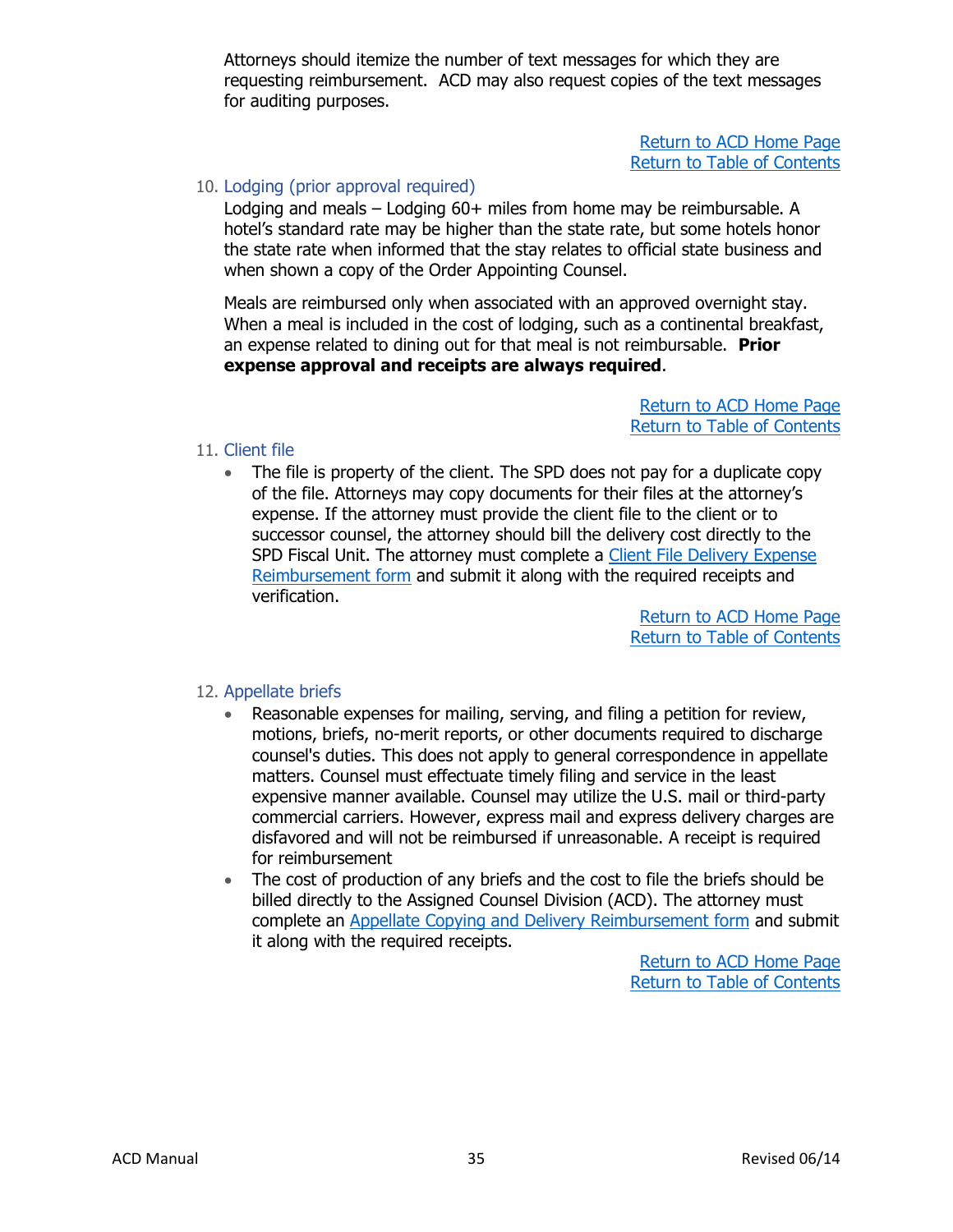

# <span id="page-36-0"></span>**VII. ACD Billing Terms and Conditions**

Your acceptance of an SPD appointment completes an agreement between you and the SPD. The SPD will pay an attorney only for reasonable hours of professional legal services. The SPD will not reimburse an attorney to perform administrative work [\(click here\)](#page-30-0).

"Reasonable hours" are those required by an experienced, prudent, and competent practitioner to provide effective legal assistance.

When auditing a bill for "reasonableness", the SPD will consider a number of factors, including:

- experience of the attorney
- common charges
- whether the attorney withdrew
- extent and novelty of motion practice
- seriousness of the charges and case type
- complexity of the fact pattern and legal issues
- whether the case resolved with a plea or trial

[Return](https://www.wispd.gov/assigned-counsel-division) to ACD Home Pag[e](http://wispd.org/images/Newsletter_for_April_2015.pdf) [Return to Table of Contents](#page-0-0)

# <span id="page-36-1"></span>**A. Hourly Rates**

Attorneys will be paid \$70 per hour for in-court and out-of-court time, and \$25 per hour for travel time per Wis. Stats.  $\S 977.08(4m)(c) 8$  $\S 977.08(4m)(c) 8$  $\S 977.08(4m)(c) 8$  [\(d\)](https://docs.legis.wisconsin.gov/statutes/statutes/977/08/4m/d) for cases appointed after 12/31/19.

Since the hourly rate increased from \$40/hour to \$70/hour for cases appointed after 12/31/2019, an attorney may represent a client on companion cases with different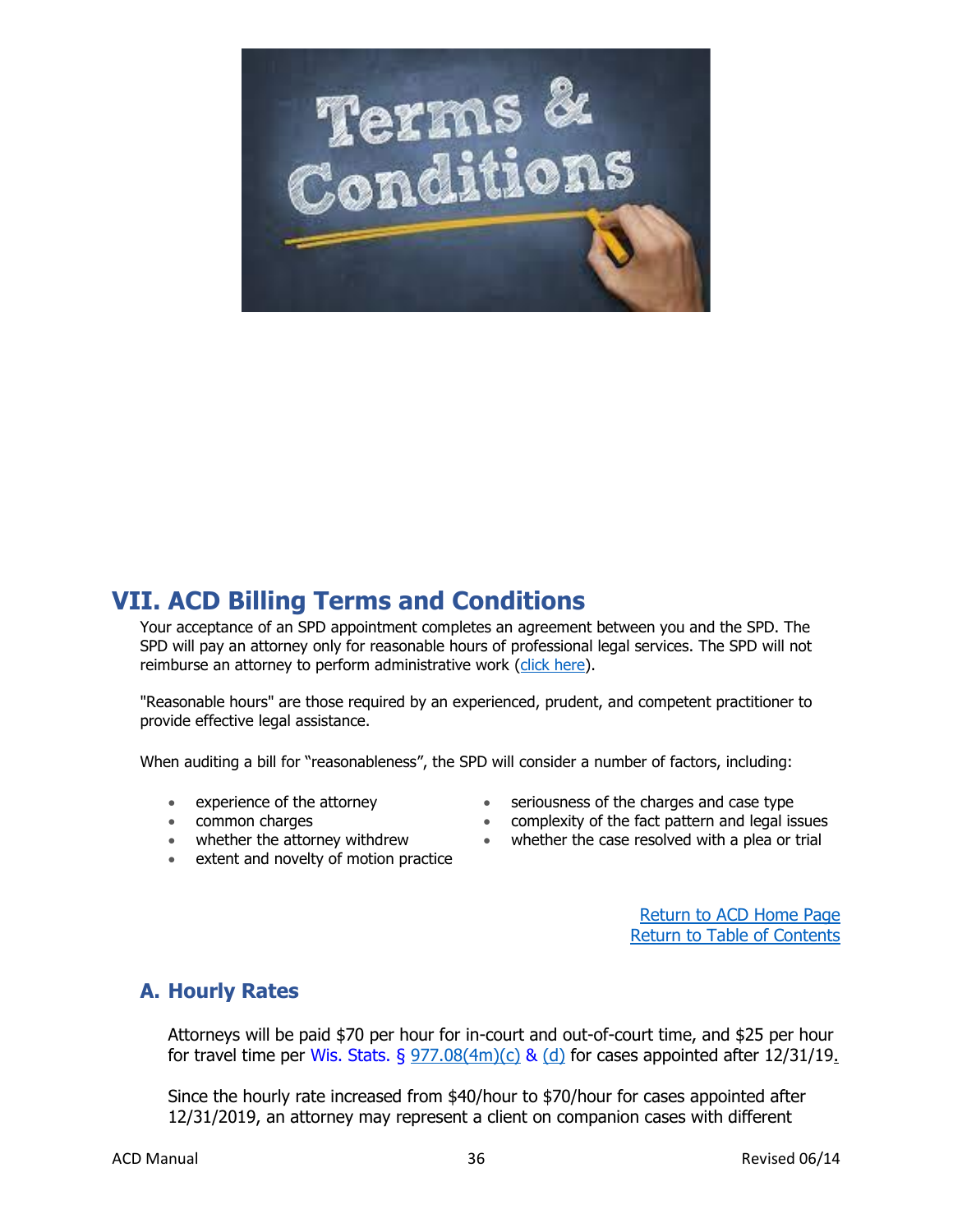hourly rates. For example, case #1 appointed 12/20/19, and case #2 appointed 1/6/20. If you are representing the same client on what would normally be considered companion cases, but those cases are appointed in 2019 and 2020, the time and expenses for those cases should be tracked separately and reported to the SPD separately on more than one invoice.

**NOTICE:** "Companion Cases" are two or more cases to which an attorney is appointed to represent the same client, which proceed during roughly the same time frame, and which have the same drop-down menu in the SPD online billing site. **SPD policy calls for an attorney to bill his/her time and expenses for all companion cases on an invoice for one companion case and submit invoices for \$0 for other**  *companion cases.* An exception to this policy is when you are appointed to multiple cases for the same client in years when the hourly rate is different. **If companion cases that are appointed in 2019 and 2020 are combined on one invoice, attorney time will be reimbursed at \$40/hour.**

> [Return](https://www.wispd.gov/assigned-counsel-division) to ACD Home Pag[e](http://wispd.org/images/Newsletter_for_April_2015.pdf) [Return to Table of Contents](#page-0-0)

# <span id="page-37-0"></span>**B. Time Keeping**

### **Contemporaneous time records, and receipts, must be maintained.**

Contemporaneous time records should include the date the work was performed, a description of the work completed and the amount of time it took to complete the work. Time records need not be submitted to our office with your billings, but must support your time slip and be provided to ACD upon request. Attorneys must keep time records and receipts for at least three years, after submitting the invoice, to resolve questions the SPD may have about an invoice. Failure to maintain these records may result in nonpayment or removal from SPD certification lists. See Wis. Admin. Code  $\S$  [PD 1.03\(5\)\(e\)](https://docs.legis.wisconsin.gov/code/admin_code/pd/1/03/5/e) & [\(f\).](https://docs.legis.wisconsin.gov/code/admin_code/pd/1/03/5/f)

By submitting a time slip, **an attorney is certifying that the entries are accurate.**

Time slips must contain sufficient information to allow the SPD to perform its auditing and review responsibilities. The description should be detailed enough to allow the auditors to determine if the time is reimbursable and reasonable.

Attorneys may bill only for the time actually spent providing professional legal services on an SPD case.

If court is conducted via audio or video conference, the wait time is not reimbursable. The expectation is that attorneys are able to perform other work while waiting for hearings.

In-court and out-of-court time must be separated on the time slip. For example: Incourt time would include an evidentiary hearing. Out-of-court time would include meeting with your client before or after the court hearing.

Time records and time slip entries should be supported by work product in the client's file. Work product may include notes, correspondence, phone message slips, pleadings, etc. Hours claimed that are not supported by work product in the file will not be paid.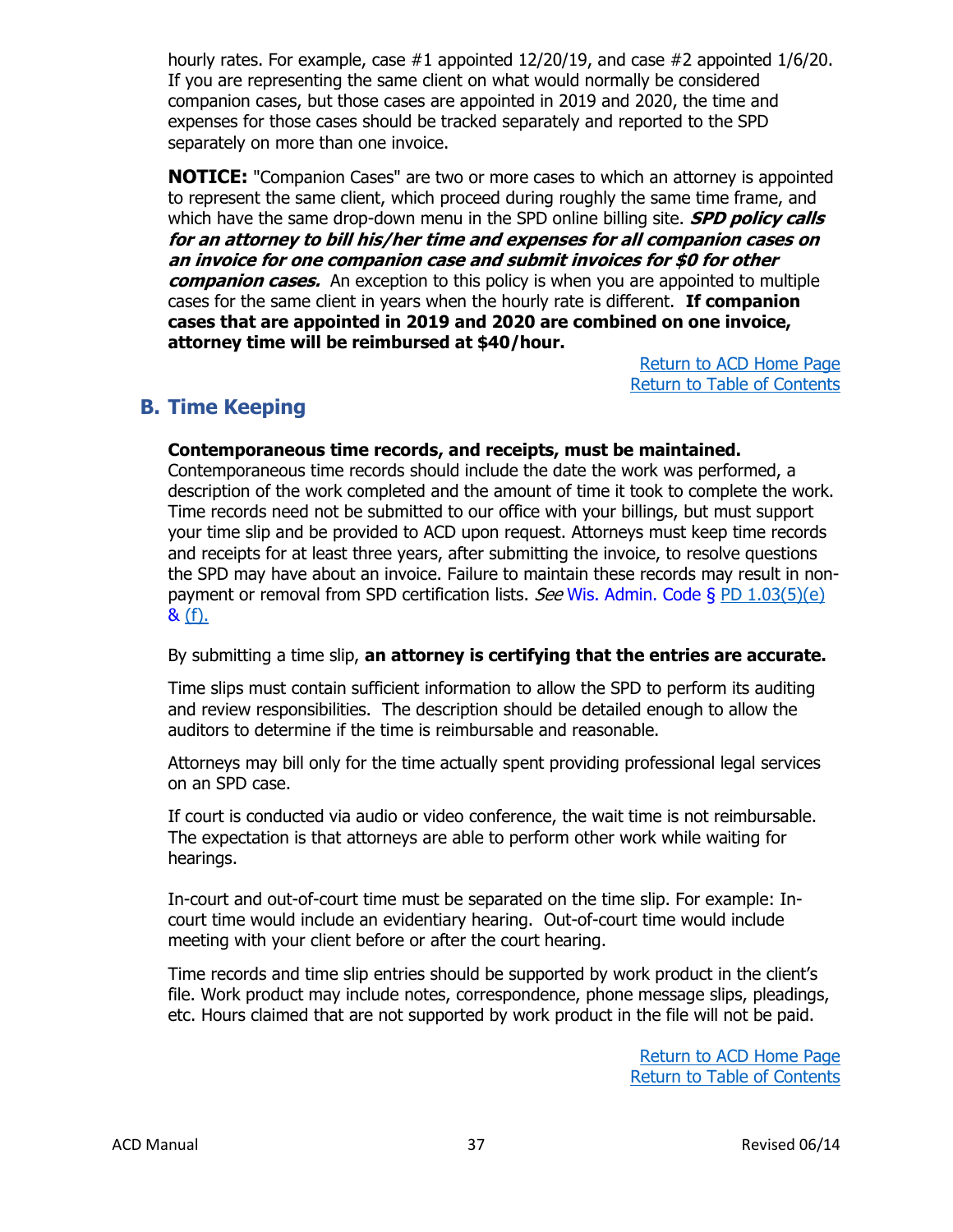## <span id="page-38-0"></span>**C. Invoice Submission**

#### **1. Trial Level Appointments**

Attorneys should submit invoices at the conclusion of their representation. Representation is not complete until the attorney has completed the steps listed in the [Duties of Trial Counsel](https://www.wispd.gov/_files/ugd/d7d26b_29d67f860f7246768f1721ba4c1fdc83.pdf) [memo.](https://www.wispd.gov/_files/ugd/d7d26b_29d67f860f7246768f1721ba4c1fdc83.pdf) 

An invoice is submitted electronically using the attorney's password protected billing page. An invoice will not be processed unless it is complete and includes all required receipts and documentation. By submitting an invoice, an attorney certifies that the invoice is accurate, the invoice complies with billing rules, and that the attorney provided representation in compliance with [SPD minimum attorney performance standards.](#page-6-0) The attorney is responsible for the accuracy of bills and compliance with billing rules even if the billing is prepared and submitted by another at the attorney's request.

Attorneys should submit final invoices within 60 days of conclusion of their cases. Failure to submit an invoice within six months of the conclusion of the case releases the SPD from both the obligation to promptly pay an invoice and to pay interest on an invoice paid more than 120 days after submission. See [Wis. Admin. Code §](https://docs.legis.wisconsin.gov/code/admin_code/pd/4/02) PD 4.02. An invoice received more than six years after conclusion of the case cannot be paid. See Wisconsin Constitution Article 8, [Section](https://docs.legis.wisconsin.gov/constitution/wi/000234/000003) 2.

#### **2. Appellate Level Appointments**

Representation in a direct appeal begins at the date of appointment and continues through review, or denial of a petition for review, in the Wisconsin Supreme Court. An attorney may submit a final invoice every time a case passes from one court to another. (i.e. from the post-conviction phase to the direct appeal phase.) If an attorney chooses to submit a final invoice when the case passes to the next court, the attorney should notify the Appellate Office for reappointment. If an attorney files a no-merit report, he or she may get approval from ACD to submit an interim invoice while waiting for the court to affirm or reject the report.

#### **3. Interim invoice submission**

An attorney may seek approval to submit an interim bill for payment of expert fees, investigator fees, or attorney time before the case concludes. Interim bills for experts and investigators will be approved in most instances if the expert/investigator has performed a significant amount of work, or if the expert or investigator's work is completed. Approval of an interim bill for attorney time will be considered when the attorney has performed a substantial amount of work on the case, the case is more than six months old, and the case is unlikely to be completed within the next 60 days.

> [Return](https://www.wispd.gov/assigned-counsel-division) to ACD Home Pag[e](http://wispd.org/images/Newsletter_for_April_2015.pdf) [Return to Table of Contents](#page-0-0)

# <span id="page-38-1"></span>**E. Invoice Auditing**

All invoices are audited for required documentation and approvals to ensure that nonreimbursable time or expenses have not been billed and that time totals and expense totals are reasonable and accurate. Pursuant to Wis. Stat.  $\S$  [977.08\(4\),](https://docs.legis.wisconsin.gov/statutes/statutes/977/08/4) the SPD may approve or reject a bill in whole or in part. Should you be dissatisfied with the decision of the SPD regarding your bill, you have the right to appeal the decision to the Public Defender Board. See [Wis. Stat.](https://docs.legis.wisconsin.gov/statutes/statutes/977/08/4) § [977.08\(4\).](https://docs.legis.wisconsin.gov/statutes/statutes/977/08/4) The appeal must be filed in writing with the SPD at PO Box 7923, Madison, WI 53707- 7923 within 30 days of receipt of payment. The appeal must include a statement explaining why the attorney believes the adjustment to the bill was inappropriate.

Attorney bills are subject to cumulative audits. Audits to check for duplicate travel and other time are routine. Audits of invoices may occur when an attorney has a pattern of high billing, unit billing (e.g. always billing 1.7 hours to draft opening documents, always billing .5 hour to review CCAP, etc.), or other irregular billing practices. In some instances, the SPD is obligated to report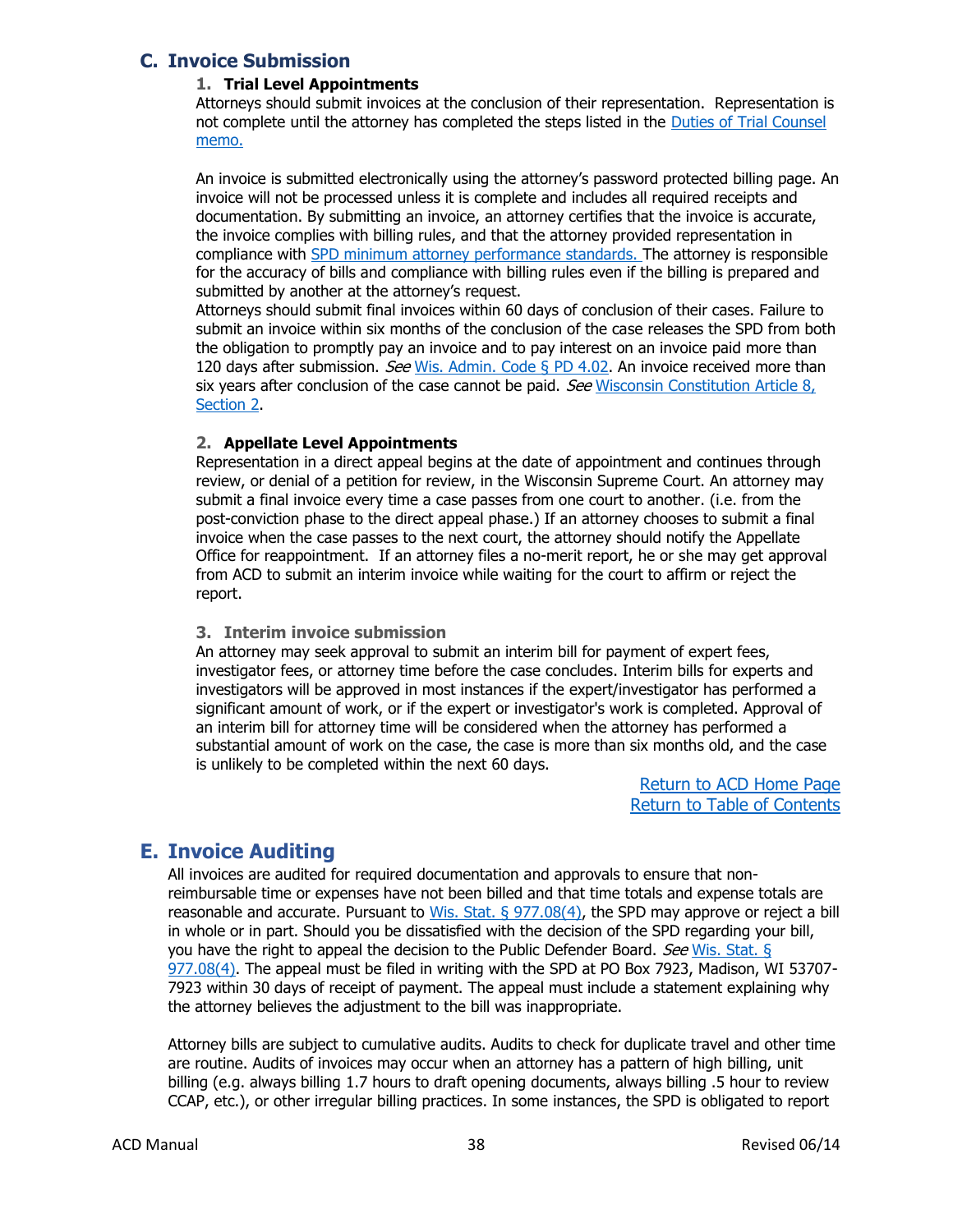improper billing to the Office of Lawyer Regulation, local prosecutors, or the Department of Justice.

The SPD will not pay for more than 15 hours in a single day and may question any day in which an attorney bills more than 8 hours. Consideration will be given on a case by case basis for exceptional circumstances which may justify payment of more than 15 hours in a single day. Attorneys with days of more than 15 hours will be contacted before any adjustments to payments are made.

Attorneys should be prepared to produce contemporaneous time records for the dates in question. The SPD will not pay for more than 2080 hours worked in a calendar year. See Wis. [Admin. Code §](https://docs.legis.wisconsin.gov/code/admin_code/pd/4/06) PD 4.06. Attorneys who bill more than 2080 hours worked in a calendar year will be contacted before any recoupment is made.

> [Return](https://www.wispd.gov/assigned-counsel-division) to ACD Home Pag[e](http://wispd.org/images/Newsletter_for_April_2015.pdf) [Return to Table of Contents](#page-0-0)

# <span id="page-39-0"></span>**F. Interest Payments**

The State's Prompt Payment Laws, Wis. Stats.  $\frac{6}{16.528}$  and  $\frac{16.53(11)}{16.53(11)}$  require payment of interest on state order and contract payments that are not made in a timely manner. Payments made from this appropriation are considered timely if they are mailed within 120 days of receipt of the invoice. See [Wis. Stat. § 20.550 \(1\) \(d\)](https://docs.legis.wisconsin.gov/statutes/statutes/20/VI/550)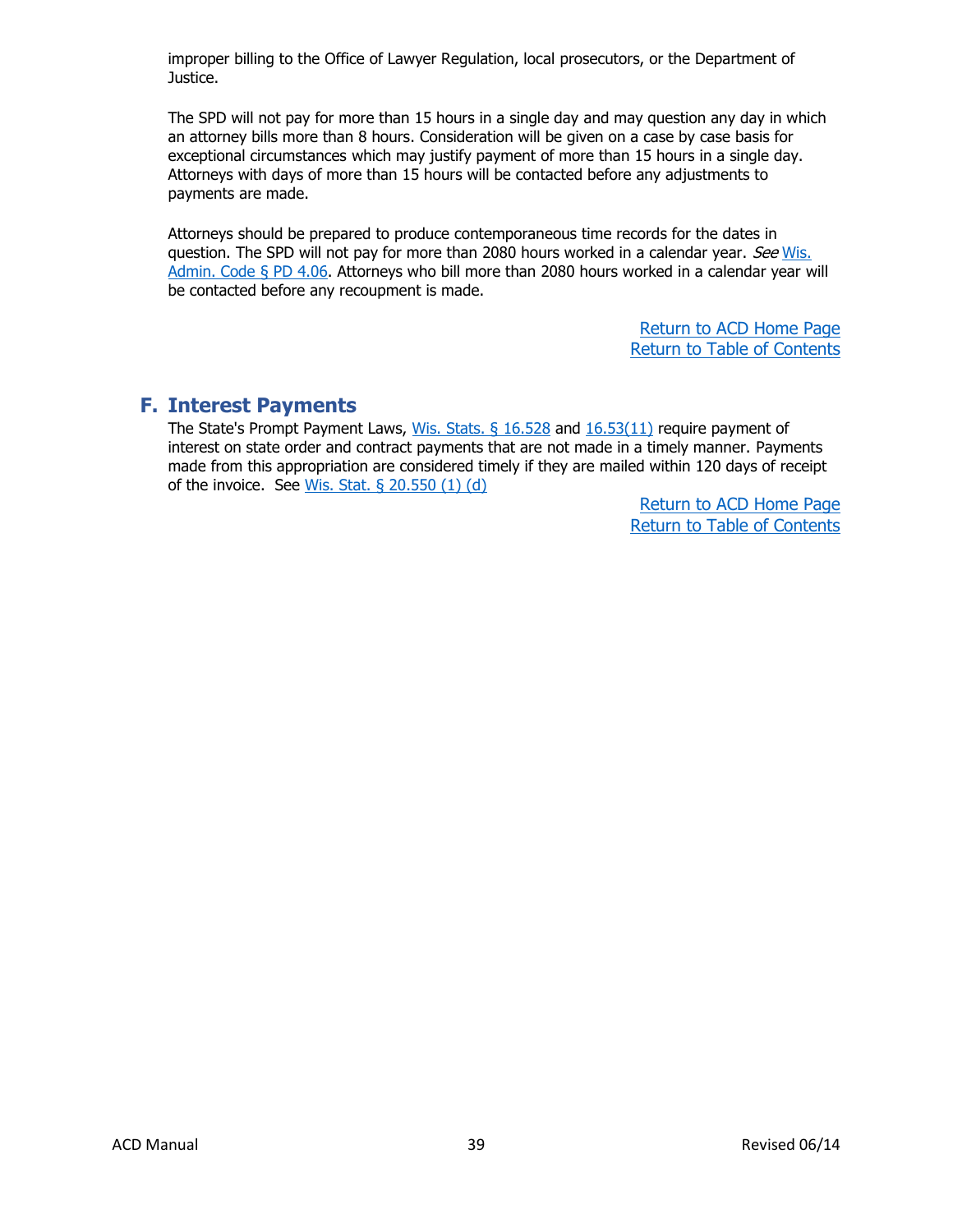

# <span id="page-40-0"></span>**VIII. Legal Resources**

# <span id="page-40-1"></span>**A. Specialty Practice Resources**

The SPD operates a number of specialty practice groups.

Each practice group is led by a coordinator(s) who stays abreast of the latest developments in the practice area and shares this expertise as an advisor, mentor, and educator. Coordinators serve as a clearinghouse, assisting others in quickly changing areas of legal practice. Private Bar may contact them as needed when they are preparing a client's case or have a question in a new or undeveloped area of the law.

**[Specialty Practice Group Links](https://www.wispd.gov/specialty-practice-groups)**

[Return](https://www.wispd.gov/assigned-counsel-division) to ACD Home Pag[e](http://wispd.org/images/Newsletter_for_April_2015.pdf) [Return to Table of Contents](#page-0-0)

<span id="page-40-2"></span>**B. Wisconsin Circuit Court E-filing Resources** [Wisconsin Circuit Court eFiling website](https://www.wicourts.gov/ecourts/efilecircuit/index.jsp)

# <span id="page-40-3"></span>**C. Trial and Appellate Practice Guides** [Appellate and Trial Practices Guide](https://www.wispd.gov/appellate-division)

[Appellate Templates and Forms](https://www.wispd.gov/templates-forms)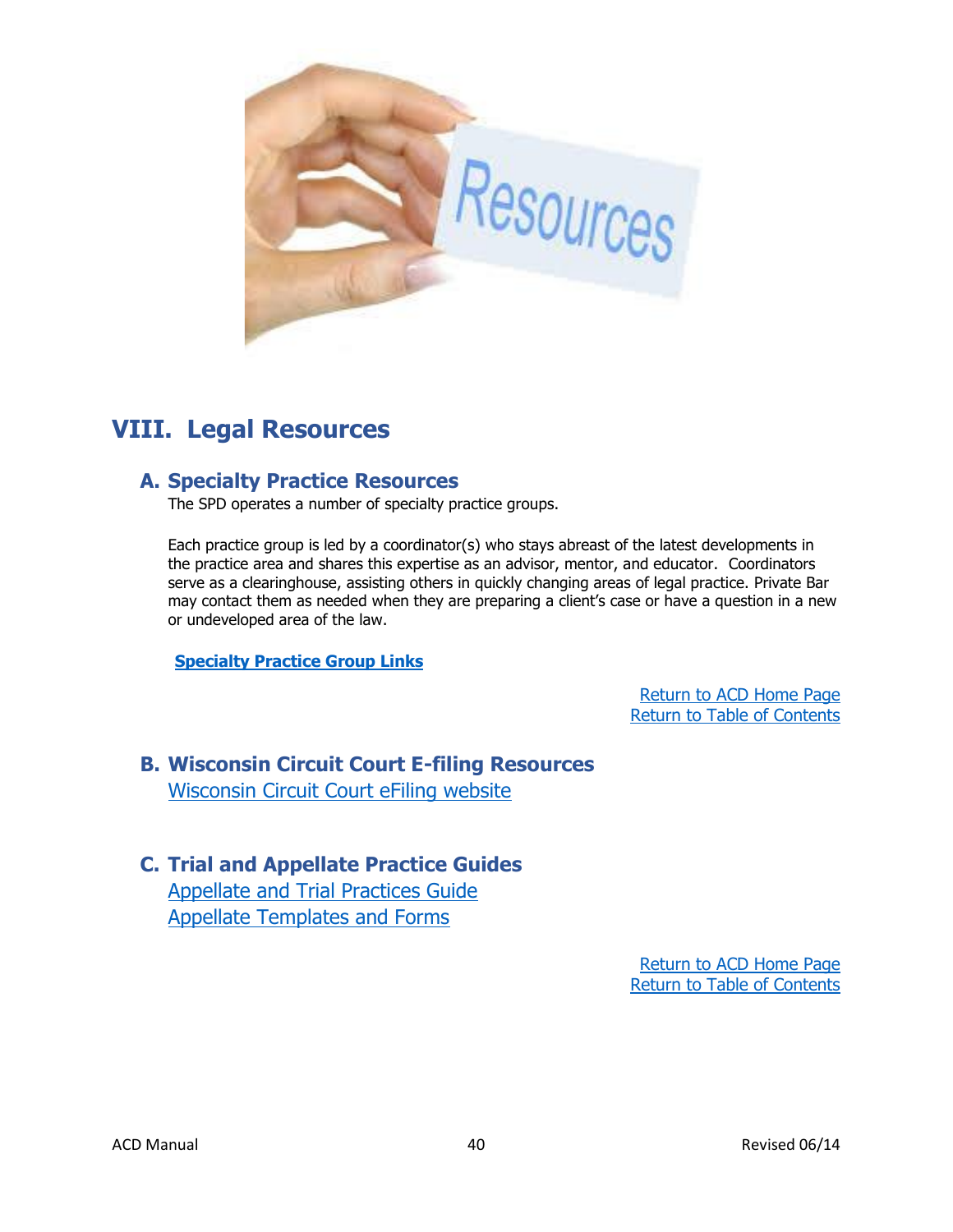

# <span id="page-41-1"></span><span id="page-41-0"></span>**IX. ACD Forms and Documents**

- <span id="page-41-3"></span><span id="page-41-2"></span>A. Direct Bill Expense Reimbursement Forms
	- 1. Interpreter Request Form [Interpreter Request Form](https://84e28956-0578-4c79-a8c4-ccd0bb6f7172.filesusr.com/ugd/d7d26b_8e789536f7864b14bd3188119a7e3915.pdf) [Wisconsin Courts Interpreter Search](https://www.wicourts.gov/services/interpreter/search.htm)
	- 2. Transcript Request Form [In Court Form-PD](https://84e28956-0578-4c79-a8c4-ccd0bb6f7172.filesusr.com/ugd/d7d26b_08eb8a71c9e747f4808cbc61f6bb976f.pdf)F
	- 3. Transcription Service Request Forms [Out of Court Form-PDF](https://www.wispd.gov/_files/ugd/ef2438_bcc67445414a4d3ba08411126178f528.pdf) [Depositions Form-PDF](https://www.wispd.gov/_files/ugd/ef2438_bb04ad72dca04983a497cfeaf59a10fe.pdf)

# <span id="page-41-5"></span><span id="page-41-4"></span>B. File Delivery Reimbursement Form

If the attorney must provide the client file to the client or to successor counsel, the attorney should bill the delivery cost directly to the SPD Fiscal Unit. The form and receipts should be submitted to the address on the form or emailed to [SPD Fiscal Unit.](mailto:%22spdfiscalunit@opd.wi.gov%22%20%3cspdfiscalunit@opd.wi.gov%3e) [Client File Delivery Reimbursement Form](https://84e28956-0578-4c79-a8c4-ccd0bb6f7172.filesusr.com/ugd/d7d26b_566da17580e346fab2c9bfa135d7a771.pdf)

#### <span id="page-41-6"></span>C. Copy Expense Reimbursement Forms A copy of the proper form and receipts should be emailed to: [ACD@opd.wi.gov](mailto:ACD@opd.wi.gov) . [Appellate Copying and Delivery Reimbursement Form](https://www.wispd.gov/_files/ugd/ef2438_a3f632ca08ac4d4bbd7053bdcfdfed07.pdf)

[Trial Level Photocopying & Printing Expense Reimbursement Form](https://www.wispd.gov/_files/ugd/ef2438_207f82e56fdc43709e28179133d8b16f.pdf)

<span id="page-41-7"></span>D. Certification Applications [General Certification Application](https://www.wispd.gov/_files/ugd/ef2438_c63cec5c04144e2a90bb27ca0824d3e7.pdf) [Misdemeanor Certification Application](https://www.wispd.gov/_files/ugd/ef2438_35e3cb8afed244f894734b79623489fa.pdf) [Class B-I Felonies, Juvenile, Mental Health and Revocation Certification Application](https://www.wispd.gov/_files/ugd/ef2438_dbeb90df4842456f846c56f3e8cccb25.pdf) [Class A Felonies Certification Application](https://www.wispd.gov/_files/ugd/ef2438_98534dcb321f436c845338ff1e37c8bb.pdf)

[Trial Litigation Experience and Training Requirements Form](https://www.wispd.gov/_files/ugd/ef2438_804068240c4c4f6b8a6c1b9b5362f336.pdf) [Appellate Certification Application](https://84e28956-0578-4c79-a8c4-ccd0bb6f7172.filesusr.com/ugd/d7d26b_fb5520e396c742d4b59716305398eb8b.pdf) [Appellate Litigation/Training Form](https://84e28956-0578-4c79-a8c4-ccd0bb6f7172.filesusr.com/ugd/d7d26b_c046cae4eba84795992ed439fb81107e.pdf)

<span id="page-41-8"></span>E. Department of Transportation DMV Records Form [DMV Record Access for Wisconsin State Public Defenders](https://wisconsindot.gov/Pages/online-srvcs/external/bds-landing.aspx) [Len Bias Liability Memo](https://www.wispd.gov/_files/ugd/ef2438_c2d2125448144dd6b9f4dc9ec1d2deaf.pdf)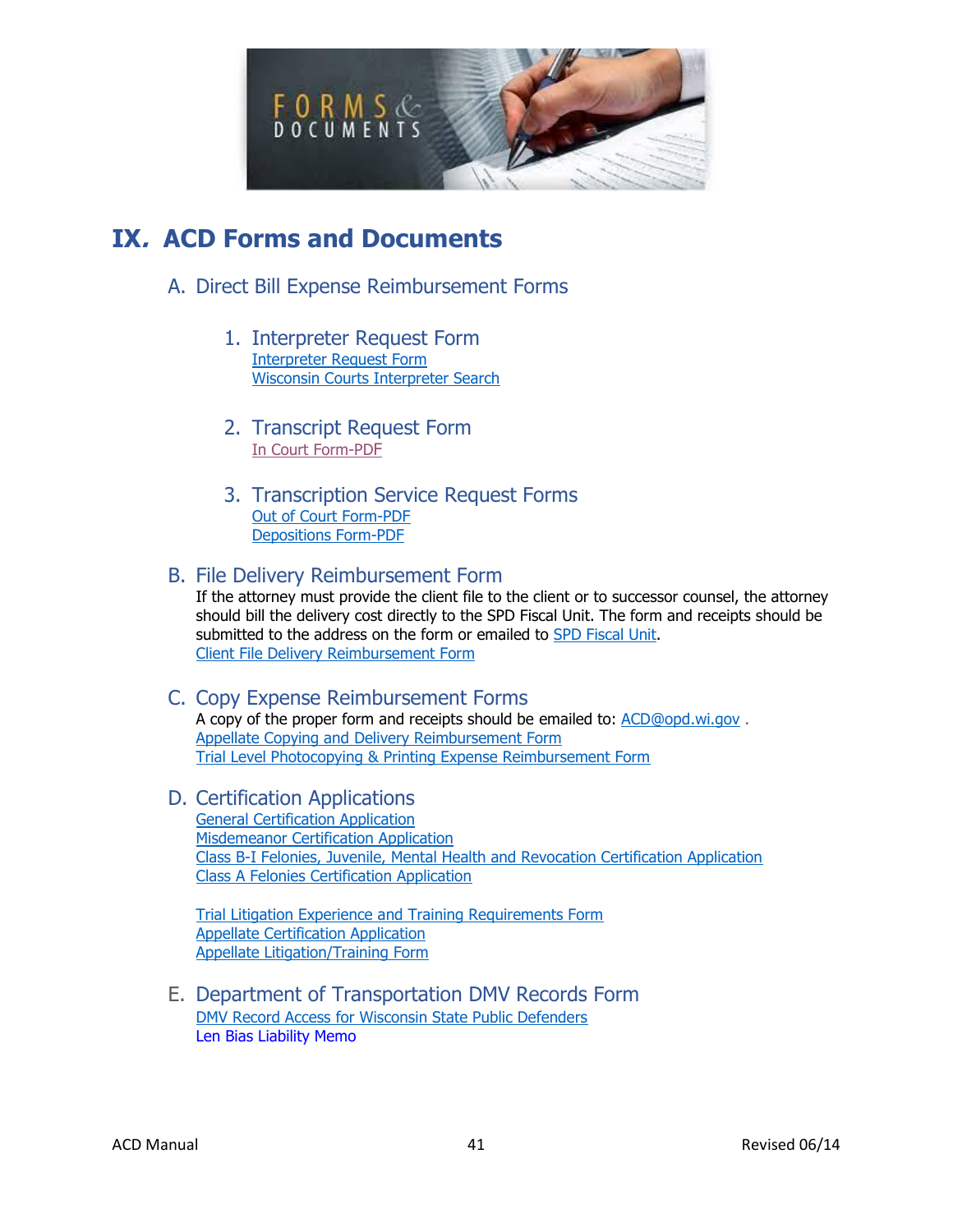# <span id="page-42-0"></span>F. Contracts

[Request for Proposal Submission Instructions](https://www.wispd.gov/_files/ugd/ef2438_8b647c04723244b1b41dc7c83dc8a36d.pdf) 2023 [Request for Proposal Checklist Form](https://www.wispd.gov/_files/ugd/ef2438_49bec828c60f4ad38ceabeb5b893b0ab.pdf)

#### **Misdemeanor Contracts3**

[2023 Fixed Fee Request for Proposal](https://84e28956-0578-4c79-a8c4-ccd0bb6f7172.filesusr.com/ugd/ef2438_7ed614784af4490998ea6ca55629bade.pdf) 2023 [Fixed Fee Sample Contract](https://84e28956-0578-4c79-a8c4-ccd0bb6f7172.filesusr.com/ugd/ef2438_915bc577d5a94c57926499ef490b62ec.pdf)

#### **Chapter 51 Contracts**

[2023 Fixed Fee Request for Proposal](https://84e28956-0578-4c79-a8c4-ccd0bb6f7172.filesusr.com/ugd/ef2438_84a671d2220e4f5ba12d55445d3b7af1.pdf) 2023 [Fixed Fee Sample Contract](https://84e28956-0578-4c79-a8c4-ccd0bb6f7172.filesusr.com/ugd/ef2438_668fe95abca2444b9b17d9a119556d66.pdf)

<span id="page-42-1"></span>G. DOC forms [Records Memorandum of Understanding](https://www.wispd.gov/_files/ugd/d7d26b_d03517c253ff470f9ccfef3670951b71.pdf) [Record Checklist](https://www.wispd.gov/_files/ugd/d7d26b_5687b4aadd8f414c80d320a84a14c75a.pdf) [11163A DOC Authorization for Disclosure of Health Confidential Information](https://doc.wi.gov/Pages/OpioidProgramToolkit/Images/DOC-1163A-Form.pdf)

### <span id="page-42-2"></span>H. Appellate forms

DOC Protected Health Information (DOC-1163A) [-PDF-](https://www.wispd.gov/_files/ugd/ef2438_cc9a1438a5734ec6b73f5d19cea20413.pdf) [-Word-](https://84e28956-0578-4c79-a8c4-ccd0bb6f7172.filesusr.com/ugd/ef2438_6603d5b299364cad8cf6143e7bc8cddb.doc?dn=1163A.doc)DOC Non-Health Information (DOC-1163) [-PDF-](https://www.wispd.gov/_files/ugd/ef2438_f2f0e990eec1402587b2d09720b2ef14.pdf) Word-How to File a [Document](https://www.wispd.gov/_files/ugd/ef2438_a800b2f174d84d8da865cb81441a82ed.pdf) How to file File the Notice of [Appeal](https://www.wispd.gov/_files/ugd/ef2438_f11a095649de4193a9ebae59f77a1b36.pdf) Notice of Completion of [Representation](https://84e28956-0578-4c79-a8c4-ccd0bb6f7172.filesusr.com/ugd/ef2438_b3b11ee60c6149c29bbd5d88f2aebf5e.doc?dn=NoticeofCompletionofRepresentation%20(1).doc) - Word Document Motion -Word [Document](https://84e28956-0578-4c79-a8c4-ccd0bb6f7172.filesusr.com/ugd/ef2438_af4c8287f572449e8580f98cc3181554.doc?dn=MotionTemplate1.30.2017%20(1).doc) [Discovery](https://www.wispd.gov/_files/ugd/ef2438_76f5be565e214d3ba18edc0d4fd7bcdc.pdf) Demand -PDF - Word [Document](https://84e28956-0578-4c79-a8c4-ccd0bb6f7172.filesusr.com/ugd/ef2438_d6cf126d34384d689743e48267992f0b.doc?dn=DISCDEMAND3%20(1).doc) [Authorization](https://84e28956-0578-4c79-a8c4-ccd0bb6f7172.filesusr.com/ugd/ef2438_f2ecbf140d8744e4996df9903cecdd77.doc?dn=AuthToAppear%20(1).doc) to Appear -Word Document [Substitution](https://84e28956-0578-4c79-a8c4-ccd0bb6f7172.filesusr.com/ugd/ef2438_21de76e0bfa544e5bd39c78ce56a5773.doc?dn=SubofJudge%20(1).doc) Of Judge -Word Document Waiver of [Preliminary](https://84e28956-0578-4c79-a8c4-ccd0bb6f7172.filesusr.com/ugd/ef2438_0bd26d480bb943b1998b02702e14698f.doc?dn=WaiverofPrelim%20(2).doc) Hearing -Word Document Proposed Order Template- Word [Document](https://84e28956-0578-4c79-a8c4-ccd0bb6f7172.filesusr.com/ugd/ef2438_f6eac15c8c0441559bb357284b2a020c.doc?dn=ProposedOrdertemplate_7_16_2018.doc) Court of [Appeals](https://84e28956-0578-4c79-a8c4-ccd0bb6f7172.filesusr.com/ugd/ef2438_01350cf201f14cc1b1328c34be54285c.docx?dn=COA%20brief%20template.docx) Brief Court of Appeals No Merit Brief and [Certification](https://84e28956-0578-4c79-a8c4-ccd0bb6f7172.filesusr.com/ugd/ef2438_304aae63d12b492791e459224744536a.docx?dn=NMR%20template.docx) Request for Transcript Form [\(In-Court\)](https://84e28956-0578-4c79-a8c4-ccd0bb6f7172.filesusr.com/ugd/ef2438_56b01f5788fa48488823672ad0bdbcb6.doc?dn=TranscriptReq.doc) [Supreme](https://84e28956-0578-4c79-a8c4-ccd0bb6f7172.filesusr.com/ugd/ef2438_dbd56b1541274db8b8aed9229f45b2ca.docx?dn=PFR%20template.docx) Court Petition for Review [Supreme](https://84e28956-0578-4c79-a8c4-ccd0bb6f7172.filesusr.com/ugd/ef2438_efb9eae916444b9aae3d8cce8e2edb2c.doc?dn=SCtBrief.doc) Court Brief Trial Attorney [Questionnaire](https://84e28956-0578-4c79-a8c4-ccd0bb6f7172.filesusr.com/ugd/ef2438_239e0e8a56844fe2a6b8cfa16a0eb116.doc?dn=AppellateQuestionnaireJune2013.doc)